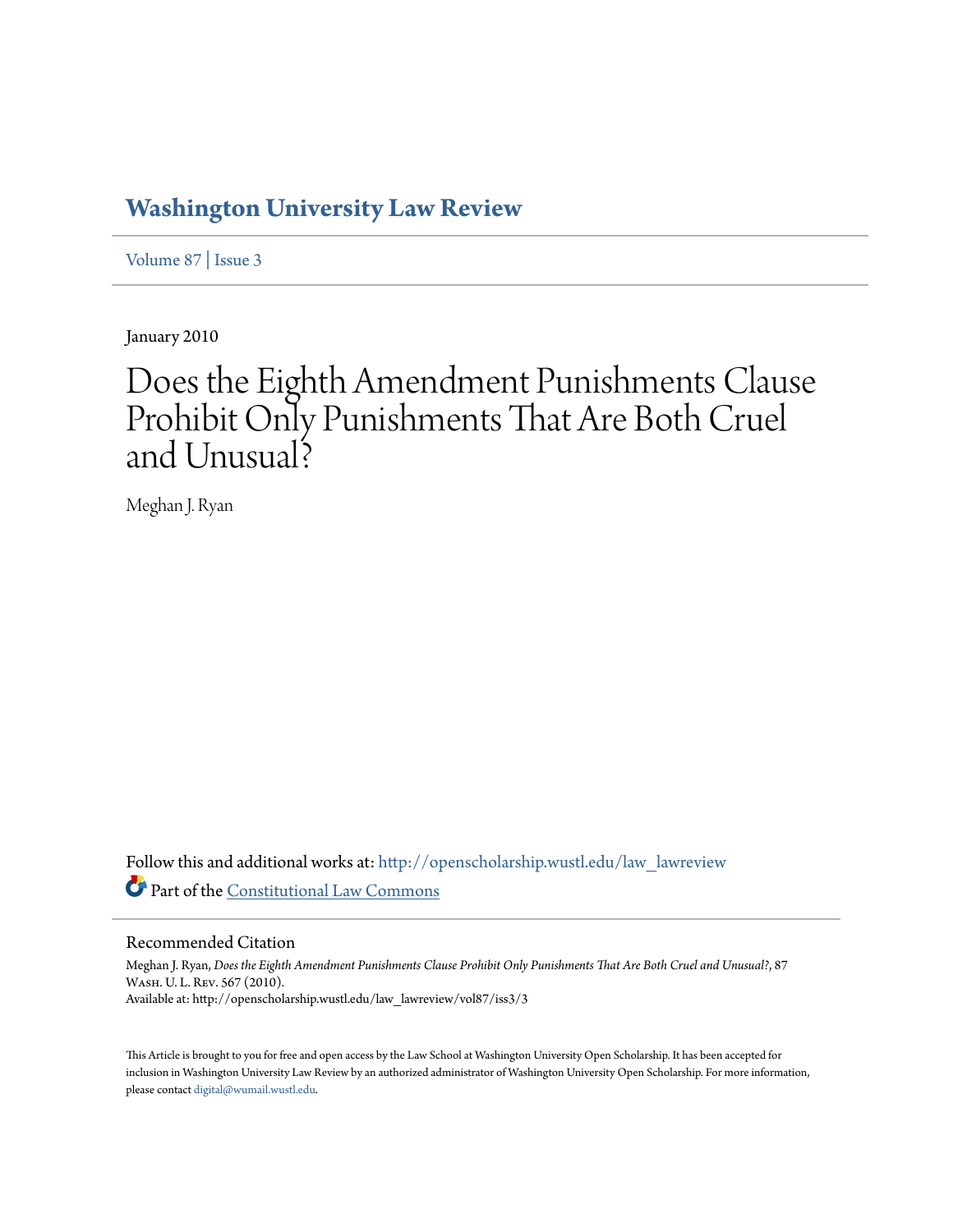# **DOES THE EIGHTH AMENDMENT PUNISHMENTS CLAUSE PROHIBIT ONLY PUNISHMENTS THAT ARE BOTH CRUEL** *AND* **UNUSUAL?**

# **MEGHAN J. RYAN**

#### **ABSTRACT**

*There is a great struggle in the United States between proponents of the death penalty and death penalty abolitionists who believe that the practice is cruel and even unconstitutional. Although the punishment of death is enshrined in the Fifth and Fourteenth Amendments of the Constitution, the Supreme Court seems to have followed its moral compass in chipping away at the death penalty because of the cruelty of the practice. The Court's struggle between the text of the Constitution and its moral inclinations in the death penalty context has resulted in an inconsistent and confusing Eighth Amendment Punishments Clause jurisprudence. While attempting to maintain neutrality on the topic and thus relying almost exclusively on assessing the unusualness of a practice through a purportedly objective assessment of state legislative action, the Court seems to have covertly injected into the equation its subjective views as to what punishments are unconstitutionally cruel. This tension between an objective measure of unusualness and a subjective assessment of cruelty has led the Court to make inconsistent statements about whether the Punishments Clause prohibits only punishments that are both cruel and unusual, or rather prohibits both cruel punishments and unusual punishments. This Article goes where no other has, identifying and exploring this important question. After tracing the history of the Eighth Amendment, analyzing the Court's early interpretations of the prohibition on "cruel and unusual punishments," and parsing the text of the Punishments Clause, the Article concludes that the Clause prohibits only punishments that are both cruel and unusual and that each of these* 

Assistant Professor of Law, Southern Methodist University, Dedman School of Law. The author thanks Guy-Uriel Charles, Richard Frase, Kristin Hickman, Heidi Kitrosser, Alexandra Klass, William McGeveran, Kevin Reitz, Dan Schwarcz, Michael Tonry, and the rest of the University of Minnesota Law School faculty for their helpful comments and suggestions. The author also thanks the faculty of the SMU Dedman School of Law for their assistance and support, as well as Loren Wells and the rest of the *Washington University Law Review* editorial board and staff for their helpful comments and editorial assistance.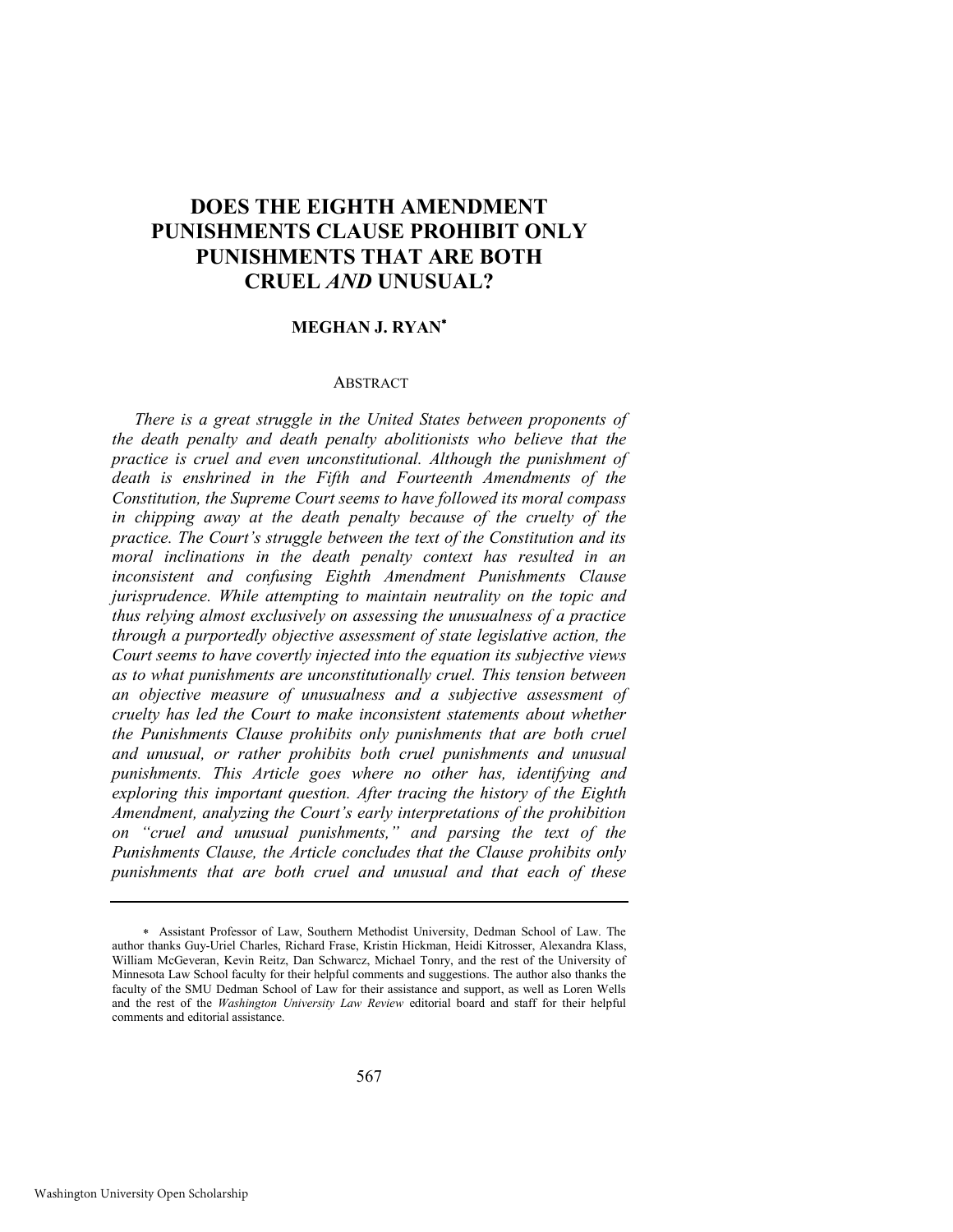*components of the Clause should thus be independently assessed. While this interpretation may narrow the scope of the Amendment, it allows for further innovations in humane methods of punishment and revives the federalist foundation of this nation that the Court's current jurisprudence has stifled.* 

#### <span id="page-2-0"></span>**INTRODUCTION**

With the Supreme Court's recent decisions in the child rape case of *Kennedy v. Louisiana*<sup>1</sup> and the lethal injection case of *Baze v. Rees*,  $^{2}$  the Eighth Amendment has received profuse attention.<sup>3</sup> Perhaps Court watchers are intrigued by the brutality of the death penalty or particularly interested because so much is at stake when the death penalty is at issue. Indeed, the Eighth Amendment and the death penalty are contentious topics because many peoples' notions of decency preclude the use of the death penalty altogether,  $\frac{4}{3}$  yet the U.S. Constitution seems to enshrine the practice.<sup>5</sup> The Court appears to struggle with the tension that exists between the language of the Constitution and the Court's own moral beliefs or what it postulates are the beliefs of American society. While in *Baze* the Court reaffirmed the principle that capital punishment, by the text of the Constitution, does not violate the Eighth Amendment,<sup>6</sup> in *Kennedy*, the Court revealed its revulsion with the practice, stating that "[w]hen the

<sup>1. 128</sup> S. Ct. 2641 (2008).

<sup>2. 128</sup> S. Ct. 1520 (2008).

<sup>3.</sup> *See, e.g.*, Linda Greenhouse, *Justices Bar Death Penalty for the Rape of a Child*, N.Y. TIMES, June 26, 2008, at A1 (reporting on the Court's opinion in *Kennedy*); Linda Greenhouse, *Justices to Enter the Debate Over Lethal Injection*, N.Y. TIMES, Sept. 26, 2007, at A24 (reporting on the Court's grant of certiorari in *Baze*).

<sup>4.</sup> *See* Paul Marcus, *Capital Punishment in the United States and Beyond*, 31 MELB. U. L. REV. 837, 850 (2007) ("The broad anti-death penalty view can be stated concisely: *it is morally wrong to kill*.‖); *see also, e.g.*, Howard Ball, *Thurgood Marshall's Forlorn Battle Against Racial Discrimination in the Administration of the Death Penalty:* The McCleskey Cases, *1987, 1991*, 27 MISS. C. L. REV. 335, 336 (2008) ("For Thurgood Marshall, the death penalty was—categorically—immoral and unconstitutional."); Nat Hentoff, Op-Ed., *The Machinery of Death: Where Are Supreme Court Liberals in Georgia Case?*, WASH. TIMES, Oct. 27, 2008, at A23 (quoting the Southern regional director of Amnesty International regarding his views on the immorality of the death penalty); Anthony Ramirez, Metro Briefing, N.Y. TIMES, Dec. 12, 2000, at B8 (reporting that a New Jersey group of Christians, Jews, and Muslims called "for a moratorium on capital punishment, saying the death penalty was 'immoral in principle and unjust in application.'").

<sup>5.</sup> See U.S. CONST. amend. V ("[N]or shall any person . . . be deprived of life, liberty, or property, without due process of law . . . ."); U.S. CONST. amend. XIV, § 1 ("[N]or shall any State deprive any person of life, liberty, or property, without due process of law . . . ."); *see also infra* note 6.

<sup>6.</sup> *Baze*, 128 S. Ct. at 1529 (referencing *Gregg v. Georgia*, 428 U.S. 153, 177–78 (1976), which premised its conclusion that the death penalty is not *per se* unconstitutional on the long history of the death penalty in the United States and the text of the Fifth and Fourteenth Amendments, which provide that no person shall be deprived of "life, liberty, or property, without due process of law").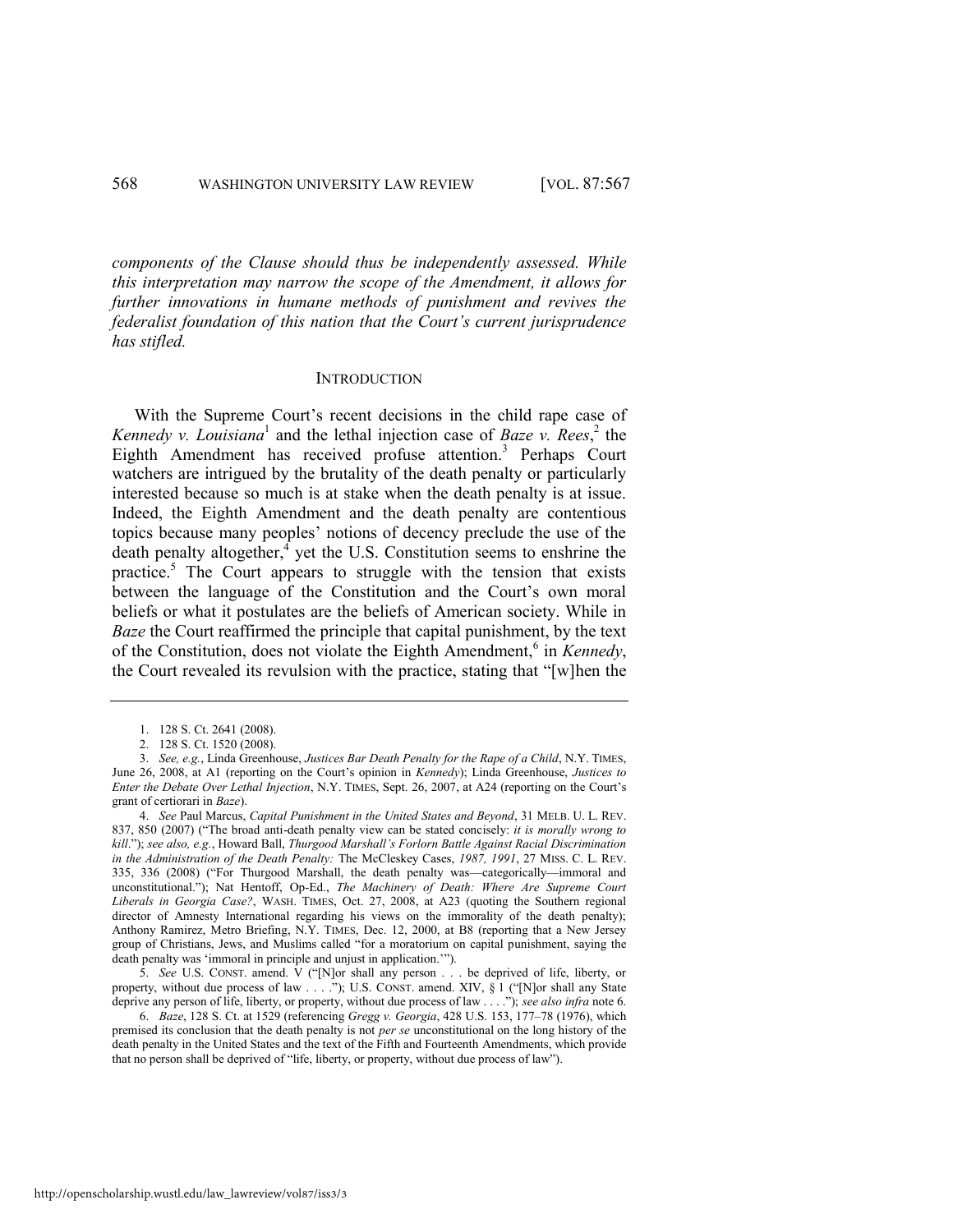law punishes by death, it risks its own sudden descent into brutality, transgressing the constitutional commitment to decency and restraint."<sup>7</sup>

The Court has attempted to simultaneously satisfy its moral inclinations and the text of the Constitution, but these efforts have resulted in an inconsistent and confusing Eighth Amendment Punishments Clause jurisprudence. Endeavoring to maintain its neutrality in addressing Punishments Clause cases, the Court relies primarily on its "evolving" standards of decency" approach of tallying the number of state legislatures that have prohibited a particular punishment.<sup>8</sup> While thus purporting to focus on the prevalence of state practices, however, the Court has not been able to resist injecting its own value judgments into the analysis to determine the constitutionality of a particular practice. But while attracting some criticism, $9$  this infusion of moral values is not at odds with the text of the Constitution. Instead, the language of the Eighth Amendment affirmatively contemplates an assessment of the cruelty of a practice by prohibiting "cruel and unusual punishments."<sup>10</sup> While the Court acts appropriately, then, in assessing cruelty, it is the balancing of the cruelty and unusualness components of the Eighth Amendment that has led to some confusion. For example, the Court has at times stated that a punishment must be both cruel and unusual before it is prohibited under the Eighth Amendment, $11$  but, at other times, the Court has indicated that punishments that are, in the Court's opinion, cruel are prohibited regardless of the unusualness of the punishment.<sup>12</sup>

Although the prohibition on cruel and unusual punishments has been the focus of many a scholarly article, $^{13}$  neither the Court nor legal scholars

<span id="page-3-0"></span><sup>7.</sup> Kennedy v. Louisiana, 128 S. Ct. 2641, 2650 (2008).

<sup>8.</sup> *See infra* text accompanying note[s 107](#page-20-0)–11.

<sup>9.</sup> *See, e.g.*, *infra* not[e 176](#page-31-0) and accompanying text.

<sup>10.</sup> U.S. CONST. amend. VIII (emphasis added).

<sup>11.</sup> *See, e.g.*, Harmelin v. Michigan, 501 U.S. 957, 967 (1991) (explaining that, "[a]s a textual matter," the Punishments Clause prohibits only punishments that are both cruel and unusual); *see infra* text accompanying note[s 144](#page-26-0)–49.

<sup>12.</sup> *See, e.g.*, Solem v. Helm, 463 U.S. 277, 284 (1983) (stating that the Punishments Clause prohibits "barbaric punishments," as well as punishments "disproportionate to the crime committed"); Coker v. Georgia, 433 U.S. 584, 591-92 (1977) (stating that the Punishments Clause bars "barbaric" punishments and those that are "excessive"); Weems v. United States, 217 U.S. 349, 368 (1910) (suggesting that the Punishments Clause prohibits "inhuman and barbarous" punishments such as torture); Wilkerson v. Utah, 99 U.S. 130, 136 (1879) ("[I]t is safe to affirm that punishments of torture ... and all others in the same line of unnecessary cruelty, are forbidden by [the Eighth Amendment].").

<sup>13.</sup> *See, e.g.*, Bradford R. Clark, *Constitutional Structure, Judicial Discretion, and the Eighth Amendment*, 81 NOTRE DAME L. REV. 1149 (2006) (arguing that resort to judicial discretion in the context of the Eighth Amendment is at odds with the text and structure of the Constitution); Youngjae Lee, *International Consensus as Persuasive Authority in the Eighth Amendment*, 156 U. PA. L. REV. 63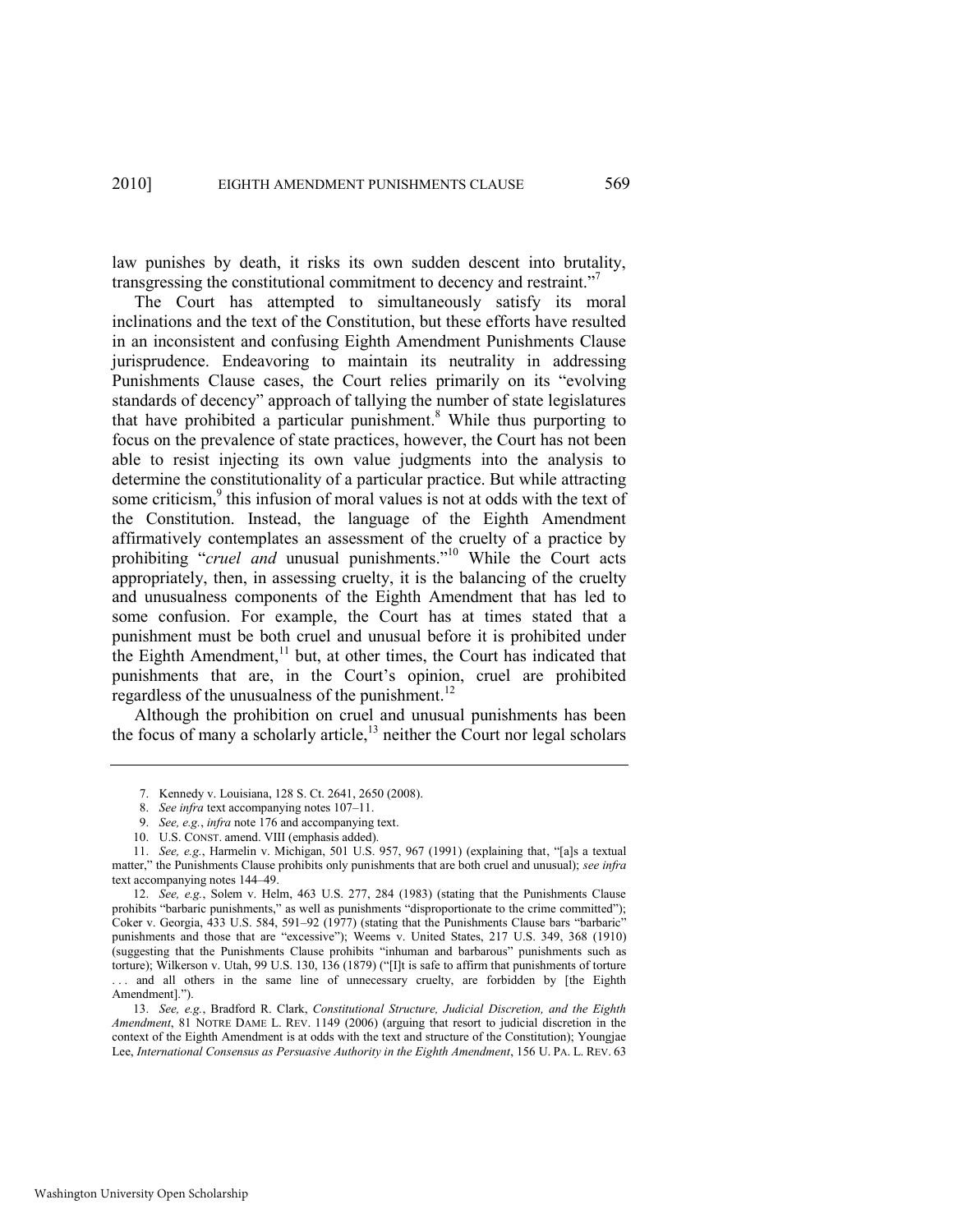<span id="page-4-1"></span>have carefully examined how the cruelty and unusualness components of the Clause relate to each other.<sup>14</sup> The answer to this question, though, is important in understanding the meaning of the prohibition, which could, in turn, lend greater clarity to Punishments Clause jurisprudence. Narrowly interpreting the Clause to prohibit only punishments that are both cruel and unusual could render decisions that even torturous punishments, if frequently used, are constitutional. Broadly construing the Clause to prohibit both cruel punishments and unusual punishments alike suggests that cruelty, alone, is a basis on which to find a practice unconstitutional.<sup>15</sup> While this interpretation could breathe new life into the arguments of death penalty abolitionists by allowing them to effectively debate the cruelty of the death penalty despite the fact that thirty-five states, as well as the federal government and the military, currently authorize capital

14. *But see* Joshua L. Shapiro, *And Unusual: Examining the Forgotten Prong of the Eighth Amendment*, 38 U. MEM. L. REV. 465, 468 (2008) (assuming that the Punishments Clause is a "twopart equation" and explaining that the unusualness component of the Clause is often unexamined).

15. Regardless of whether the phrase "cruel and unusual punishments" is construed as meaning that punishments must be both cruel and unusual to be prohibited or that both cruel punishments and unusual punishments are prohibited, in any case, the challenged practices must constitute ―punishment‖ before they are prohibited by the Clause. *See* U.S. CONST. amend. VIII. While whether a practice constitutes "punishment" is a difficult question and one that goes beyond the scope of this Article, there are at least four possible definitions of "punishment":  $(1)$  "punishment" is limited to the terms of the penal statute and the sentence ("structural definition"); (2) in addition to the terms of the penal statute and the sentence, "punishment" includes "those conditions or events in prison that are attributable to the punitive intent of the government in its role as monopolist over the machinery of punishment" ("governmentalist definition"); (3) "punishment" includes the terms of the penal statute and the sentence, as well as the conditions or events in prison that are attributable to the subjective intent of any governmental agent ("subjectivist definition"); and (4) "punishment" includes all that a prisoner experiences, including all prison conditions and all uses of force regardless of any governmental agent's intentions ("experiential definition"). Thomas K. Landry, "Punishment" and the *Eighth Amendment*, 57 OHIO ST. L.J. 1607, 1610 (1996). In the recent political and legal climate of enemy combatants being tortured and held indefinitely by the federal government at Guantanamo Bay without the right to a typical criminal trial, the question of what constitutes "punishment" has been of particular interest. *See, e.g.*, Neil A. Lewis, *Red Cross Finds Detainee Abuse in Guantanamo*, N.Y. TIMES, Nov. 30, 2004, at A1. For example, in a television interview on April 27, 2008, *60 Minutes*'s Lesley Stahl asked Justice Scalia whether torture violates the Punishments Clause of the Eighth Amendment. *60 Minutes: Episode 33* (CBS television broadcast Apr. 27, 2008), *available at*  http://www.cbsnews.com/video/watch/?id=4448191n&tag=related;photovideo. Justice Scalia stated that torture clearly does not constitute punishment when a person tortures a prisoner for information because "what's he punishing you for?" *Id.* 

<span id="page-4-0"></span><sup>(2007) (</sup>arguing that international consensus should not carry any persuasive weight in determining whether a practice such as the juvenile death penalty is unconstitutional under the Punishments Clause); Meghan J. Ryan, *Does Stare Decisis Apply in the Eighth Amendment Death Penalty Context*?, 85 N.C. L. REV. 847 (2007) (suggesting that the doctrine of stare decisis applies in a unique manner when lower courts confront Eighth Amendment death penalty issues that the Supreme Court has previously decided based on the "evolving standards of decency"); John F. Stinneford, *The Original Meaning of "Unusual": The Eighth Amendment as a Bar to Cruel Innovation*, 102 NW. U. L. REV.  $1739$  ( $2008$ ) (examining the original meaning of the term "unusual" as used in the Punishments Clause).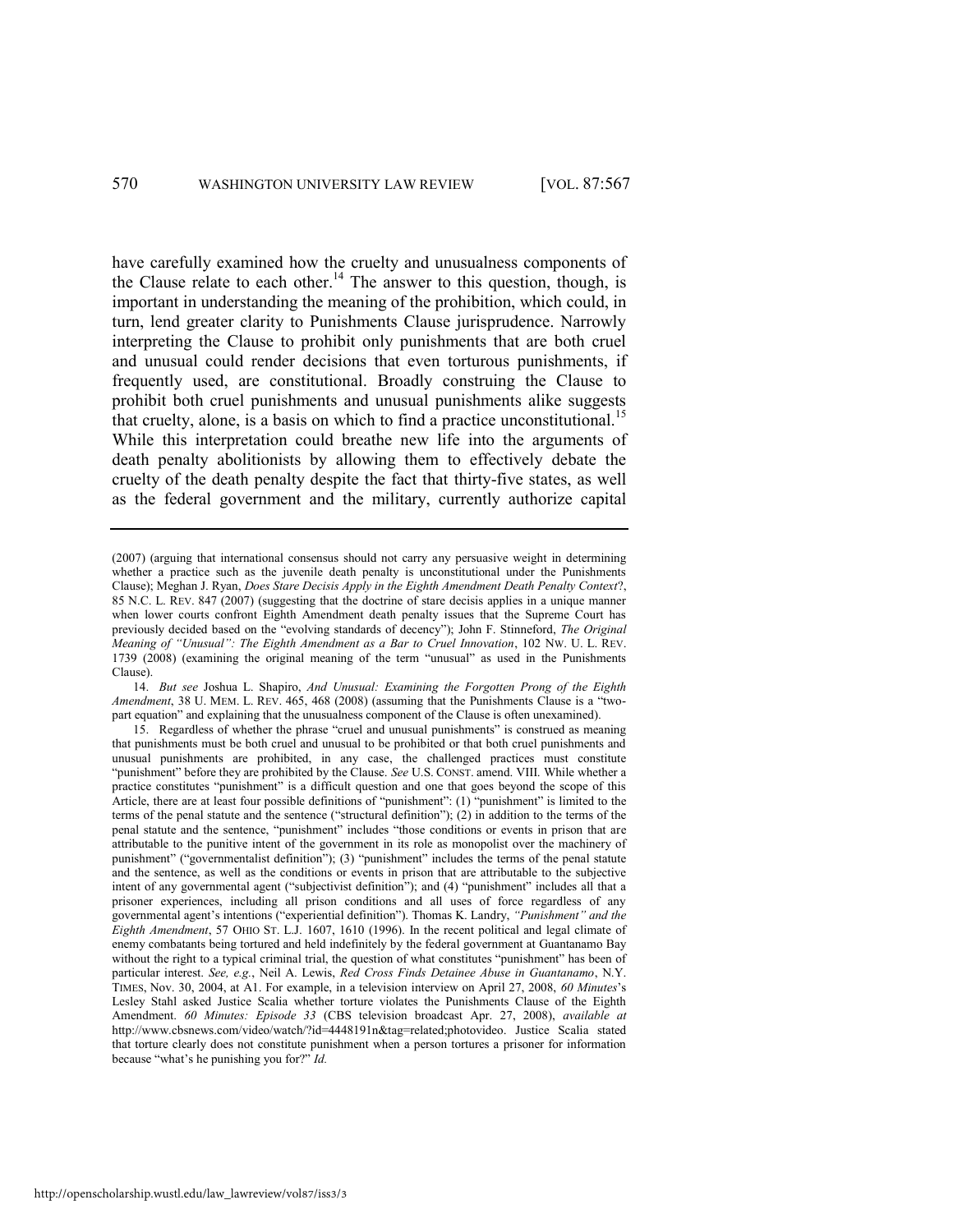<span id="page-5-3"></span><span id="page-5-2"></span><span id="page-5-1"></span>punishment,<sup>16</sup> this interpretation would also limit humane innovations in punishment. Innovations in punishment may seem like a morbid concept, but improving the conditions under which an individual is put to death is important in a society like ours in which capital punishment is prevalent. Without such innovations, governments would be left with only archaic methods of punishment, such as hanging and death by firing squad.<sup>17</sup> Indeed, the punishment of death was liberally used at the time of the Founders, serving as punishment for crimes such as forgery and counterfeiting<sup>18</sup>—crimes that are generally considered less serious than crimes for which death is imposed today. Perhaps grasping the drawbacks of both interpretations, the Court and scholars have seemed to travel down a third path of, at least in substance, focusing primarily on the cruelty component of the Clause and neglecting the unusualness component, going so far as to state that all cruel punishments are unconstitutional without giving any similar status to unusual punishments.<sup>19</sup> While this construction has significant allure, it is entirely at odds with the text of the Punishments Clause.<sup>20</sup>

<span id="page-5-0"></span><sup>16.</sup> *See* DEATH PENALTY INFO. CTR., FACTS ABOUT THE DEATH PENALTY (2009), http://www.deathpenaltyinfo.org/documents/factsheet.pdf (listing the jurisdictions that employ the death penalty).

<sup>17.</sup> In certain circumstances, New Hampshire and Washington still permit executions by hanging, and Oklahoma and Utah still permit executions by firing squad. *See* N.H. REV. STAT. ANN.  $§ 630.5 (2007)$  ("[I]f for any reason the commissioner finds it to be impractical to carry out the punishment of death by administration of the required lethal substance or substances, the sentence of death may be carried out by hanging . . . .); REV. CODE OF WASH. ANN. § 10.95.180 (West 2002) (―The punishment of death . . . shall be inflicted by [lethal injection], or, at the election of the defendant, by hanging by the neck until the defendant is dead."); OKLA. STAT. ANN. tit. 22, § 1014 (West 2003) (stating that if lethal injection and electrocution are found unconstitutional, "then the sentence of death shall be carried out by firing squad"); UTAH STAT. § 77-18-5.5 (Supp. 2008) (stating that "the method of execution shall be a firing squad" if lethal injection is found unconstitutional or "a court holds that a defendant has a right to be executed by a firing squad").

<sup>18.</sup> *See* An Act for the Punishment of Certain Crimes Against the United States, ch. 9, 1 Stat. 112, 112–19 (1790).

<sup>19.</sup> *See, e.g.*, Solem v. Helm, 463 U.S. 277, 284 (1983) (stating that the Punishments Clause prohibits "barbaric punishments," as well as punishments "disproportionate to the crime committed"); Coker v. Georgia, 433 U.S. 584, 591–92 (1977) (stating that the Punishments Clause bars barbaric punishments and those that are excessive); Wilkerson, 99 U.S. 130, 136 (1879) ("Ilt is safe to affirm that punishments of torture . . . and all others in the same line of unnecessary cruelty, are forbidden by [the Eighth Amendment]"); Owen Fiss, *The Example of America*, 119 YALE L.J. 1, 2 (Supp. 2009) (―The Eighth Amendment prohibits cruel and unusual punishments, and torture would surely meet the standard of cruel and unusual."); Michael J. Perry, *Is Capital Punishment Unconstitutional? And Even if We Think It Is, Should We Want the Supreme Court to so Rule?*, 41 GA. L. REV. 867, 881–82 (2007); Tom Stacy, *Cleaning Up the Eighth Amendment Mess*, 14 WM. & MARY BILL RTS. J. 475, 538 (2005) (―Although a punishment's ‗unusual' nature may furnish relevant evidence of cruelty, it is neither a necessary nor a sufficient condition of unconstitutionality.").

<sup>20.</sup> *See infra* Part V.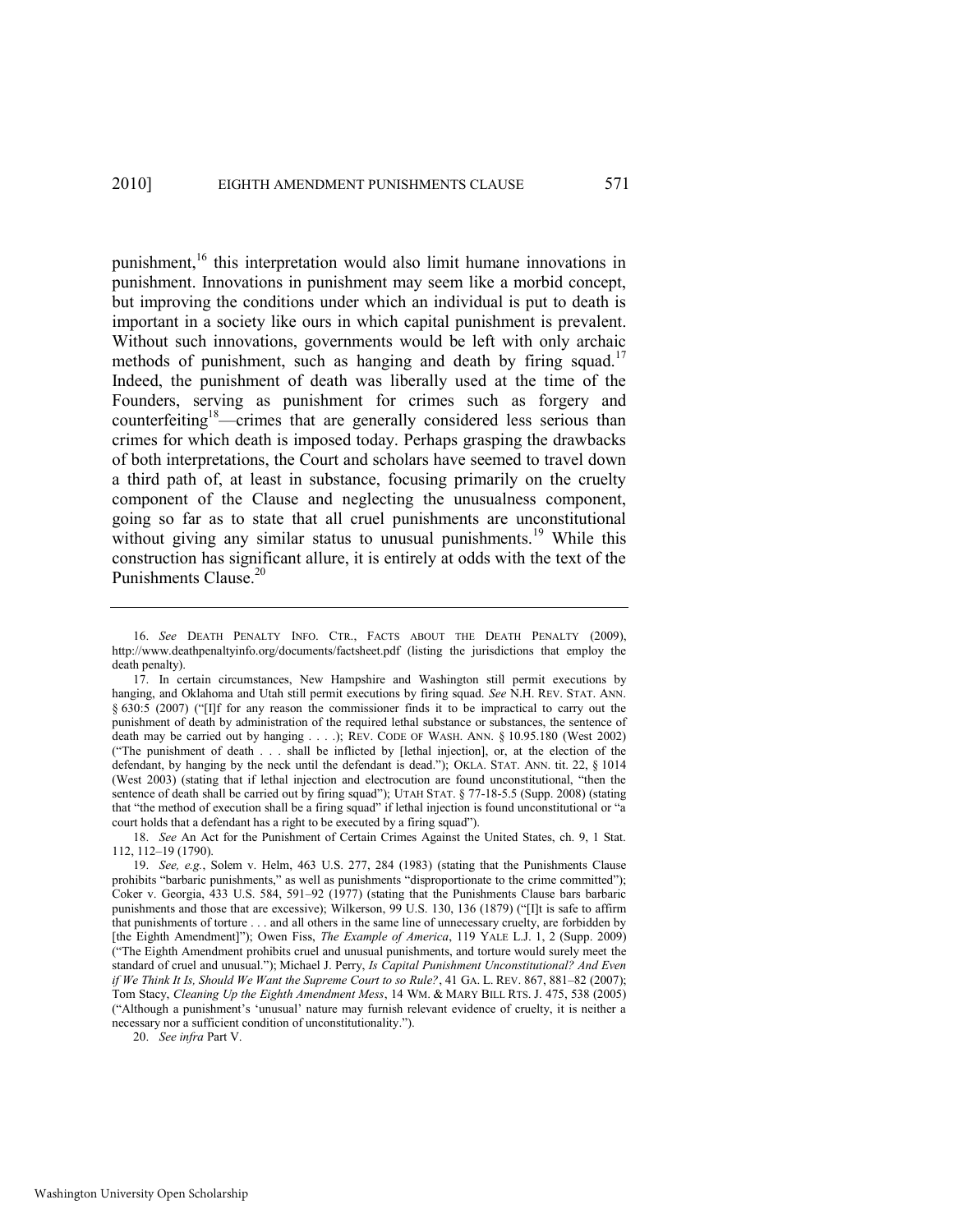# 572 WASHINGTON UNIVERSITY LAW REVIEW [VOL. 87:567

This Article examines the question of whether the Punishments Clause prohibits both cruel punishments and unusual punishments, just cruel punishments, or only punishments that are both cruel and unusual. Part I traces the history of the Eighth Amendment from the time when the phrase "cruel and unusual punishments" first appeared in the English Bill of Rights in 1688 until the time when the phrase was included as part of the Eighth Amendment, which was ratified over a century later in 1791. Part II reviews the Supreme Court's Eighth Amendment jurisprudence, particularly its "evolving standards of decency" framework developed in *Trop v. Dulles.*<sup>21</sup> It explains that, while the Court's early decisions interpreting the Punishments Clause focused on the specific text of the provision, its more recent cases have instead employed an amorphous "evolving standards of decency" test to determine whether a practice violates the Punishments Clause. Part III explains how both the Supreme Court and contemporary legal scholars have failed to disentangle the elements of cruelty and unusualness, and Part IV asserts that cruelty and unusualness were originally viewed as distinct components of the Eighth Amendment.<sup>22</sup> Part V examines the specific text of the Punishments Clause and determines that, for every element of the text to be given significance, the Punishments Clause must be interpreted to prohibit only punishments that are both cruel and unusual. It further concludes that the Court's earliest Eighth Amendment cases buttress this interpretation. Part VI explains that, because both cruelty and unusualness are required by the Punishments Clause, each concept must be independently assessed so that each may be given meaning. This Part, while provisionally accepting the Court's examination of state legislative action as a method by which to assess unusualness, briefly explores some new ways in which courts could approach the question of how to assess cruelty independent of unusualness. Part VII examines the consequences of interpreting the

<span id="page-6-0"></span><sup>21. 356</sup> U.S. 86 (1958); *see infra* Part II.B.

<sup>22.</sup> This Article focuses primarily on the text of the Punishments Clause. Certainly, any form of originalism is hotly debated in the legal academy, but there is little disagreement that the text of the Constitution and Bill of Rights matters in interpreting these documents. In discussing the history of the Punishments Clause, this Article refers to the original intent of the drafters of the 1689 English Bill of Rights and how the drafters of the Eighth Amendment understood this document. This brief focus on intent, though, should not be understood as support of intentionalism, which has, for the most part, been rejected even by originalists. *See* Vasan Kesavan & Michael Stokes Paulsen, *The Interpretive Force of the Constitution's Secret Drafting History*, 91 GEO. L.J. 1113, 1134–48 (2003) (outlining the evolution of originalist interpretation and suggesting that the intentionalist approach has for the most part been abandoned by the academy). In examining the text of the Punishments Clause, this Article is more interested in the original public meaning of the prohibition on "cruel and unusual punishments." U.S. CONST. amend. VIII.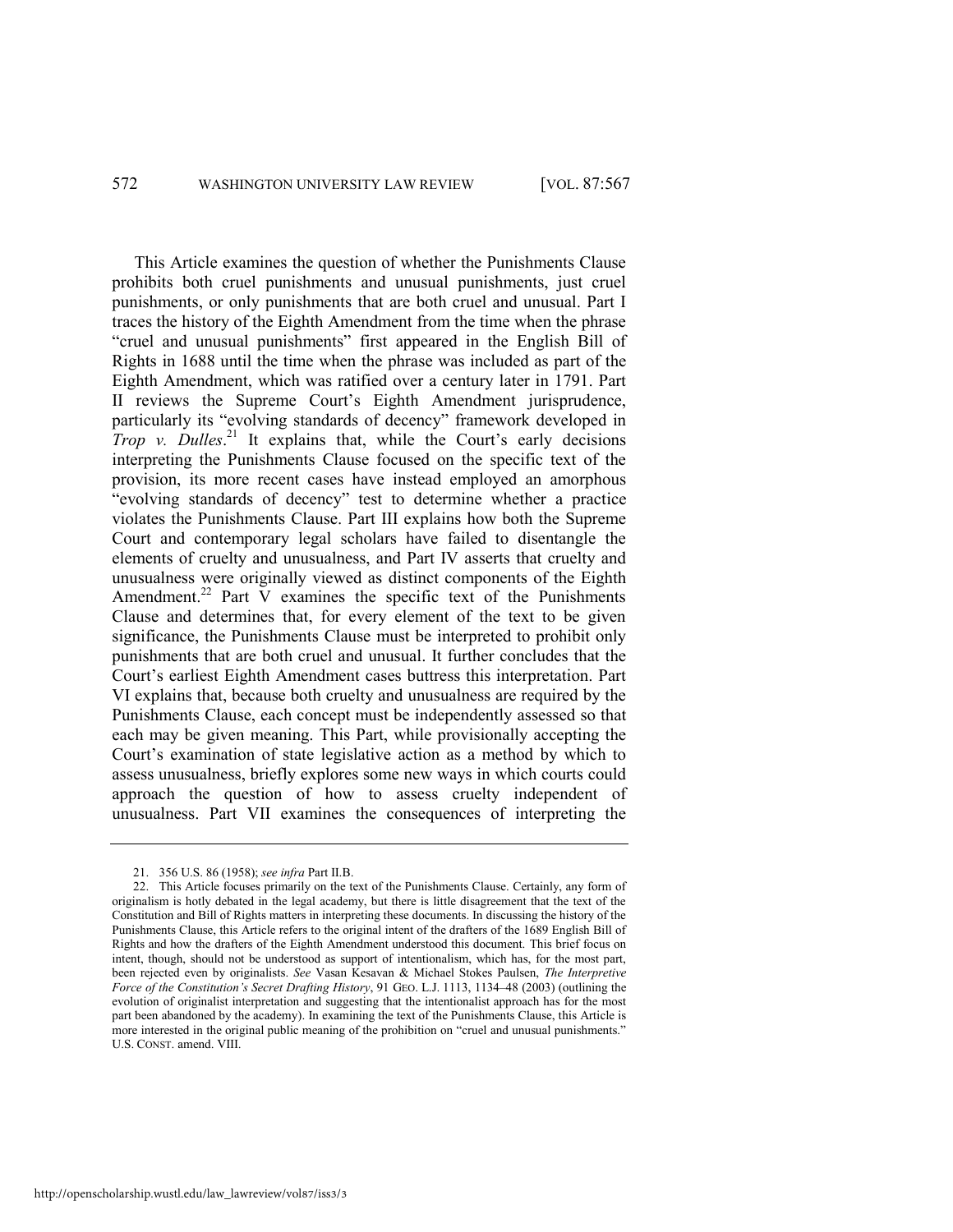Punishments Clause to prohibit only punishments that are both cruel and unusual and of independently assessing these two components of the Clause. It points out that while interpreting the Clause to prohibit both cruel punishments as well as unusual punishments may be captivating, this would undercut the principle of federalism and prevent humane innovations in punishment, ultimately disadvantaging criminal defendants. This Part further explains that independently assessing cruelty and unusualness will lend greater predictability to the Court's jurisprudence in this area. The Article concludes that courts and scholars should seriously consider whether the Punishments Clause requires that a punishment be both cruel and unusual before it is prohibited and suggests that, both because of the original understanding of the language "cruel and unusual punishments" and the importance of clarity, federalism, and innovation, this question should be answered in the affirmative.

# <span id="page-7-1"></span><span id="page-7-0"></span>I. THE HISTORY OF THE EIGHTH AMENDMENT

The Eighth Amendment provides that "[e]xcessive bail shall not be required, nor excessive fines imposed, nor cruel and unusual punishments inflicted."<sup>23</sup> Congress adopted the Amendment with little debate in 1789.<sup>24</sup> During the congressional session in which the proposed Amendment was discussed, only two congressmen commented on the topic of the Punishments Clause.<sup>25</sup> First, Representative Samuel Livermore of New Hampshire asked whether the language of the Clause would prohibit the punishments of hanging, whipping, and cutting off a criminal's ears  $e^{i\theta}$  (these punishments) are cruel.<sup>26</sup> Second, Representative William Smith of South Carolina opined that the language of the Clause was "too indefinite."<sup>27</sup> Despite the limited nature of these remarks, some additional comments were made on the Clause during the debates in the state ratifying conventions. At the Massachusetts ratifying convention, Abraham Holmes indicated that "cruel and unheard-of punishments," which include racks and gibbets, should be prohibited by the Bill of

<sup>23.</sup> U.S. CONST. amend. VIII.

<sup>24.</sup> *See* 1 ANNALS OF CONG. 754 (Joseph Gales ed., 1834).

<sup>25.</sup> *Id.*

<sup>26.</sup> *Id.*

<sup>27.</sup> *Id.* Professor Raoul Berger has noted that Livermore's and Smith's opinions should bear little weight because they were both opponents of the Eighth Amendment. RAOUL BERGER, DEATH PENALTIES: THE SUPREME COURT'S OBSTACLE COURSE 45 (1982). Further, Livermore is said to have been outside the mainstream of eighteenth-century legal thought because he reportedly refused to recognize the authority of precedent in deciding cases as a New Hampshire Supreme Court Justice. Stinneford, *supra* note [13,](#page-3-0) at 1809.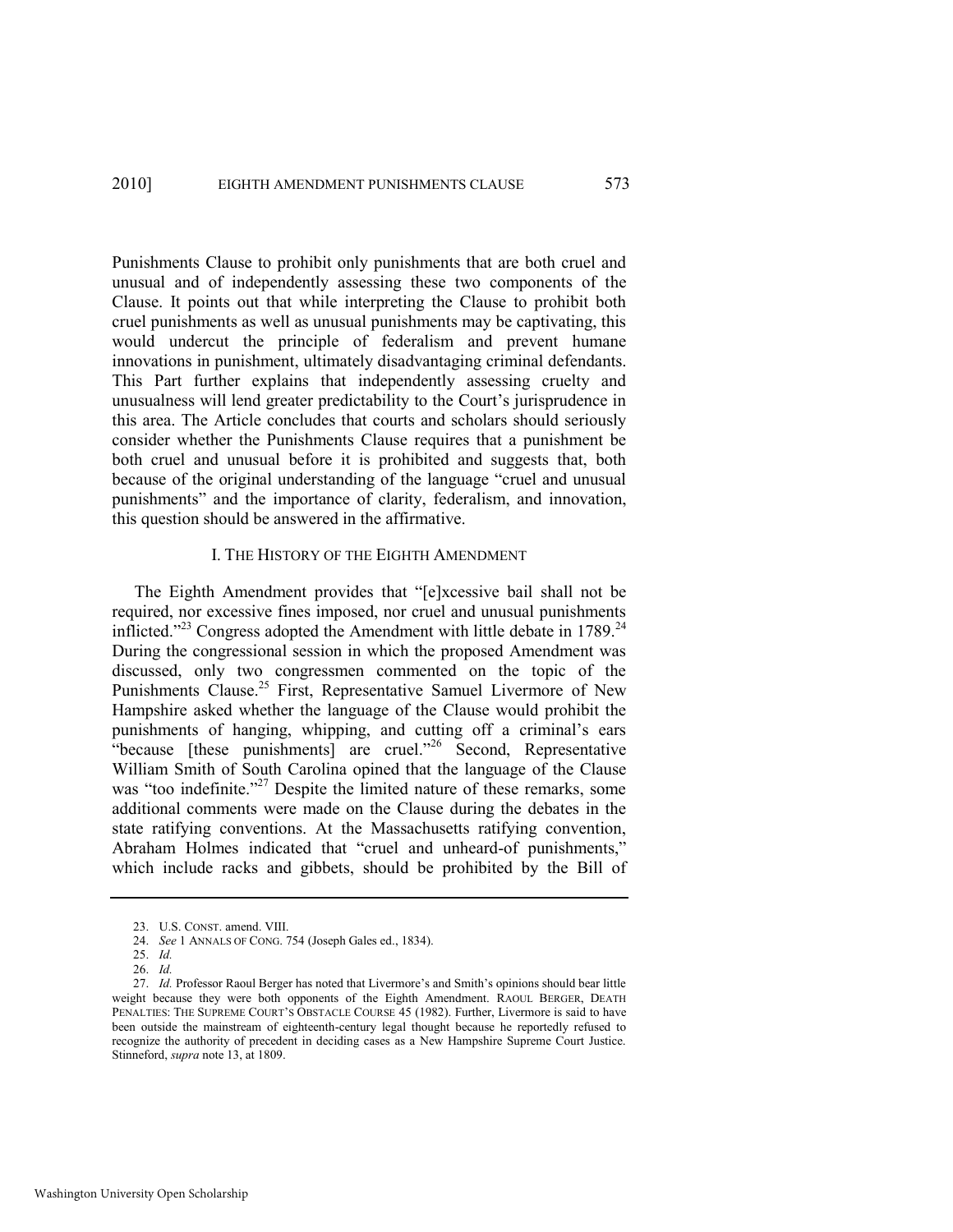Rights.<sup>28</sup> Similarly, at the Virginia ratifying convention, Patrick Henry referred to the "interdiction of cruel punishments" as a "sacred right" that must be secured by the Bill of Rights.<sup>29</sup> He reasoned that one thing that distinguished our English ancestors was "[t]hat they would not admit of tortures, or cruel and barbarous punishment,"<sup>30</sup> and, without a Bill of Rights, Congress could inflict "unusual and severe punishments."<sup>31</sup> In contrast to this support for the Amendment, Virginia's Governor Randolph opposed including a prohibition on cruel and unusual punishments because he believed that one would have to "presume corruption . . . before . . . cruel punishments [could be] inflicted" and that the constitutional numerical requirements for passing laws and the independence of the judiciary are "enough to prevent such oppressive practices."<sup>32</sup> Finally, when questions arose at the Virginia ratifying convention regarding the true meaning of the Punishments Clause, George Mason opined that the Punishments Clause certainly prohibited torture.<sup>3</sup>

<span id="page-8-3"></span><span id="page-8-0"></span>In light of the sparse documentation surrounding the proposal and ratification of the Eighth Amendment, scholars have looked to the Amendment's progenitors to determine its meaning.<sup>34</sup> It seems that the Framers imported the language of the Amendment from the 1776 Virginia Declaration of Rights, which similarly provides "[t]hat excessive bail ought not to be required, nor excessive fines imposed, nor cruel and unusual punishments inflicted."<sup>35</sup> This language is identical to that in Article 10 of the 1688 English Bill of Rights<sup>36</sup> and was supposedly copied verbatim from the English document.<sup>37</sup> This uniformity in language has

31. *Id.* at 412.

33. *Id.* at 452.

35. VA. DECLARATION OF RIGHTS OF 1776, § 9; *see* ROBERT ALLEN RUTLAND, THE BIRTH OF THE BILL OF RIGHTS: 1776–1791, at 202 (1955); Granucci, *supra* not[e 34,](#page-8-0) at 840.

37. Erwin Chemerinsky, *The Constitution and Punishment*, 56 STAN. L. REV. 1049, 1065 (2004);

<sup>28. 2</sup> JONATHAN ELLIOT, THE DEBATES IN THE SEVERAL STATE CONVENTIONS ON THE ADOPTION OF THE FEDERAL CONSTITUTION 111 (2d ed. 1881).

<span id="page-8-2"></span><span id="page-8-1"></span><sup>29.</sup> *Id.* at 462.

<sup>30.</sup> *Id.* at 447.

<sup>32.</sup> *Id.* at 468.

<sup>34.</sup> *See, e.g.*, Richard S. Frase, *Limiting Excessive Prison Sentences Under Federal and State Constitutions*, 11 U. PA. J. CONST. L. 39, 49 (2008) (referencing the history of the Eighth Amendment for the proposition that the Punishments Clause prohibits excessive punishments); Stacy, *supra* note [19,](#page-5-0) at 503–04 (drawing on history of the English Bill of Rights to determine the meaning of the Eighth Amendment); *cf.* Anthony F. Granucci, *"Nor Cruel and Unusual Punishments Inflicted:" The Original Meaning*, 57 CAL. L. REV. 839, 853 (1969) (examining the history of the Eighth Amendment and stating that, due to "the obvious linguistic link between the Virginia Declaration of Rights and the English Bill of Rights, legal historians have searched for the types of punishments which the drafters of the latter document sought to prohibit.").

<sup>36.</sup> *Compare* VA. DECLARATION OF RIGHTS OF 1776, § 9, *with* ENG. BILL OF RIGHTS (1689).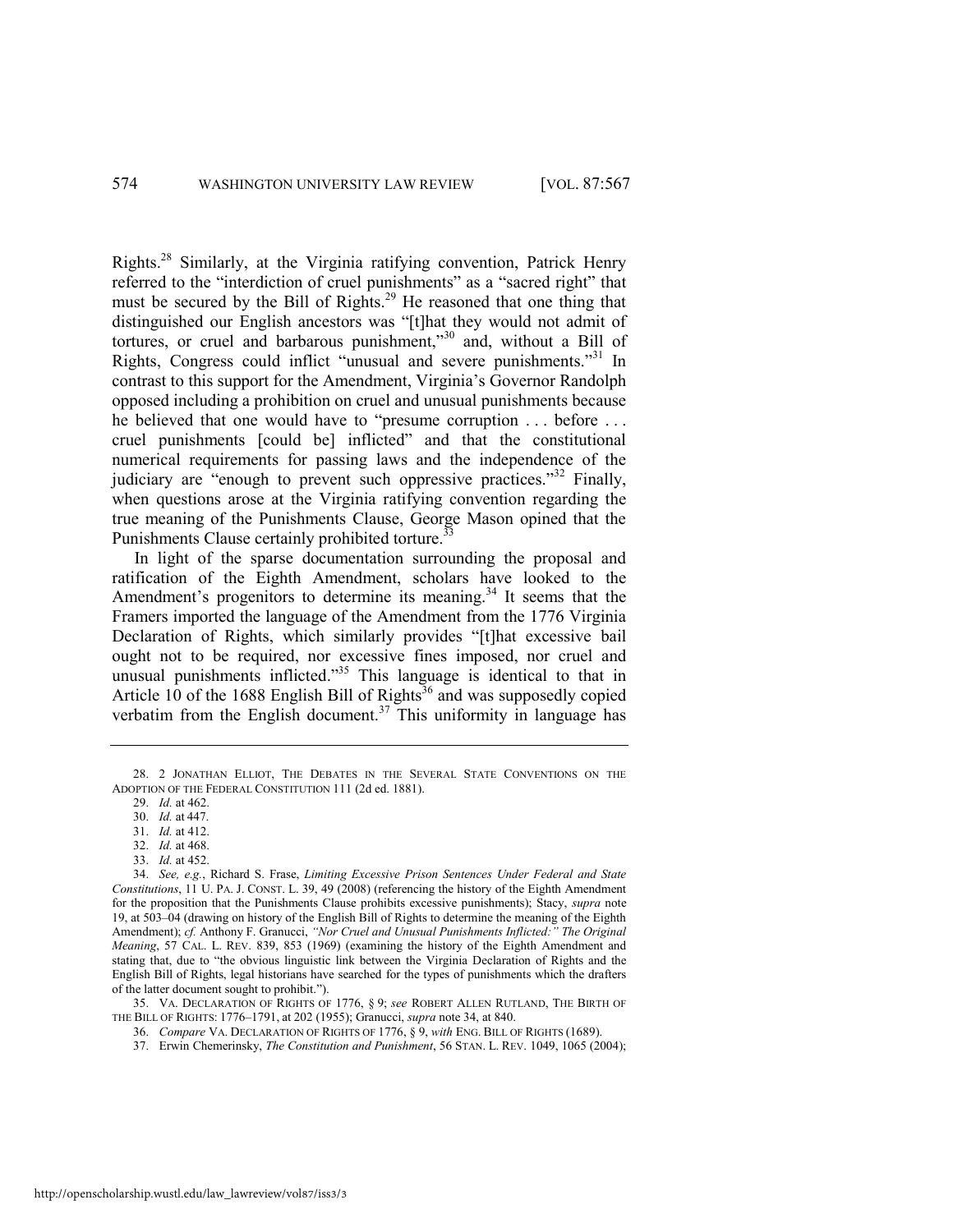led scholars to examine the meaning of the phrase in the English Bill of Rights when interpreting the Eighth Amendment.<sup>38</sup>

<span id="page-9-1"></span>There is no clear evidence as to what Parliament intended to prohibit by the language of Article 10.<sup>39</sup> The preamble of the English Bill of Rights denounces King James II's subversion of English laws and liberties by, among other things, suspending laws without Parliament's consent, prosecuting prelates for petitioning the King, and prosecuting individuals for ecclesiastical offenses.<sup>40</sup> The document also charges that "excessive fines have been imposed; and illegal and cruel punishments inflicted. $14$ <sup>1</sup> Historically, scholars have disagreed whether the document prohibited cruel methods of punishment or cruel and illegal punishments,  $42$  but they seem to agree that, whatever the meaning of the document, it was enacted "to prevent a recurrence of recent events" in England. $43$ 

<span id="page-9-2"></span><span id="page-9-0"></span>Some commentators believe that Article 10 was drafted to prevent the recurrence of cruel methods of punishment used during the Bloody Assize of 1685.<sup>44</sup> The Bloody Assize refers to the treason trials that ensued after

Granucci, *supra* not[e 34,](#page-8-0) at 840; Celia Rumann, *Tortured History: Finding Our Way Back to the Lost Origins of the Eighth Amendment*, 31 PEPP. L. REV. 661, 673–74 (2004).

<sup>38.</sup> *See* Granucci, *supra* not[e 34,](#page-8-0) at 853.

<sup>39.</sup> *See* RUTLAND, *supra* note [35,](#page-8-1) at 11 (explaining that it is unclear what exactly this prohibition on cruel and unusual punishments prohibited).

<sup>40.</sup> *See* ENG. BILL OF RIGHTS pmbl. (1689).

<sup>41.</sup> *Id.* 

<sup>42.</sup> *See Granucci, supra note [34,](#page-8-0) at 853-60 (disagreeing with "[m]ost historians" who believe* that the document was intended to prevent the reoccurrence of the cruel punishments used during the Bloody Assize). Some scholars also believe that Article 10 prohibits excessive punishments. *See, e.g.*, Solem v. Helm, 463 U.S. 277, 285 (1983) (asserting that the English Bill of Rights reiterated the longestablished English interdiction of excessive punishments); Brian R. Gallini, *Equal Sentences for Unequal Participation: Should the Eighth Amendment Allow All Juvenile Murder Accomplices to Receive Life Without Parole?*, 87 OR. L. REV. 29, 48 n.104 (2008) ("The English Bill of Rights reiterated the principle of proportionality and, when the Framers based the language of the Eighth Amendment on the English Bill of Rights, they too incorporated this concept."). They adopt this belief because, "by the year 1400, [there was a] 'long standing principle of English law that the punishment should fit the crime. That is, the punishment should not be, by reason of its excessive length or severity, greatly disproportionate to the offense charged.'" Granucci, *supra* note [34,](#page-8-0) at 846 (footnote omitted).

<sup>43.</sup> DAVID OGG, ENGLAND IN THE REIGNS OF JAMES II AND WILLIAM III 241 (1957); Rumann, *supra* not[e 37,](#page-8-2) at 670; *see generally* ENG. BILL OF RIGHTS (1689).

<sup>44.</sup> *See* SOL RUBIN, THE LAW OF CRIMINAL CORRECTION 419–20 (2d ed. 1973); Granucci, *supra*  note [34](#page-8-0), at 853 ("Most historians point to the treason trials of 1685—the 'Bloody Assize'—which followed the abortive rebellion of the Duke of Monmouth, and the opinion that the cruel and unusual punishments clause was directed to the conduct of Chief Justice Jeffreys during these trials is still in vogue.‖). *But see* Granucci, *supra* note [34,](#page-8-0) at 855–86 (arguing that the weight of the evidence is against the connection between Article 10 and the Bloody Assize because the "cruel" punishments employed in the Bloody Assize continued to be used after Article 10 was ratified, the chief prosecutor of the Bloody Assize was a leading member of the English Bill of Rights drafting committee, and the Bloody Assize is mentioned just once in the Commons debate).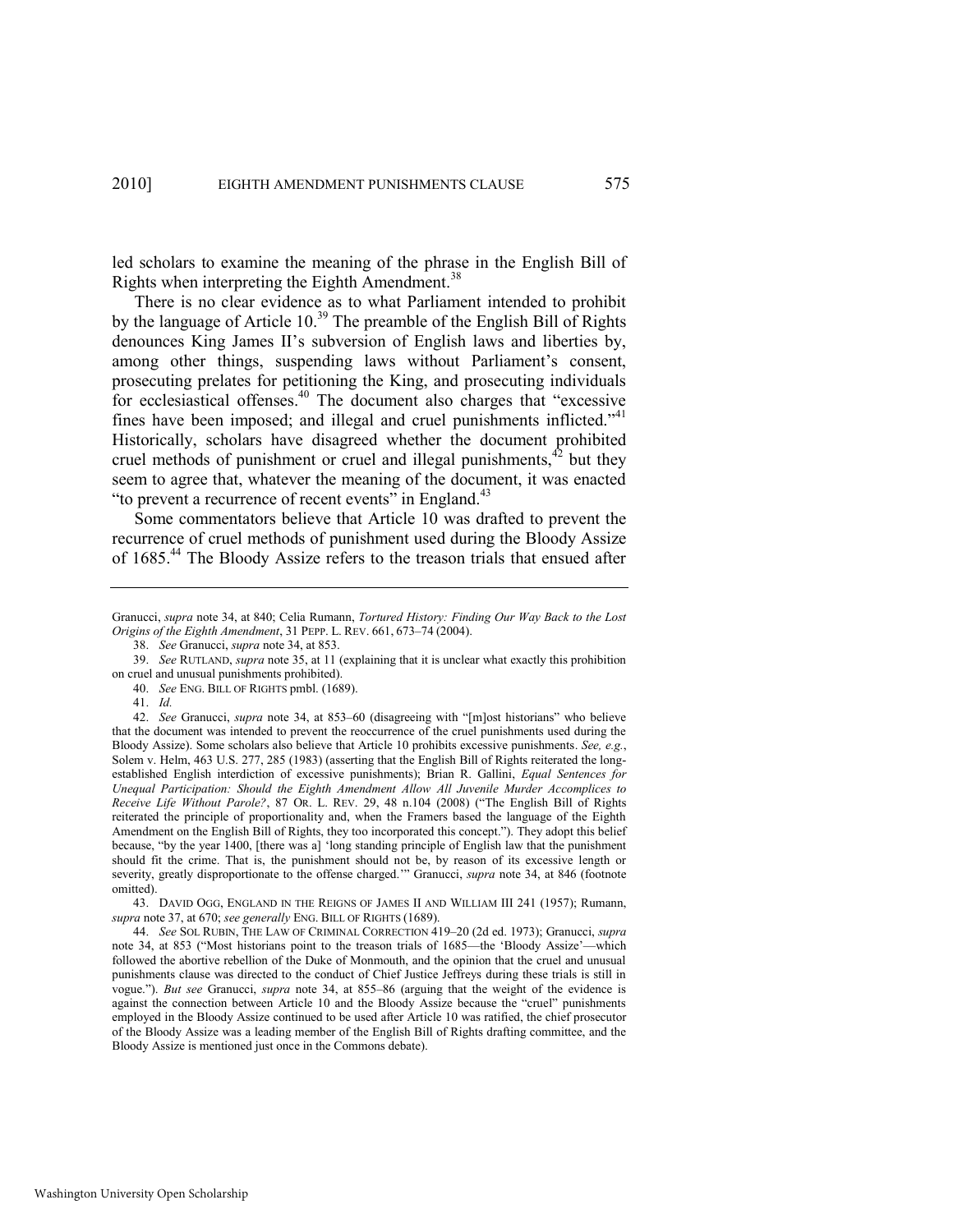King James II defeated his nephew, the Duke of Monmouth, at the Battle of Sedgemoor following Monmouth's June 1685 advance and proclamation that he was King.<sup>45</sup> The captured rebels were tried, and, for those found guilty, "[m]ere death was considered much too mild  $\dots$ ."<sup>46</sup> The offenders were drawn "on a cart to the gallows, where [they were] hanged by the neck, cut down while still alive, disembowelled and [their] bowels burnt before [them], and then beheaded and quartered."<sup>47</sup> Scholars' belief that such punishments were prohibited by Article 10 seems to stem from the broad publicity that the Assize received by Puritan pamphleteers during the time Article 10 was drafted.<sup>48</sup>

<span id="page-10-0"></span>The more commonly accepted view among scholars today is that Article 10 was instead drafted to prevent courts from doling out cruel and illegal punishments or severe punishments that are "unauthorized by statute and not within the jurisdiction of the court to impose," such as occurred during the events of the Popish Plot of 1678 and 1679.<sup>49</sup> Setting

<sup>45.</sup> *See* Granucci, *supra* not[e 34,](#page-8-0) at 853.

<sup>46.</sup> Furman v. Georgia, 408 U.S. 238, 254 (1972) (Douglas, J., concurring) (quoting IRVING BRANT, THE BILL OF RIGHTS 154–55 (1965)) (stating that execution was to be by beheading, and the culprits' heads and quarters were to be boiled in a furnace or cauldron).

<sup>47.</sup> *See* Granucci, *supra* note [34,](#page-8-0) at 854 (explaining that this was the punishment for treason at the time); Furman v. Georgia, 408 U.S. 238, 254 (1972) ("The directions to a high sheriff were to provide an ax, a cleaver, ‗a furnace or cauldron to boil their heads and quarters, and soil to boil therewith, half a bushel to each traitor, and tar to tar them with, and a sufficient number of spears and poles to fix their heads and quarters' along the highways.‖) (quoting IRVING BRANT, THE BILL OF RIGHTS 154–55 (1965)); *see also, e.g.*, SIR EDWARD PARRY, THE BLOODY ASSIZE 243 (1929) (noting that "[t]he horrid business of hanging and quartering took several hours" and that some "corpses were cut in quarters, and then dropped in cauldrons of pitch, and later on carried away and hung in appropriate localities"). The chief prosecutor for the special commission, Sir Henry Pollfexen, "let it be known that no one who pleaded guilty would suffer the death penalty." Granucci, *supra* not[e 34,](#page-8-0) at 854*.* But he did not keep this promise and later had about two hundred persons who had pleaded guilty executed. *Id.* In toto, approximately three hundred suspected insurgents were executed. *See* PARRY, *supra* note [47,](#page-10-0) at 262–63 (1929). For further discussion of punishments doled out during the Bloody Assize, see RUBIN, *supra* note [44,](#page-9-0) at 419–20.

<sup>48.</sup> Granucci, *supra* not[e 34,](#page-8-0) at 854; *see also, e.g.*, RUBIN, *supra* note [44,](#page-9-0) at 419–20 (failing to explain his conclusion that the prohibition of "cruel and unusual punishments" found in Article 10 was directed at the punishments doled out during the Bloody Assize).

<sup>49.</sup> Granucci, *supra* note [34,](#page-8-0) at 859*; see, e.g.*, Harmelin v. Michigan, 501 U.S. 957, 968 (1991). In *Harmelin v. Michigan*, Justice Scalia asserted that "the vicious punishments for treason decreed in the Bloody Assizes (drawing and quartering, burning of women felons, beheading, disembowling, etc.) were common in that period—indeed, they were specifically authorized by law and remained so for many years afterwards" and "the best historical evidence suggests, that it was not Jeffreys' management of the Bloody Assizes that led to the Declaration of Rights provision, but rather the arbitrary sentencing power he had exercised in administering justice from the King's Bench, particularly when punishing [Titus Oates for perjury]." *Harmelin*, 501 U.S. at 968. Justice Scalia refers to history to support his conclusion that the phrase "cruel and unusual punishments" focuses on the illegality of sentences rather than their disproportionality to the crimes committed. *Id.* at 969. Note, however, that this assertion by Justice Scalia is in the portion of the opinion to which only Chief Justice Rehnquist signed on. *Id.* at 961.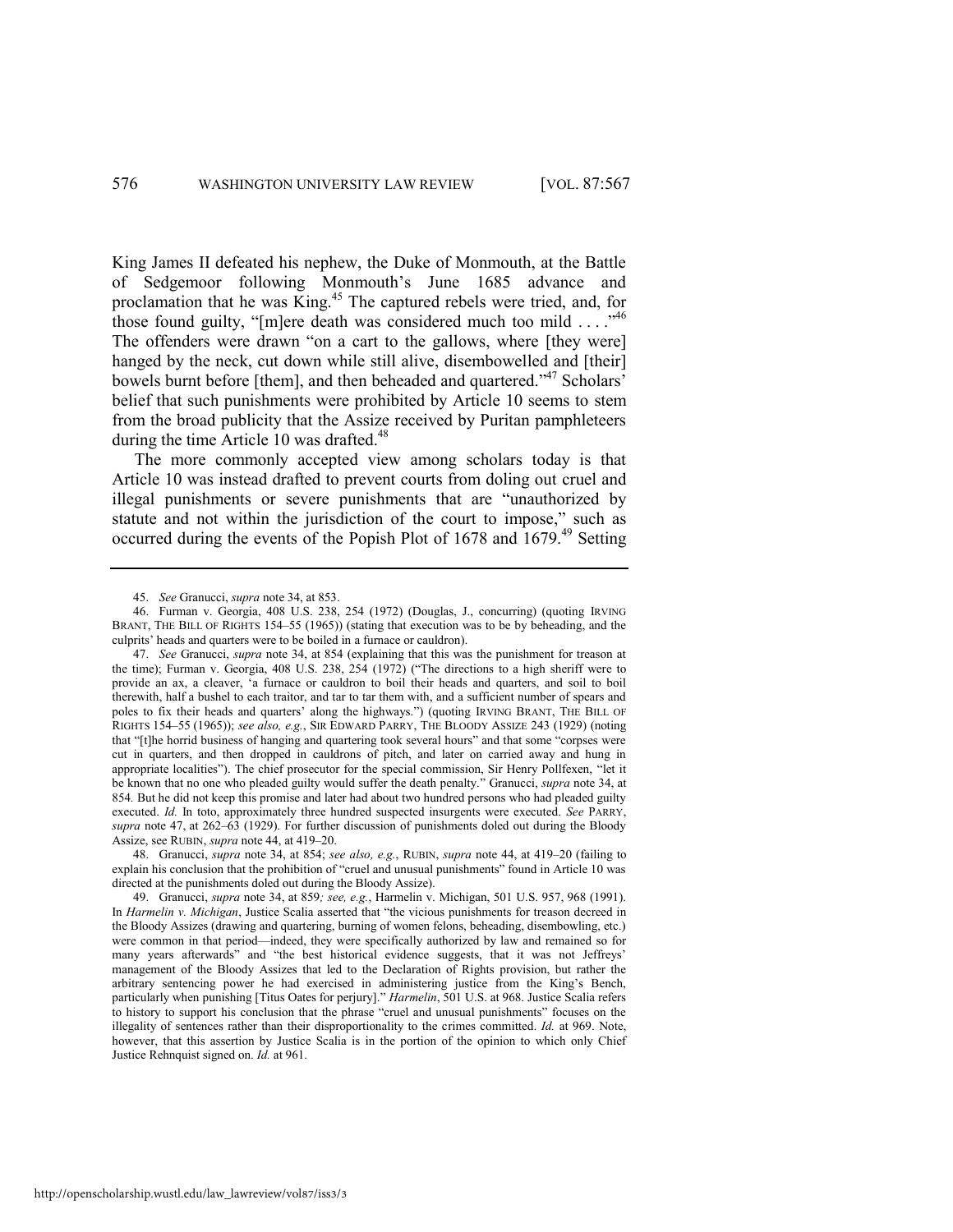<span id="page-11-1"></span><span id="page-11-0"></span>into motion the tragic events in 1678, Titus Oates falsely proclaimed under oath that there was a plot to assassinate King Charles  $II$ <sup>50</sup>. This untruth caused fifteen innocent people to be convicted and executed, and after it was discovered that these undeserved executions were the result of Oates's perjury, Oates was sentenced to a 2,000-mark fine, life imprisonment, whippings, quarterly pillorying, and defrocking.<sup>51</sup> After the English Bill of Rights was enacted, Oates petitioned both houses of Parliament for a release from the judgment, but the House of Lords rejected the petition.<sup>52</sup> A minority of the Lords dissented, however, stating that "the said judgments are barbarous, inhuman, and unchristian"; "there is no precedent to warrant the punishments of whipping and committing to prison for life, for the crime of perjury"; maintaining the judgment would ―be an encouragement and allowance for giving the like cruel, barbarous, and illegal judgments hereafter"; the "judgments were contrary to law and ancient practice, and therefore erroneous, and ought to be reversed"; and the judgments were contrary to Article 10 of the English Bill of Rights.<sup>53</sup> The House of Commons concurred with the dissenting Lords.<sup>54</sup>

<span id="page-11-4"></span><span id="page-11-2"></span>The understanding that Article 10 prohibits such punishments unauthorized by statute and not within the jurisdiction of the court to impose derives from the complaint in the English Bill of Rights that "illegal and cruel punishments [have been] inflicted" and the simultaneous prohibition in Article 10 of "cruel and unusual punishments."<sup>55</sup> Scholars such as Anthony Granucci have argued that "illegal" and "unusual" were used interchangeably in the document, that the use of "unusual" was merely the product of sloppy drafting,<sup>56</sup> and that the term "unusual" was used to mean "illegal" in seventeenth-century England.<sup>57</sup> These scholars

<span id="page-11-3"></span><sup>50.</sup> *See The Trial of Titus Oates*, D.D. at the King's Bench, for Perjury: 1 James II. A.D. 1685, *reprinted in* 10 COBBETT'S COMPLETE COLLECTION OF STATE TRIALS AND PROCEEDINGS FOR HIGH TREASON AND OTHER CRIMES AND MISDEMEANORS FROM THE EARLIEST PERIOD TO THE PRESENT TIME 1316–17 (1811) [hereinafter *The Trial of Titus Oates*]; Granucci, *supra* not[e 34,](#page-8-0) at 857.

<span id="page-11-5"></span><sup>51.</sup> *See The Trial of Titus Oates*, *supra* not[e 50,](#page-11-0) at 1316–17; Granucci, *supra* not[e 34,](#page-8-0) at 857–58.

<sup>52.</sup> *See The Trial of Titus Oates, supra* note [50](#page-11-0), at 1325 ("Then the main question was put, Whether to reverse the two judgments given below against Titus Oates, in relation to the two perjuries? It was resolved in the negative."); Granucci, *supra* not[e 34,](#page-8-0) at 858.

<sup>53.</sup> *The Trial of Titus Oates*, *supra* not[e 50,](#page-11-0) at 1325; Granucci, *supra* note 34, at 858. Fourteen Lords—Bolton, Macclesfield, J. Bridgewater, Stamford, Oxford, Bolingbrooke, Bathe, Herbert, Grey, Vaughan, Newport, Cornwallis, R. Eure, and P. Wharton—joined in this dissent. *The Trial of Titus Oates*, *supra* not[e 50,](#page-11-0) at 1325.

<sup>54.</sup> Granucci, *supra* not[e 34,](#page-8-0) at 858–59.

<sup>55.</sup> ENG. BILL OF RIGHTS (1689); *see* Granucci, *supra* not[e 34,](#page-8-0) at 855.

<sup>56.</sup> Granucci, *supra* not[e 34,](#page-8-0) at 855*.*

<sup>57.</sup> Furman v. Georgia, 408 U.S. at 318 (Marshall, J., concurring) (explaining that an earlier draft of the English Bill of Rights prohibited "illegal" instead of "unusual" punishments and that the change "appears to be inadvertent"); Granucci, *supra* note [34,](#page-8-0) at 855 (stating that earlier drafts of the English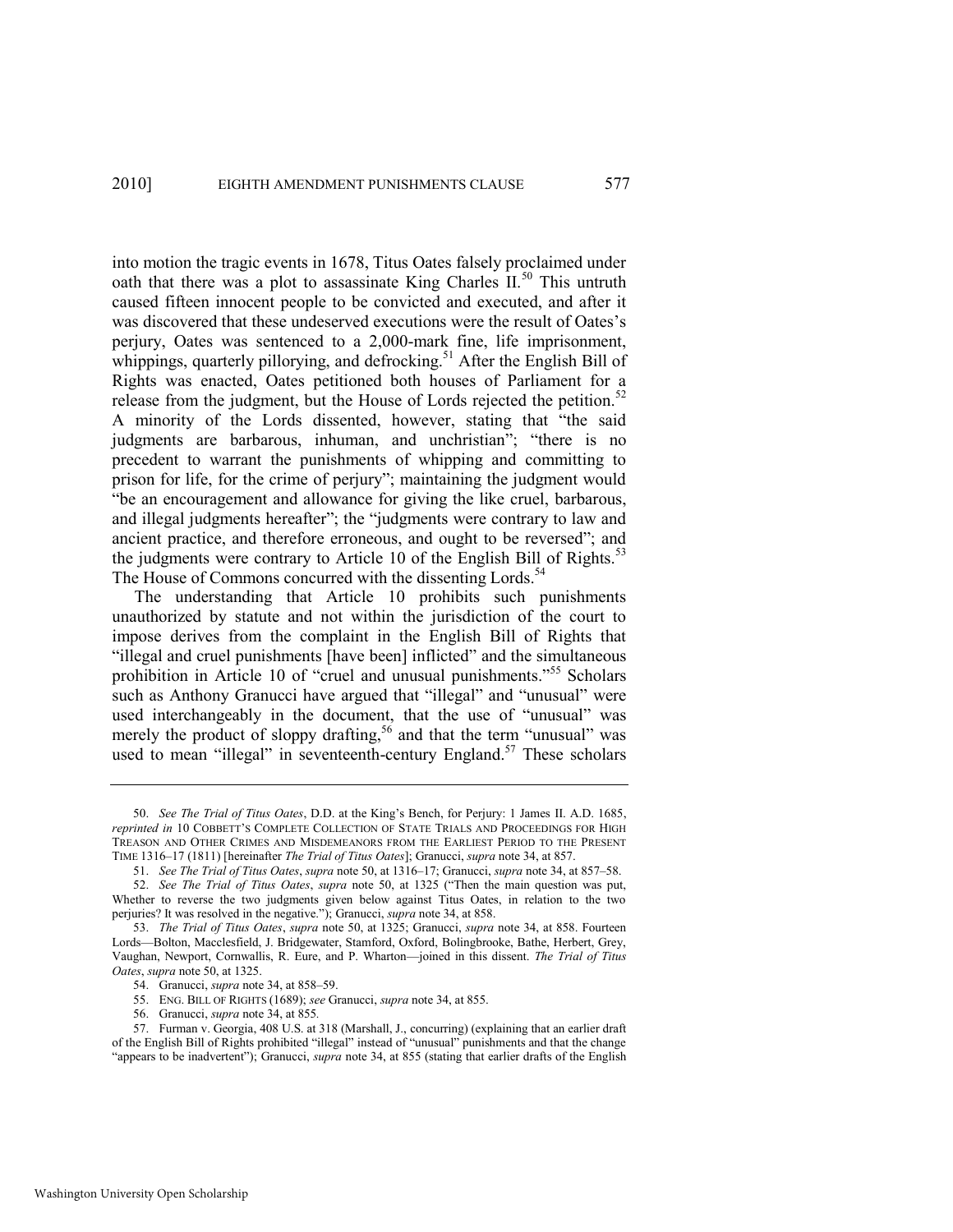buttress this argument with the fact that the subsequent language of the dissenting Lords in response to Oates's petition for release from judgment similarly referred simultaneously to "cruel, barbarous, and illegal judgments" and "cruel and unusual punishments."<sup>58</sup>

<span id="page-12-2"></span><span id="page-12-1"></span><span id="page-12-0"></span>There are several reasons why most scholars adopt the understanding that Article 10 was intended to prevent the reoccurrence of events such as the Popish Plot over the understanding that it was enacted to prevent the reoccurrence of events such as the Bloody Assize.<sup>59</sup> First, the allegedly cruel methods of punishment employed during the Bloody Assize continued in use after the passage of Article  $10^{60}$  Second, the chief prosecutor of the Bloody Assize was a leading member of the committee that drafted the English Bill of Rights, and it is unlikely that he would have drafted a document condemning his own actions.<sup>61</sup> And finally, the Bloody Assize is barely mentioned in the debate regarding the passage of Article 10.<sup>62</sup> Scholars adopting this position that Article 10 was intended to prevent the reoccurrence of events such as the Popish Plot then conclude that Article 10 does not prohibit particular cruel methods of punishment. This is because, first of all, "[n]one of the punishments inflicted upon Oates amounted to torture."<sup>63</sup> Additionally, life imprisonment was probably not excessive in this case, because a number of innocent people were executed as a result of Oates's scheme.<sup>64</sup> Further, the 2,000-mark fine may have been excessive and the defrocking unusual, but they were not considered cruel.<sup>65</sup> Accordingly, most scholars conclude

- 63. *Id.* at 859.
- 64. *Id.*
- 65. *Id.*

Bill of Rights spoke of "illegal and cruel punishments" and that "[t]he final phraseology, especially the use of the word 'unusual,' must be laid simply to chance and sloppy draftsmanship"). One scholar has argued that while "illegal" and "unusual" were used interchangeably, "in adopting the Bill of Rights, the English Parliament sought to condemn only punishments that departed from the common law in the direction of greater severity" because it required that punishments must also be "cruel" to be prohibited. Laurence Claus, *The Antidiscrimination Eighth Amendment*, 28 HARV. J.L. & PUB. POL'Y 119, 121–22 (2004). In other words, the English Bill of Rights condemned, and the Eighth Amendment similarly condemns, "punishments that [are] harsher than the common law allowed." See *id.* at 122.

<sup>58.</sup> *See* ENG. BILL OF RIGHTS (1689); *The Trial of Titus Oates*, *supra* not[e 51,](#page-11-1) at 1325; Granucci, *supra* not[e 34,](#page-8-0) at 855, 858–60; *supra* text accompanying not[e 53.](#page-11-2) 

<sup>59.</sup> *See infra* text accompanying note[s 60](#page-12-0)–[62.](#page-12-1) 

<sup>60.</sup> *See* Granucci, *supra* note [34,](#page-8-0) at 855–56; *see also, e.g.*, Stephen T. Parr, *Symmetric Proportionality: A New Perspective on the Cruel and Unusual Punishment Clause*, 68 TENN. L. REV. 41, 43 (2000) ("The English [Bill of Rights] provision was motivated by the Titus Oates affair."); Stacy, *supra* note [19](#page-5-0), at 510 ("The [English Bill of Rights] was evidently inspired by objections to Titus Oates's punishments.").

<sup>61.</sup> Granucci, *supra* not[e 34,](#page-8-0) at 856.

<sup>62.</sup> *Id.*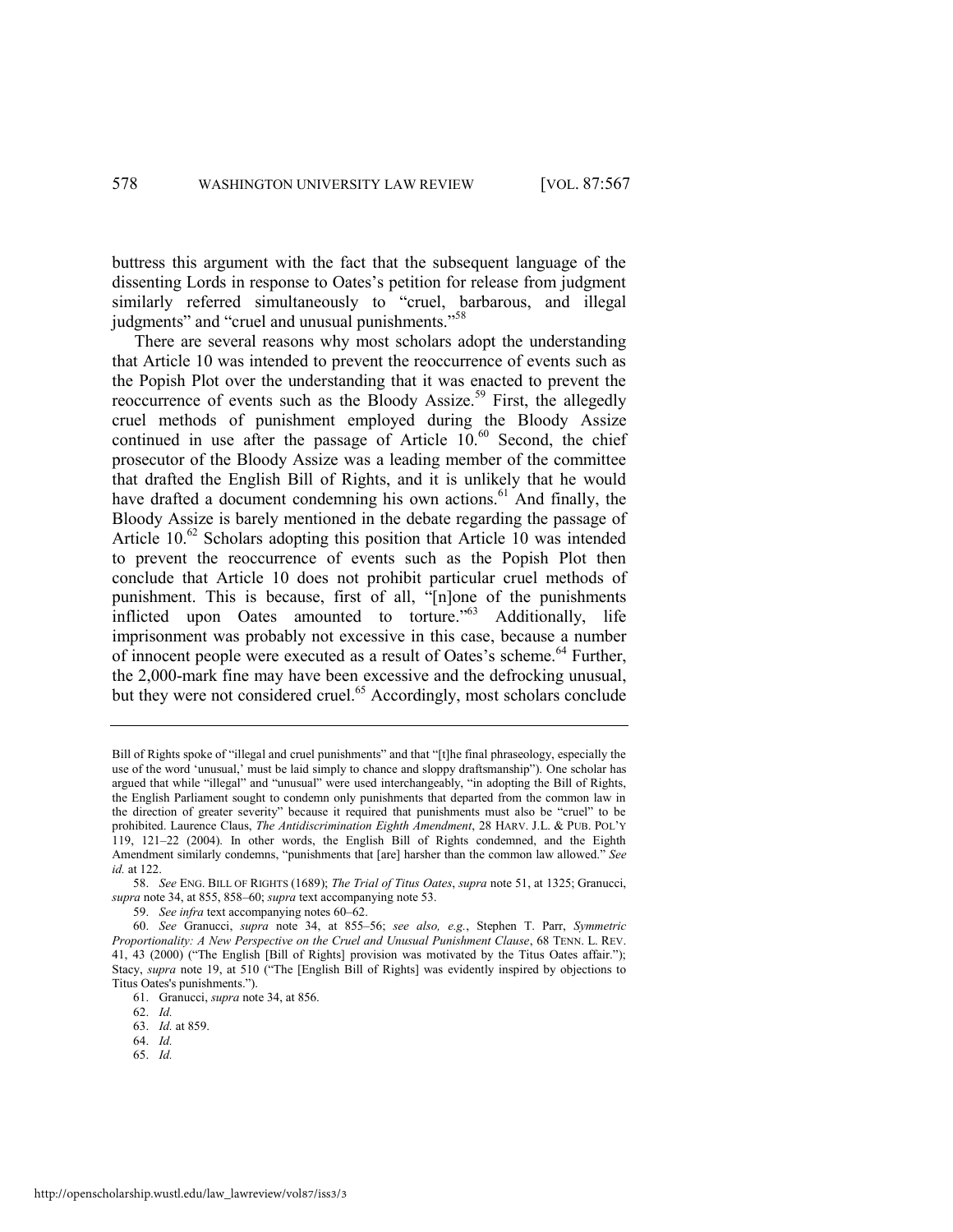that, in the context of the English Bill of Rights, "cruel and unusual" seems to have meant simply "cruel and illegal." $66$ 

<span id="page-13-0"></span>Although most scholars believe, then, that Article 10 was intended to prevent cruel and illegal punishments, they conclude that this meaning was lost on the drafters of the Virginia Declaration of Rights and the Eighth Amendment, who believed that Article 10 was indeed intended to prevent cruel methods of punishment.<sup>67</sup> This belief by scholars is rooted in colonists' fears of torture and barbarous punishments, which are exhibited in the few statements made by the Framers and Ratifiers regarding cruelty and the Eighth Amendment.<sup>68</sup> This belief also stems from the colonists' limited access to English legal resources.<sup>69</sup> Of the legal treatises available to the colonists, only Blackstone's *Commentaries* addressed the topic of punishment.<sup>70</sup> It states that, although seventeenth-century England allowed hanging, embowelling alive, beheading, quartering, public dissection, and burning alive as punishments and, "in very atrocious crimes other circumstances of terror, pain or disgrace [were] super-added" to the punishment, "the humanity of the English nation has authorized, by a tacit consent, an almost general mitigation of such part of these judgments as

<sup>66.</sup> *See id.* at 859–60. Scholars adopting this view also emphasize that the prohibition on cruel and unusual, or illegal, punishments further reflects a longstanding prohibition on excessive punishment, which can be traced back to the *Book of Exodus*. *See* Granucci, *supra* not[e 34,](#page-8-0) at 844; *see also, e.g., Exodus* 21:24 ("Eye for eye, tooth for tooth, hand for hand, foot for foot . . . ."). Such scholars point out that the Magna Carta incorporated the concept of prohibiting excessive punishments and that, by the year 1400, there was a "long standing principle of English law that the punishment should fit the crime. That is, the punishment should not be, by reason of its excessive length or severity, greatly disproportionate to the offense charged." Granucci, *supra* not[e 34,](#page-8-0) at 845–47 (quoting SOURCES OF OUR LIBERTIES: DOCUMENTARY ORIGINS OF INDIVIDUAL LIBERTIES IN THE UNITED STATES CONSTITUTION AND BILL OF RIGHTS 236 (Richard L. Perry ed., 1959)); *see also* MAGNA CARTA, arts.  $20-22$  (1215) (providing that an individual "shall not be amerced for a slight offence, except in accordance with the degree of the offense").

<sup>67.</sup> *See, e.g.*, Granucci, *supra* not[e 34](#page-8-0), at 860 ("George Mason and the framers of the American Constitution misinterpreted the meaning of the cruel and unusual punishments clause of the English Bill of Rights of 1689.‖); Thomas K. Landry, *"Punishment" and the Eighth Amendment*, 57 OHIO ST. L.J. 1607, 1630 n.131 (1996) (citing Granucci, *supra* note [34\)](#page-8-0); Jeremy Rabkin, *Constitutional Firepower: New Light on the Meaning of the Second Amendment*, 86 J. CRIM. L. & CRIMINOLOGY 231, 241 n.38 (1995) (book review) (citing Granucci, *supra* note [34,](#page-8-0) for "an account of the origins of [the Punishments Clause] in the English Bill of Rights and its misunderstanding by the American framers").

<sup>68.</sup> *See supra* text accompanying notes [25](#page-7-0)–[33.](#page-8-3) Samuel Livermore's inquiry during the congressional debates of whether the punishments of hanging, whipping, and cutting off a criminal's ears would be prohibited "because they are cruel" is an example of the colonists' focus on cruel and barbarous punishments. 1 ANNALS OF CONG. 754 (Joseph Gales ed., 1834).

<sup>69.</sup> *See* Granucci, *supra* not[e 34,](#page-8-0) at 861–62.

<sup>70.</sup> *See id.*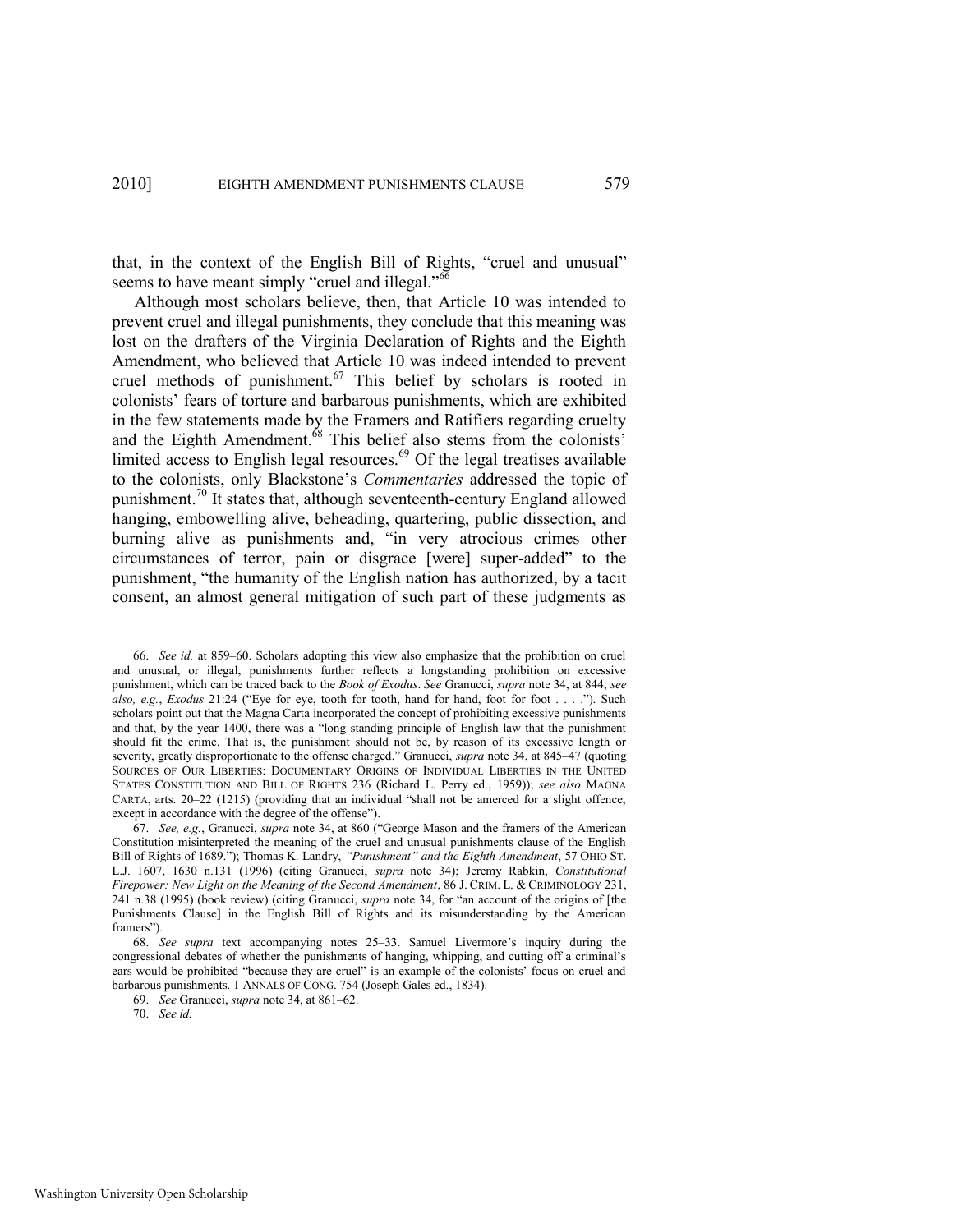savor of torture or cruelty."<sup>71</sup> Blackstone's *Commentaries* may not entirely account for how the colonists arrived at a conclusion that Article 10 was intended to prevent cruel methods of punishment, however. The Framers' misunderstanding of Article 10 may be partly due to the philosophical and legal writings of the time, such as Robert Beale's 1583 manuscript entitled *A Book Against Oaths Ministered in the Courts of Ecclesiastical Commission* and Nathaniel Ward's draft code that became Massachusetts's *Body of Liberties*, both of which expressed disapprobation of barbarous punishments or torture.<sup>72</sup>

#### II. THE SUPREME COURT'S EIGHTH AMENDMENT JURISPRUDENCE

Perhaps due to the unclear origins of the Eighth Amendment, the Supreme Court has struggled to give meaning to the Punishments Clause since the Eighth Amendment was ratified in 1791. The Court's earliest Punishments Clause cases focus on the cruelty and unusualness components of the Clause and do not squarely address whether the Clause prohibits only punishments that are both cruel and unusual.<sup>73</sup> In contrast, the Court's later cases fail to closely examine the individual components of the Clause but instead focus on whether certain punishments violate the "evolving standards of decency."<sup>74</sup> But similar to the Court's early cases, these later cases also do not seem to take a clear position on whether the Clause prohibits only punishments that are both cruel and unusual.

#### *A. The Early Cases*

Historically, the Supreme Court has distinguished between the cruelty and unusualness components of the Punishments Clause.<sup>75</sup> In its first case

75. *But see* Trop v. Dulles, 356 U.S. 86, 100 n.32 (1958) (stating that the Court has not drawn "precise distinctions between cruelty and unusualness").

<sup>71.</sup> *Id.* at 862–63 (quoting 4 BLACKSTONE, COMMENTARIES ON THE LAWS OF ENGLAND 370 (1st ed. 1769)). It adds that "[a] sledge or hurdle [is] usually allowed to such traitors as are condemned to be drawn; and there being very few instances (and those accidental or by negligence) of any person's being embowelled or burned, till previously deprived of sensation by strangling." *Id.* at 863.

<sup>72.</sup> *See* Granucci, *supra* note [34,](#page-8-0) at 848–52, 860 (explaining that "[a] prohibition of cruel methods of punishment was first written into law in America by . . . Rev. Nathaniel Ward of Ipswich, Massachusetts," who was one of the men "appointed to frame a body of grounds of laws" and whose "draft was enacted into law under the title *Body of Liberties*"); see also MASSACHUSETTS BODY OF LIBERTIES (1641), *reprinted in* BERNARD SCHWARTZ, 1 THE BILL OF RIGHTS, A DOCUMENTARY HISTORY 71-84 (1971). The Massachusetts *Body of Liberties* "was well ahead of contemporary English law," Granucci, *supra* note [34](#page-8-0), at 851, and it has been referred to as "the most important as a forerunner of the federal Bill of Rights," SCHWARTZ, *supra*, at 69.

<sup>73.</sup> *See, e.g.*, *infra* note[s 78](#page-15-0)–[79 a](#page-15-1)nd accompanying text.

<sup>74.</sup> *See generally infra* Part II.B.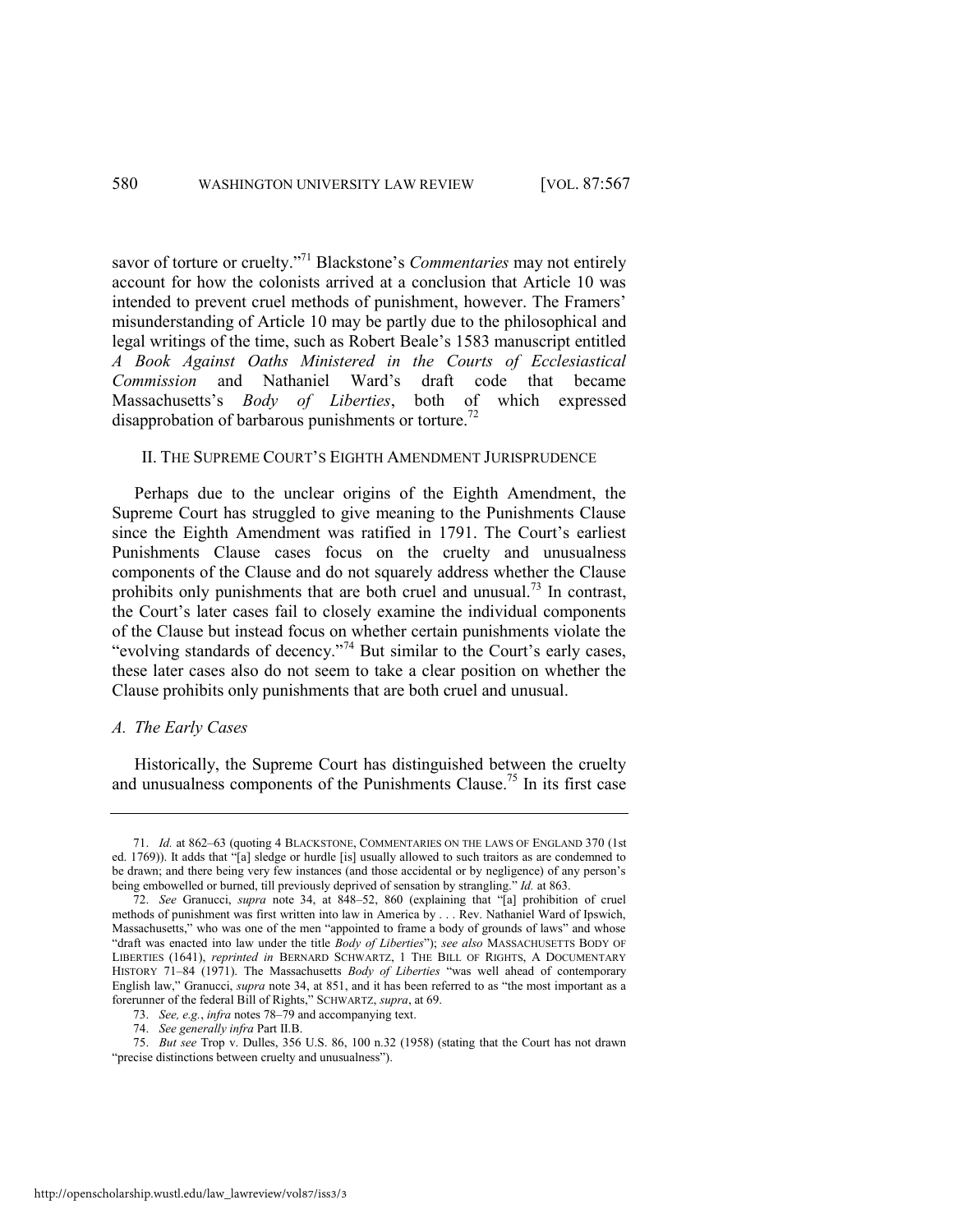<span id="page-15-2"></span><span id="page-15-0"></span>examining the meaning of the Clause, the 1866 case of *Pervear v. Massachusetts*,<sup>76</sup> the Court focused on the term "unusual" as distinct from the term "cruel." In that case, the Court upheld a punishment of a fiftydollar fine and three months' imprisonment at hard labor for the Massachusetts offense of illegally maintaining and selling intoxicating liquors.<sup>77</sup> Although the Court did not actually reach its holding on Eighth Amendment grounds because, at that time, the Eighth Amendment did not apply to the states and the defendant had committed an offense against the state, $78$  the Court opined that the punishment would not be unconstitutional under the Punishments Clause because it was not unusual.<sup>79</sup> The Court stated that, even if the Eighth Amendment were to apply, the punishment would not violate the Amendment because "[t]he mode [of punishment] adopted, of prohibiting under penalties the sale and keeping for sale of intoxicating liquors, without license, is the usual mode adopted in many, perhaps all of the States."<sup>80</sup> This language indicates that the Court assessed unusualness independently from cruelty.<sup>81</sup> The language also suggests that the Court viewed the Punishments Clause as requiring the element of unusualness before a punishment was prohibited by the Clause. Whether

77. 72 U.S. at 479–80.

79. *See Pervear*, 72 U.S. at 480.

80. *Id.*

81. *See* Furman v. Georgia, 408 U.S. 238, 276 n.20 (1972) (Brennan, J., concurring) (explaining that the language in *Pervear* suggests that "[t]here are other statements in prior cases indicating that the word 'unusual' has a distinct meaning").

<span id="page-15-1"></span>

<sup>76. 72</sup> U.S. 475 (1866). While the Court did not thoroughly examine the meaning of the Punishments Clause until 1866, litigants had previously raised Eighth Amendment challenges. *See, e.g.*, Spalding v. New York, 45 U.S. 21, 30 (1846) (arguing that "imposition of [a] fine, if criminal and going to the people, was excessive, and was a cruel punishment for the offence, for it imposed an impossibility"); United States v. Houston, 26 F. Cas. 379, 382 (D.C. Cir. 1832) (arguing that a reprimand from the U.S. House of Representatives for an assault and battery is "unusual" and likely prohibited by the Constitution); Ex Parte Randolph, 20 F. Cas. 242, 245 (D. Va. 1833) (arguing that the punishment of "interminable imprisonment" for failing to pay amounts owed to the government constitutes "cruel and unusual punishment"). Further, a few early state courts commented on the meaning of state constitutional provisions that parallel the language of the Eighth Amendment. For example, in 1828, the General Court of Virginia suggested that the punishment of stripes did not violate the state constitutional prohibition because, while the punishment "is certainly odious, [it] cannot be said to be unusual." Commonwealth v. Wyatt, 27 Va. 701 (1828). However, the number of state court opinions that comment, even obliquely, on the meaning of these parallel state constitutional provisions, and that were decided around the time the Eighth Amendment was drafted and ratified, is quite limited.

<sup>78.</sup> *Id.* It was not until the year 1962 that the Court held, although only implicitly, that the Fourteenth Amendment incorporated the Eighth Amendment, thus making the Eighth Amendment enforceable against the states. *See* Robinson v. California, 370 U.S. 660, 666–67 (1962) (citing Louisiana ex rel. Francis v. Resweber, 329 U.S. 459 (1947) for the proposition that the Fourteenth Amendment incorporates the Eighth Amendment even though, in *Francis*, the Court only assumed for the purpose of argument that the Fourteenth Amendment incorporated the Eighth Amendment, *id.* at 462).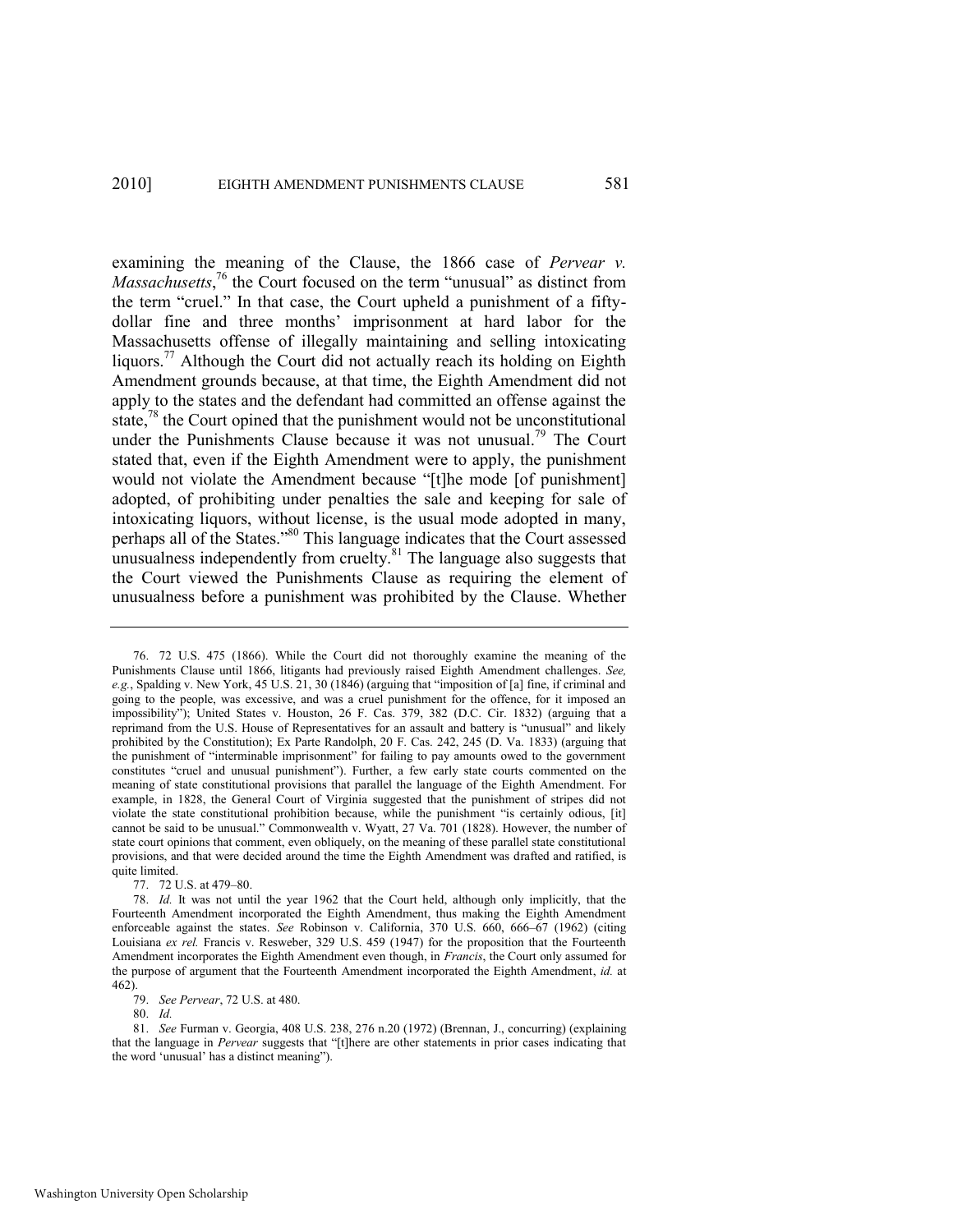<span id="page-16-0"></span>the Court actually perceived unusualness as a requirement or simply as one of the two types of punishment barred by the Clause is uncertain, though, because the Court added that it "perceive[d] nothing excessive, or cruel, or unusual" in imposing the punishment for the particular crime. $82$ The Court thus left room for the interpretation that it understood the Punishments Clause to prohibit either all unusual punishments or only all punishments that are both unusual and cruel.

In its 1878 case of *Wilkerson v. Utah*<sup>83</sup>, the Court continued its individualized treatment of the terms "cruel" and "unusual" and seemed to adopt the position that a punishment need not be both cruel and unusual to be prohibited. In that case, the Court confronted the constitutionality of the punishment of a public shooting for a defendant who was convicted of first-degree murder in the Territory of Utah. $84$  The Court stated that, while

[d]ifficulty would attend the effort to define with exactness the extent of the [Eighth Amendment Punishments Clause] . . . it is safe to affirm that punishments of torture, such as [dragging a prisoner to the place of execution, emboweling convicted criminals alive, beheading, quartering, public dissection, and burning alive], and all others in the same line of unnecessary cruelty, are forbidden by that amendment to the Constitution.<sup>85</sup>

<span id="page-16-2"></span><span id="page-16-1"></span>The Court thus distinguished the concept of cruelty, as illustrated by certain images of torture, from its notion of unusualness, which it associated with not being adopted "in the great majority of cases."86 Further, the Court's language indicates that only cruelty was required to render a punishment prohibited by the Punishments Clause. The Court concluded that the punishment at issue was not cruel, however, because even more torturous punishments, such as burning alive and beheading, were available at the time of the Framers.<sup>87</sup>

<span id="page-16-3"></span><sup>82.</sup> *Pervear*, 72 U.S. at 480*.*

<sup>83. 99</sup> U.S. 130 (1878).

<sup>84.</sup> *Id.* at 130–31. The laws of the territory provided that the punishment for first-degree murder was death unless the jury suggested a punishment of life imprisonment at hard labor, but the territorial laws did not provide for a specific method of execution. *Id.* at 132. The Court held that the territorial government had the power to select the proper method of execution so long as it did not violate the Eighth Amendment. *Id.* at 133, 137.

<sup>85.</sup> *Id.* at 135–36.

<sup>86.</sup> *Id.* at 135. The Court suggested that, in addition to not being cruel, the punishment at issue was not unusual because the punishment of a public shooting had been adopted "in the great majority of cases" for other offenses. *Id.* 

<sup>87.</sup> *Id.* at 136. Although application of the Bill of Rights to territories was complicated during this period, *see, e.g.*, Downes v. Bidwell, 182 U.S. 244, 268–87 (1901) (distinguishing the application of the Constitution and its amendments in the different contexts of territories that are "part of the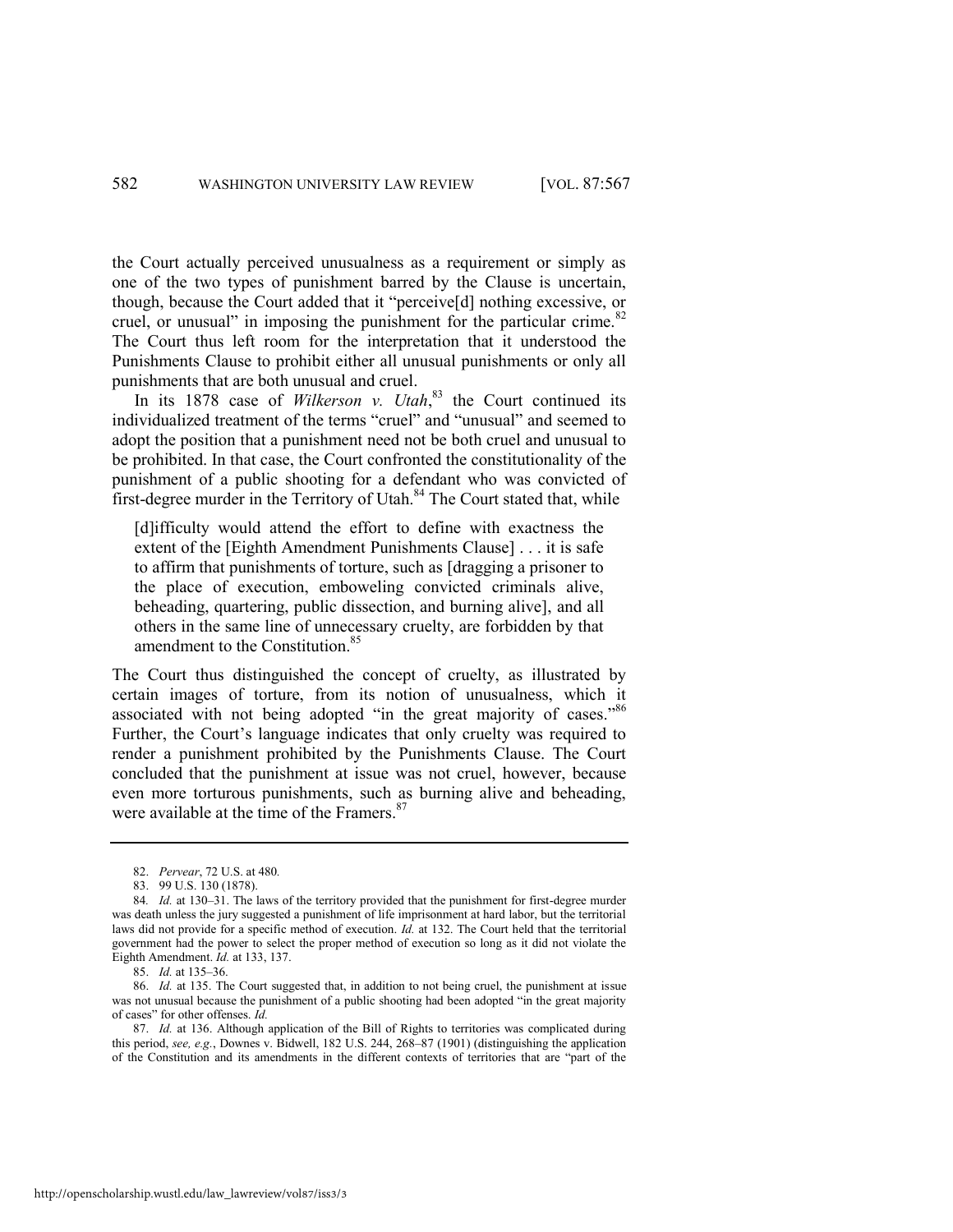<span id="page-17-2"></span><span id="page-17-1"></span><span id="page-17-0"></span>The Court again treated the terms "cruel" and "unusual" distinctly in its 1890 case of *In re Kemmler*,<sup>88</sup> in which it upheld New York's innovative use of electrocution for carrying out executions.<sup>89</sup> The *Kemmler* Court conceded that the practice of electrocution was "certainly unusual"<sup>90</sup> but explained that the practice was not cruel because it did not "involve torture or a lingering death."<sup>91</sup> Indeed, the Court found that the punishment constituted a humane innovation in carrying out death sentences.  $92$  The Court reiterated the *Wilkerson* Court's language that torture and similar punishments are certainly forbidden by the Eighth Amendment<sup>93</sup> and concluded that, because the punishment was not cruel, it could not violate the Punishments Clause. While the Court's statements constituted only dicta because the Eighth Amendment was held not to apply to the states,  $94$ the Court's analysis indicates that the Court viewed cruelty as a necessary element of a Punishments Clause prohibition. The status of the unusualness component of the Clause, though, remained uncertain because *Pervear* seemed to indicate that unusualness was an additional prerequisite before a prohibition could be found, yet the dicta in *Wilkerson* and *In re Kemmler* suggest that the Clause may always prohibit torture, no matter how usual the punishment.<sup>95</sup>

- 89. 136 U.S. at 447–49.
- 90. *Id.* at 443.
- 91. *Id.* at 447.
- 92. *Id.* at 443–44.
- 93. *Id.* at 447.

United States" and territories that are not, such as Puerto Rico), the Court appears to apply the Eighth Amendment to the Territory of Utah in this case either because: (1) the Constitution applied to the territory through the "organic act of the Territory," see Springville City v. Thomas, 166 U.S. 707, 708 (1897); (2) the Utah Territory was "incorporated" into the United States, and the Constitution and its amendments apply in full force to such territories, *see Downes*, 182 U.S. at 343*; cf.* AKHIL REED AMAR, AMERICA'S CONSTITUTION: A BIOGRAPHY 265 (2006) ("Iln exercising its general authority over federal territory and the national capital, Congress . . . after 1791 . . . had to abide by the Bill of Rights."); or  $(3)$  the Eighth Amendment is part of the "fundamental" law that applies to even ―unincorporated‖ territories, *see Downes*, 182 U.S. at 268, 287; *cf.* Weems v. United States, 217 U.S. 349, 367–68 (1910) (holding that the Punishments Clause applied to the Philippine Islands because being free from cruel and unusual punishments was "fundamental law").

<sup>88. 136</sup> U.S. 436, 447 (1890) (quoting *Wilkerson*, 99 U.S. at 135).

<sup>94.</sup> *Id.* at 446; *see also supra* note [78](#page-15-0) (explaining that the Court did not hold that the Fourteenth Amendment incorporated the Eighth Amendment until its 1962 case of Robinson v. California, 370 U.S. 660, 666–67 (1962)).

<sup>95.</sup> *But see infra* note [222](#page-39-0) (noting that torture has occasionally been described as inherently unusual) and Part V.D (noting that the Court's suggestion that all torturous punishments are forbidden by the Punishments Clause might reflect an "assumption that punishments that are viewed as torturous by most Americans will almost certainly be rare in their availability").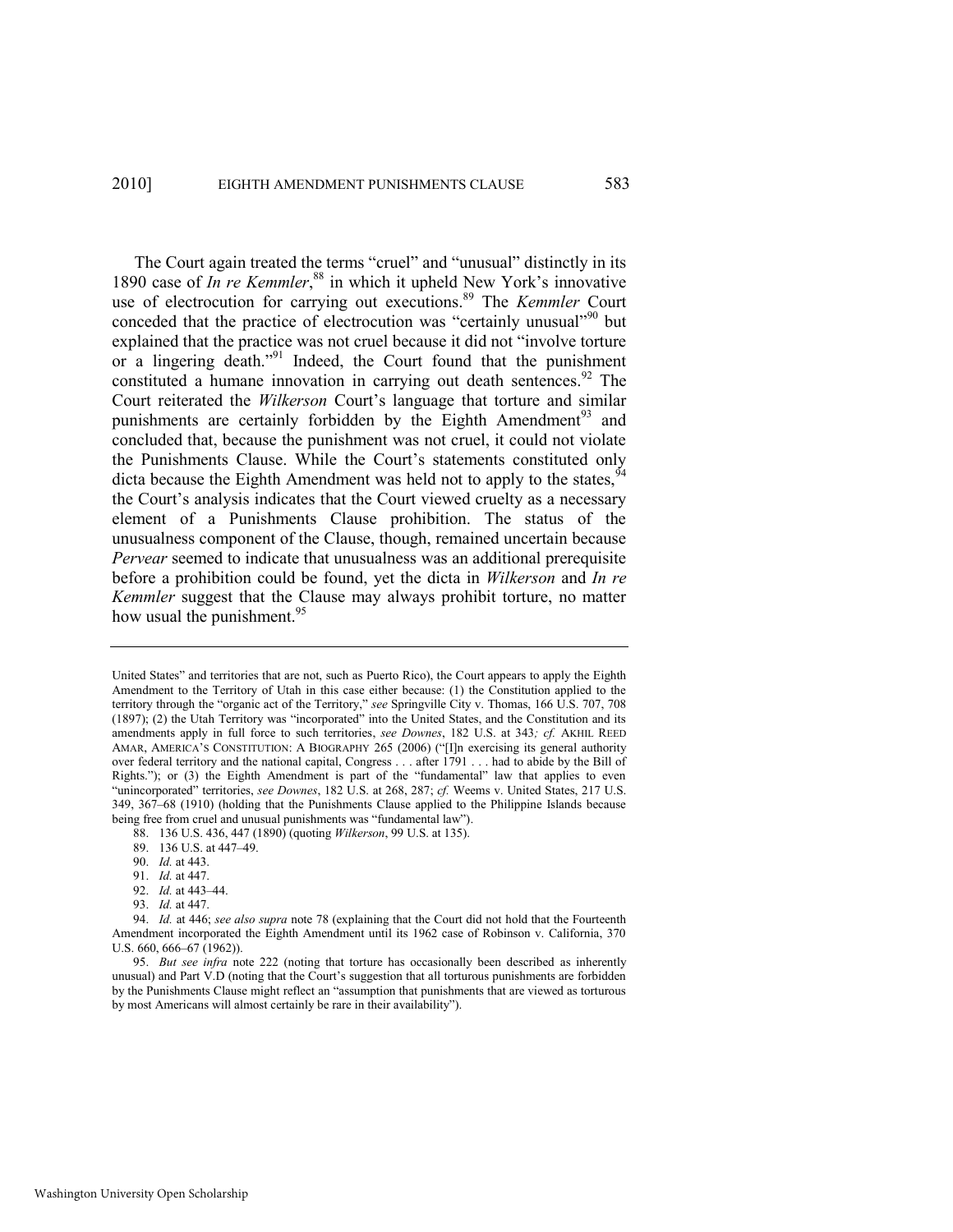#### *B. The "Evolving Standards of Decency" Test*

While the Court's early cases analyzing the Punishments Clause separately examine the unusualness and cruelty components of the punishments at issue, the Court began to blur the line between these elements of the Clause in subsequent decades. By the time the Court decided *Trop v. Dulles*<sup>96</sup> in 1958,<sup>97</sup> it had for the most part abandoned independently examining the cruelty and unusualness of a punishment and instead seemed to treat the phrase "cruel and unusual punishments" as a term of art, the meaning of which cannot be clearly determined by examining the Court's Punishments Clause jurisprudence. In ascertaining whether a punishment ran afoul of the prohibition in *Trop*, the Court relied not on the cruelty or unusualness of a practice but on a constitutional test more removed from the language of the Clause.<sup>98</sup> This test does not seem

<span id="page-18-0"></span><sup>96. 356</sup> U.S. 86 (1958).

<sup>97.</sup> There are only a handful of U.S. Supreme Court cases decided between the time when *In re Kemmler* was decided in 1890 and when *Trop* was decided in 1958 that deal with the Punishments Clause of the Eighth Amendment in anything other than a cursory manner. The sparsity of cases on the topic is likely due to the Court's failure to recognize the Eighth Amendment's application to the states until its 1962 case of *Robinson v. California*, 370 U.S. 660 (1962). *See supra* not[e 78.](#page-15-0) The cases that do touch on the issue offer little guidance on how the concept of "cruel and unusual punishments" evolved during the period between when *In re Kemmler* and *Trop* were decided. For example, the Court's 1893 case of *Fong Yue Ting v. United States*, 149 U.S. 698 (1893), is one of the cases most on point during this period. In that case, the Court opined that the Punishments Clause had no application to the deportation of an individual who was unable to secure a certificate of residence because the deportation did not constitute a punishment. *Id.* at 730. In another case—the 1903 case of *Howard v. Fleming*, 191 U.S. 126 (1903)—the Court concluded that it was unnecessary to determine exactly what ―render[s] a punishment cruel and unusual‖ because the sentence at issue of ten years' imprisonment had been sustained by the state supreme court and did not "deserv[e] to be called cruel." *Id.* at 136. The most significant case that was decided between the time when *In re Kemmler* and *Trop* were issued is the 1910 case of *Weems v. United States*, 217 U.S. 349 (1910). In this case, the Court first indicated its movement toward the *Trop* "evolving standards of decency" analysis, *see infra* note 98, by departing from the text of the Punishments Clause and emphasizing that the meaning of the Clause changes with time. *See* 217 U.S. 373. The *Weems* court concluded that the punishment at issue fifteen years of "cadena" (essentially fifteen years' imprisonment at "hard and painful labor") for the crime of falsifying a public and official document—was both cruel and unusual and thus was unconstitutional. *Id.* at 377, 382. The Court built somewhat on the *Weems* case in its 1947 case of *Louisiana ex rel. Francis v. Resweber*, 329 U.S. 459 (1947), in which it suggested that inflicting unnecessary pain in punishment would violate the Punishments Clause. *Id.* at 463–64. It is not until the Court's 1958 case of *Trop v. Dulles*, however, that one can easily begin to see the roots of the Court's current "evolving standards of decency" jurisprudence. *See infra* note[s 99](#page-19-0)–[105](#page-20-1) and accompanying text.

<sup>98.</sup> The Court first began moving away from the language of the Punishments Clause in *Weems v. United States*, 217 U.S. 349 (1910), which was decided forty-eight years before the Court confronted *Trop v. Dulles*, 356 U.S. 86 (1958). Perhaps even more notable than the Court's movement away from the text in these two cases, however, was the Court's movement away from interpreting the prohibition in light of the norms at the time of the Framers and toward weaving the notion of a living Constitution into the prohibition. 356 U.S. at 101 (1958) (plurality opinion) (stating that the Eighth Amendment "must draw its meaning from the evolving standards of decency"); Weems v. United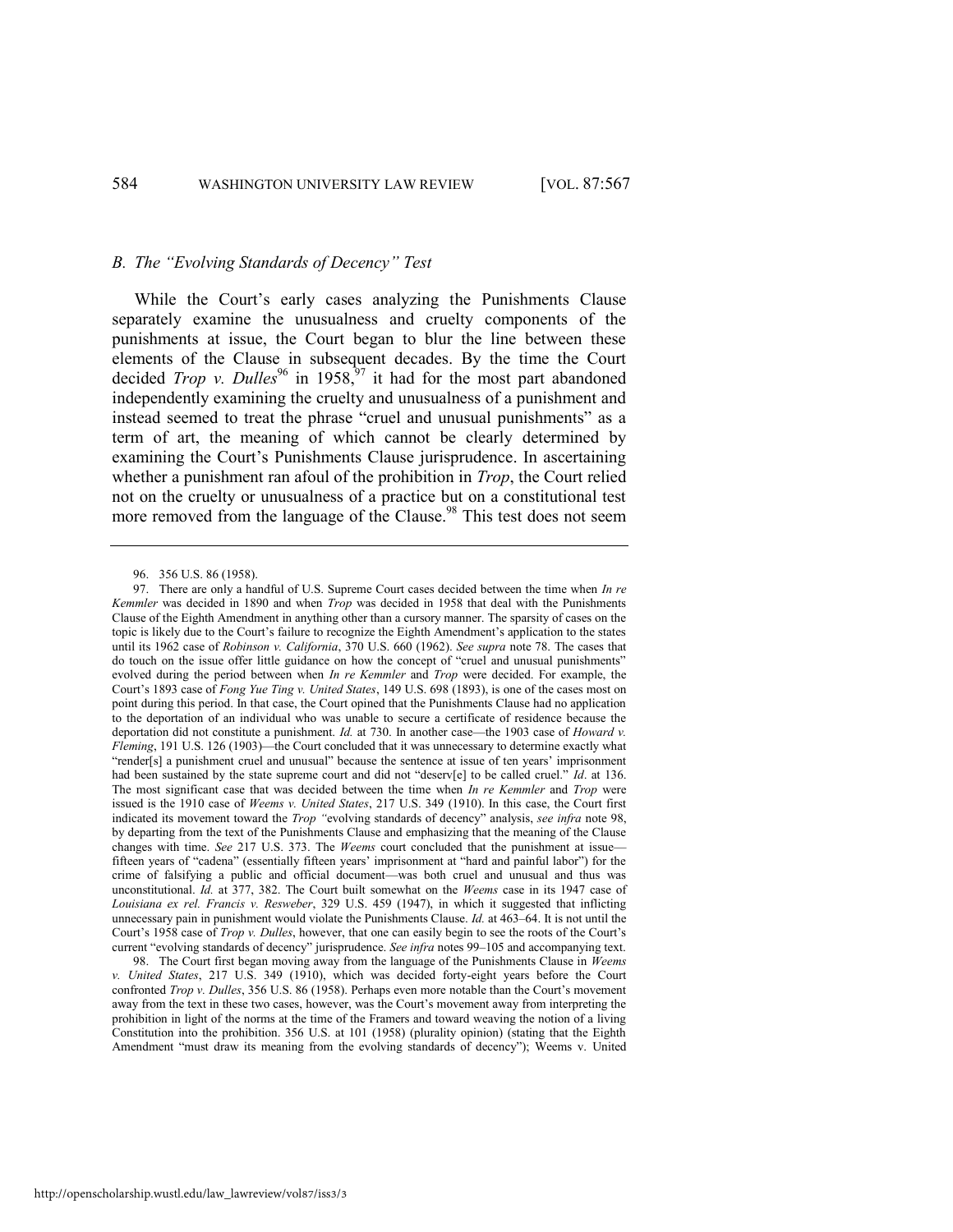to independently assess the cruelty and unusualness components of the Clause.

In *Trop*, the Court addressed whether denationalization for the crime of desertion violates the Punishments Clause.<sup>99</sup> After concluding that denationalization constitutes "punishment," $100$  the Court moved on to determine the scope of the phrase "cruel and unusual."<sup>101</sup> The Court stated that:

<span id="page-19-0"></span>The basic concept underlying the Eighth Amendment is nothing less than the dignity of man. While the State has the power to punish, the Amendment stands to assure that this power be exercised within the limits of civilized standards. Fines, imprisonment and even execution may be imposed depending upon the enormity of the crime, but any technique outside the bounds of these traditional penalties is constitutionally suspect. This Court has had little occasion to give precise content to the Eighth Amendment, and, in an enlightened democracy such as ours, this is not surprising. But when the Court was confronted with a punishment of 12 years in irons at hard and painful labor imposed for the crime of falsifying public records, it did not hesitate to declare that the penalty was cruel in its excessiveness and unusual in its character. The Court recognized in that case that the words of the Amendment are not precise, and that their scope is not static. The Amendment must draw its meaning from the evolving standards of decency that mark the progress of a maturing society.<sup>102</sup>

States, 217 U.S. 349, 378 (1910) ("The clause of the Constitution in the opinion of the learned commentators may be therefore progressive, and is not fastened to the obsolete but may acquire meaning as public opinion becomes enlightened by a humane justice.").

<sup>99. 356</sup> U.S*.* at 87.

<sup>100.</sup> *Id.* at 95–99. The question of whether a practice constitutes "punishment" is a far-reaching and complicated one, especially in light of the barbarities that the U.S. government has purportedly committed in subjecting suspected terrorists to torture as part of its interrogation techniques. *See supra*  note [15.](#page-4-0) In answering this question in *Trop*, a plurality of the Court first turned to whether the statute was penal. 356 U.S. at 95–99. The Court determined that whether a law is penal depends upon the purpose of the statute: "If the statute imposes a disability for the purposes of punishment—that is, to reprimand the wrongdoer, to deter others, etc.—it has been considered penal. But a statute has been considered nonpenal if it imposes a disability, not to punish, but to accomplish some other legitimate governmental purpose." *Id.* at 96 (citations omitted). The Court noted that "the severity of the disability imposed [and] the circumstances surrounding the legislative enactment [are] also relevant to [the] decision." *Id.* at 96 n.18. While the Court did not seem to carefully analyze what it means to punish, it concluded that the statute at issue was meant to punish and thus was penal in character. *Id.* at 97.

<sup>101.</sup> *Id.* at 99–101.

<sup>102.</sup> *Id.* at 100–01 (citing *Weems*, 217 U.S. 349).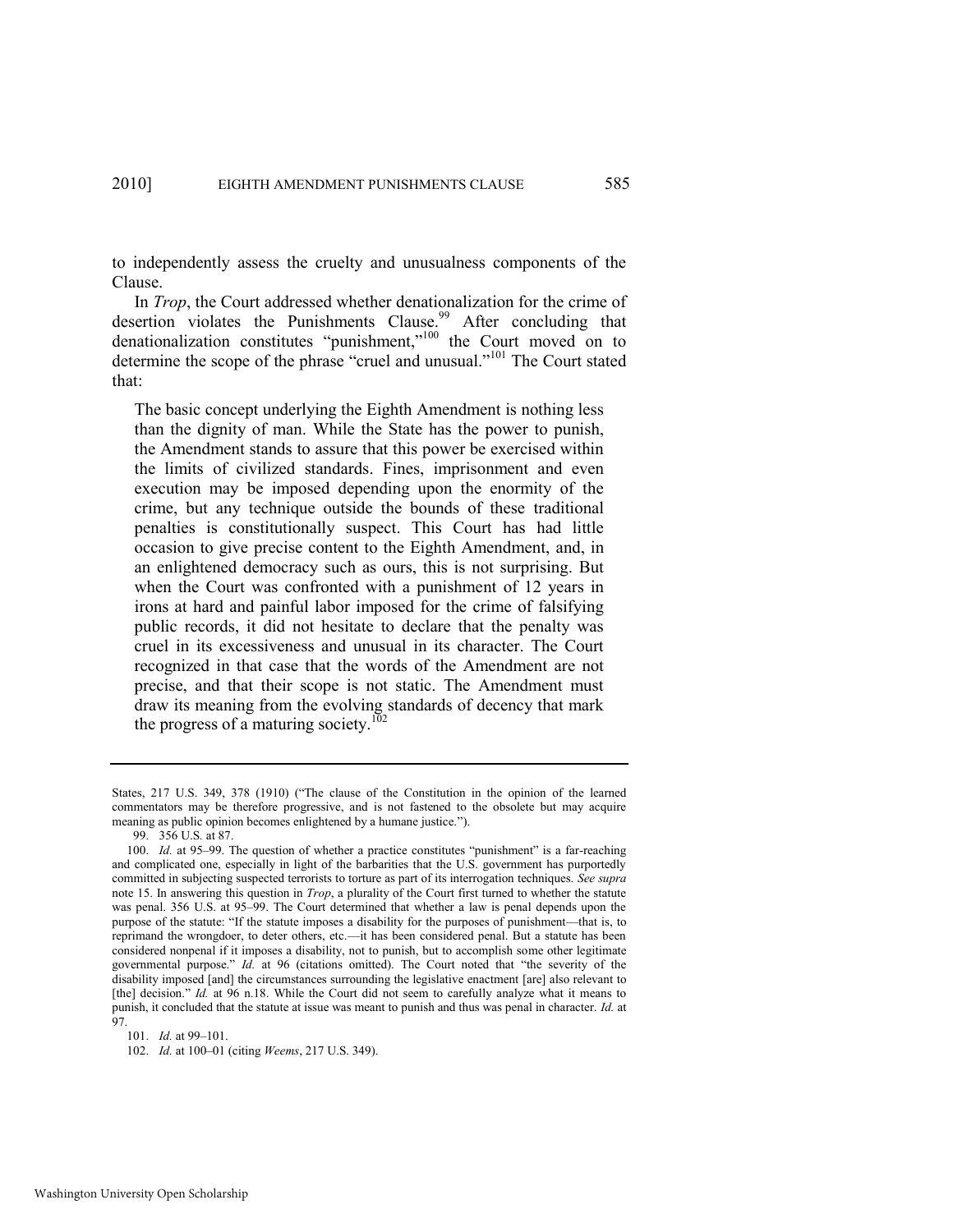In evaluating whether denationalization violates the Punishments Clause, the Court examined the negative effects on the defendant if the punishment were to be imposed, observing that the punishment imposes "total destruction of the individual's status in organized society" and is "more primitive than torture, for it destroys for the individual the political existence that was centuries in the development."<sup>103</sup> The Court also surveyed the practices of other nations and observed that "[t]he civilized nations of the world are in virtual unanimity that statelessness is not to be imposed as punishment for crime."<sup>104</sup> Finally, the Court emphasized that the task of resolving whether a statute violates the Eighth Amendment "inescapably" belongs to the Court and that "[t]his task requires the exercise of judgment . . . .<sup>"105</sup>

<span id="page-20-1"></span>Since *Trop*, the Court has continued to employ the "evolving standards" of decency<sup> $\frac{1}{106}$ </sup> but, naturally, the Court has provided greater content to the test since its decision in *Trop*. In determining whether a practice comports with the "evolving standards of decency," the Court has looked to certain objective indicia of contemporary values.<sup>107</sup> The Court has stated that the "clearest and most reliable objective evidence of contemporary values is the legislation enacted by the country's legislatures." $108$ 

108. *Atkins*, 536 U.S. at 312 (examining "the legislation enacted by the country's legislatures" and drawing on the Court's "own judgment" in evaluating the requirements of the Eighth Amendment); Penry v. Lynaugh, 492 U.S. 302, 331 (1989) (looking to "legislation enacted by the country's

<span id="page-20-2"></span><span id="page-20-0"></span><sup>103.</sup> Trop v. Dulles, 356 U.S. 86, 101 (1958).

<sup>104.</sup> *Id.* at 102. The Court's consultation of the laws of foreign nations in its "evolving standards" of decency‖ cases has been sharply criticized. *See infra* text accompanying note[s 168](#page-30-0)–71.

<sup>105. 356</sup> U.S. at 103. The Court explained that, although it is required to exercise its own judgment in determining whether a statute violates the Eighth Amendment, it is not to rely upon personal preferences. *Id.* ("Courts must not consider the wisdom of statutes but neither can they sanction as being merely unwise that which the Constitution forbids.").

<sup>106.</sup> *See, e.g.*, Kennedy v. Louisiana, 128 S. Ct. 2641, 2649 (2008) ("The Amendment 'draw[s] its meaning from the evolving standards of decency that mark the progress of a maturing society."") (citations omitted); Roper v. Simmons, 543 U.S. 551, 560-61 (2005) (stating that the Court refers "to 'the evolving standards of decency that mark the progress of a maturing society' to determine which punishments are so disproportionate as to be cruel and unusual"); Atkins v. Virginia, 536 U.S. 304,  $311-12$  (2002) ("The Amendment must draw its meaning from the evolving standards of decency that mark the progress of a maturing society.").

<sup>107.</sup> See, e.g., *Kennedy*, 128 S. Ct. at 2650 ("In these cases the Court has been guided by ‗objective indicia of society's standards, as expressed in legislative enactments and state practice with respect to executions.""); *Roper*, 543 U.S. at 564 (referring to "objective indicia of consensus"); Atkins, 536 U.S. at 312 (referring to "objective evidence of contemporary values"). In some subsets of Eighth Amendment cases, the Court has deviated somewhat from its traditional examination of objective indicia of contemporary values. In prison conditions cases, for example, the Court tends to focus more on the "independent judgment" component of its analysis, see infra text accompanying notes [122](#page-23-0)-34, such as it did in *Estelle v. Gamble*, 429 U.S. 97 (1976), when it concluded "that deliberate indifference to serious medical needs of prisoners constitutes the 'unnecessary and wanton infliction of pain,' proscribed by the Eighth Amendment." *Id.* at 104 (citation omitted).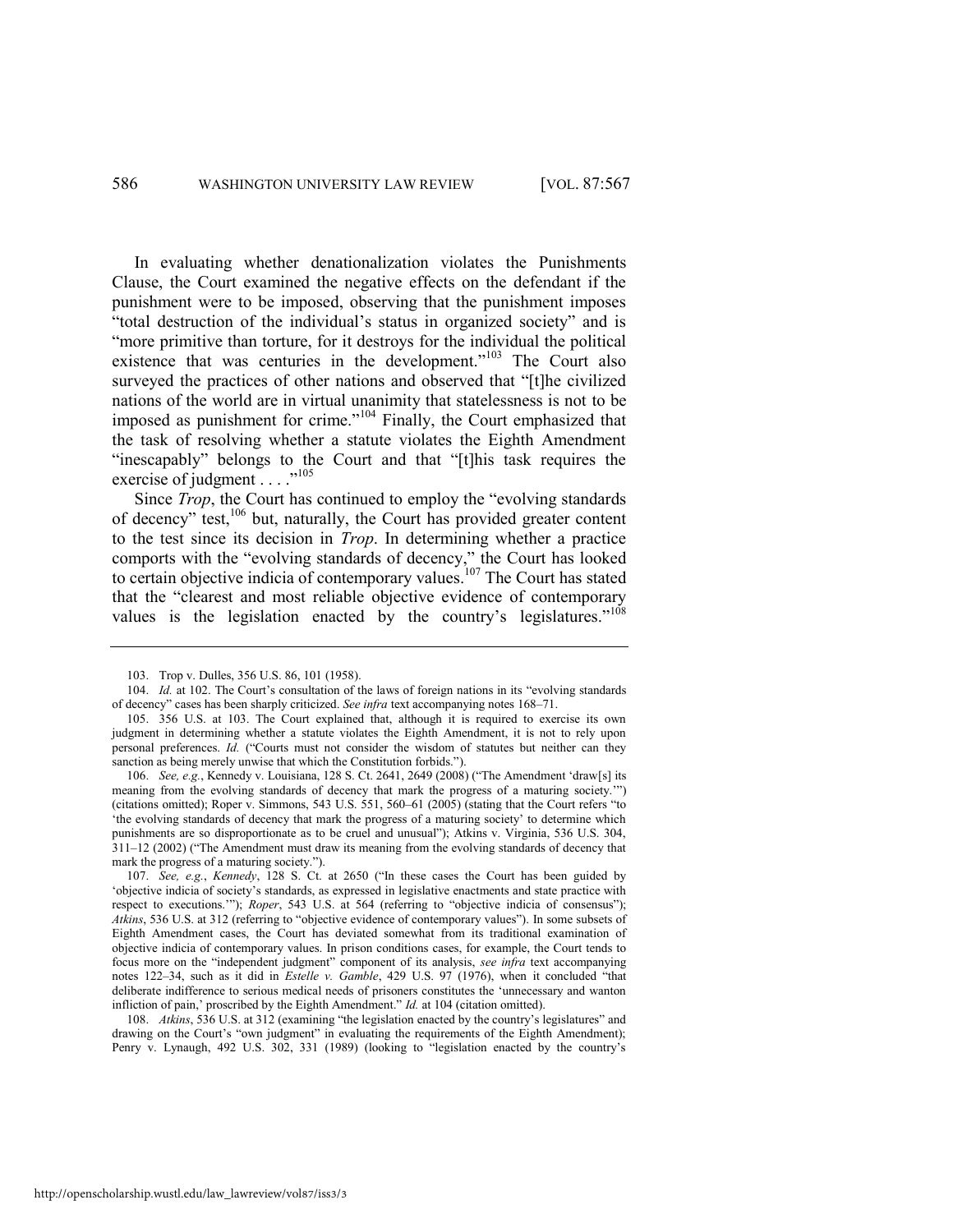Accordingly, this is the primary factor on which the Court relies in determining whether a particular practice violates the Punishments Clause.<sup>109</sup> In examining state legislative action to determine whether there is a consensus against a particular practice, the Court sometimes simply tallies the number of states employing or prohibiting a particular practice, and it sometimes examines the consistency and direction of change in states' legislation regarding the practice. For example, in concluding that imposing the death penalty for the crime of child rape violates the Punishments Clause, the Court relied primarily on the fact that only six states imposed the death penalty for child rape.<sup>110</sup> In determining that executing mentally retarded individuals violates the Punishments Clause, however, the Court relied primarily on the fact that, in the previous twelve years, nineteen jurisdictions had adopted prohibitions on executing the mentally retarded while no additional states had authorized the practice.<sup>111</sup>

<span id="page-21-0"></span>The Court has been somewhat inconsistent in how it tabulates the number of states adopting or prohibiting a practice that constitutes a consensus against that practice. For example, in analyzing whether the practice of juvenile execution is prohibited by the Eighth Amendment in the case of *Roper v. Simmons*, <sup>112</sup> the Court had to determine whether states disallowing the death penalty in its entirety should be counted along with states prohibiting the juvenile death penalty in particular.<sup>113</sup> While not highlighting its decision, the *Roper* Court opted to include the states without the death penalty in its calculation, stating that "30 States prohibit the juvenile death penalty, comprising 12 that have rejected the death penalty altogether and 18 that maintain it but, by express provision or

- 112. 543 U.S. 551 (2005).
- 113. *Id*. at 564–65.

legislatures" and "data concerning the actions of sentencing juries" in evaluating the requirements of the Eighth Amendment). In *Stanford v. Kentucky*, 492 U.S. 361, 397 (1989), however, the Court indicated that the actions of juries may be on an equal plane with the actions of state legislatures. In that case, the Court stated:

Having failed to establish a consensus against capital punishment for 16- and 17-year-old offenders through state and federal statutes and the behavior of prosecutors and juries, petitioners seek to demonstrate it through other indicia, including public opinion polls, the views of interest groups, and the positions adopted by various professional associations. We decline the invitation to rest constitutional law upon such uncertain foundations. A revised national consensus so broad, so clear, and so enduring as to justify a permanent prohibition upon all units of democratic government must appear in the operative acts (laws and the application of laws) that the people have approved.

*Id.* 

<sup>109.</sup> *See supra* not[e 108.](#page-20-2) 

<sup>110.</sup> *Kennedy*, 128 S. Ct. at 2651–52.

<sup>111.</sup> *Atkins*, 536 U.S. at 313–16.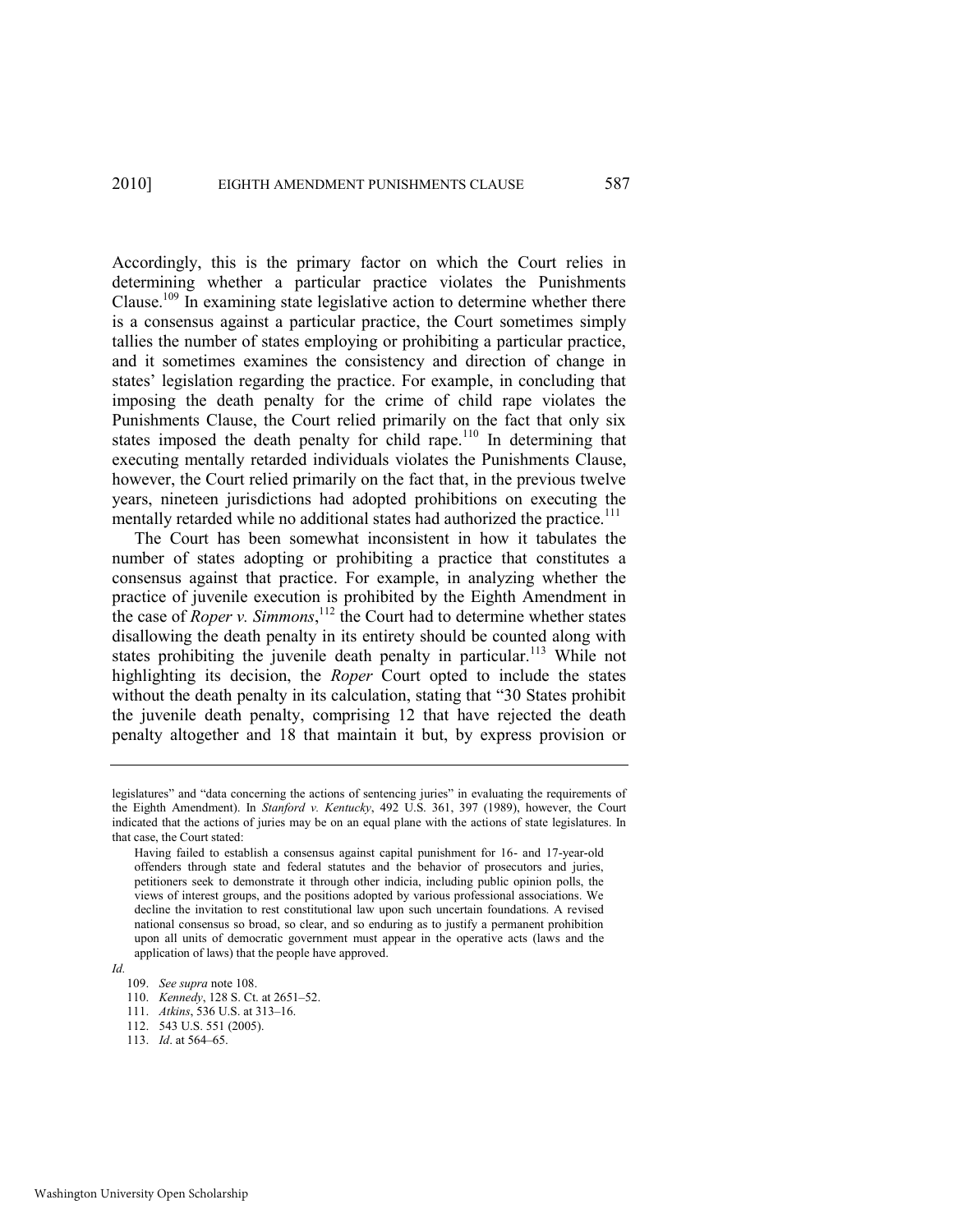judicial interpretation, exclude juveniles from its reach."<sup>114</sup> Moreover, the Court has failed to clarify what number of states or what rate of change of state legislation is necessary to constitute a consensus.<sup>115</sup>

In addition to examining the actions of state legislatures, the Court has also, on a number of occasions, examined secondary sources purportedly

<sup>115.</sup> Due to this lack of clarity, commentators have criticized the Court for inconsistency in its determination of what constitutes a national consensus. *See, e.g.*, Mitchel A. Brim, *The Ultimate Solution to Properly Administer the Ultimate Penalty*, 32 SW. U. L. REV. 275, 299–300 (2003) (arguing that there are a number of examples of such inconsistencies, including the fact that the Court considered polling data in *Atkins v. Virginia*, 536 U.S. 304 (2002), but not in *Penry v. Lynaugh*, 492 U.S. 302 (1989)); James W. Ellis, *Disability Advocacy and the Death Penalty: The Road from Penry to* Atkins, 33 N.M. L. REV. 173, 179 n.39 (2003) (noting that one inconsistency in the Court's Punishments Clause jurisprudence is its "treatment of states whose laws do not authorize the death penalty‖); Note, *State Law as "Other Law": Our Fifty Sovereigns in the Federal Constitutional Canon*, 120 HARV. L. REV. 1670, 1689  $\&$  n.121 (2007) ("The Court has regarded varying levels of agreement as 'national consensus' in Eighth Amendment cases, ranging from virtual unanimity in *Coker* to supermajority agreement in *Enmund* and bare majority agreement in *Roper* and *Atkins*.‖). Taking into account variations due to the Court's inconsistency in its counting practices, however, the following table attempts to illustrate that, in the Court's view, it probably takes somewhere between twelve and nineteen jurisdictions "prohibiting" a practice (or somewhere between twenty-five and thirty-one jurisdictions if jurisdictions disallowing the death penalty altogether are counted) before a consensus against a punishment is established. The data for this table has been derived from *Kennedy v. Louisiana*, 128 S. Ct. 2641 (2008); *Baze v. Rees*, 128 S. Ct. 1520 (2008); *Roper v. Simmons*, 543 U.S. 551 (2005); *Atkins v. Virginia*, 536 U.S. 304 (2002); *Penry v. Lynaugh*, 492 U.S. 302 (1989); *Stanford v. Kentucky*, 492 U.S. 361 (1989); *Thompson v. Oklahoma*, 487 U.S. 815 (1988); *Ford v. Wainwright*, 477 U.S. 399 (1986); *Enmund v. Florida*, 458 U.S. 782 (1982); and *Coker v. Florida*, 433 U.S. 584 (1977).

| Case                 | Jurisdictions "Prohibiting" | Total Jurisdictions "Prohibiting" | Consensus      |
|----------------------|-----------------------------|-----------------------------------|----------------|
|                      | Punishment                  | (including non-DP jurisdictions)  | Against?       |
| Penry v. Lynaugh     |                             | 16                                | No             |
| Baze v. Rees         | 6                           | 20                                | N <sub>0</sub> |
| Stanford v. Kentucky | 12                          | 25                                | N <sub>0</sub> |
| Roper v. Simmons     | 18                          | 30                                | Yes            |
| Atkins v. Virginia   | 19                          | 31                                | Yes            |
| Thompson v. Oklahoma | 19                          | 33                                | Yes            |
| Ford v. Wainwright   | 26                          | 35                                | Yes            |
| Enmund v. Florida    | 28                          | 42                                | Yes            |
| Kennedy v. Louisiana | 31                          | 45                                | Yes            |
| Coker v. Florida     | 32                          | 47                                | Yes            |

<sup>114.</sup> *Id.* at 564. Further, in *Kennedy*, 128 S. Ct. 2641 at 2654–2655, the Court confronted the question of whether states that had not adopted the practice at issue due to a belief that it was unconstitutional should still be counted. *See* 543 U.S. at 610 (Scalia, J., dissenting) (arguing that the majority broke with precedent in considering states that have abandoned the death penalty together with states that have abandoned only the juvenile death penalty in determining whether a consensus exists); see also id. at 574 ("[T]he Stanford Court should have considered those States that had abandoned the death penalty altogether as part of the consensus against the juvenile death penalty; a State's decision to bar the death penalty altogether of necessity demonstrates a judgment that the death penalty is inappropriate for all offenders, including juveniles.‖) (citation omitted)*.*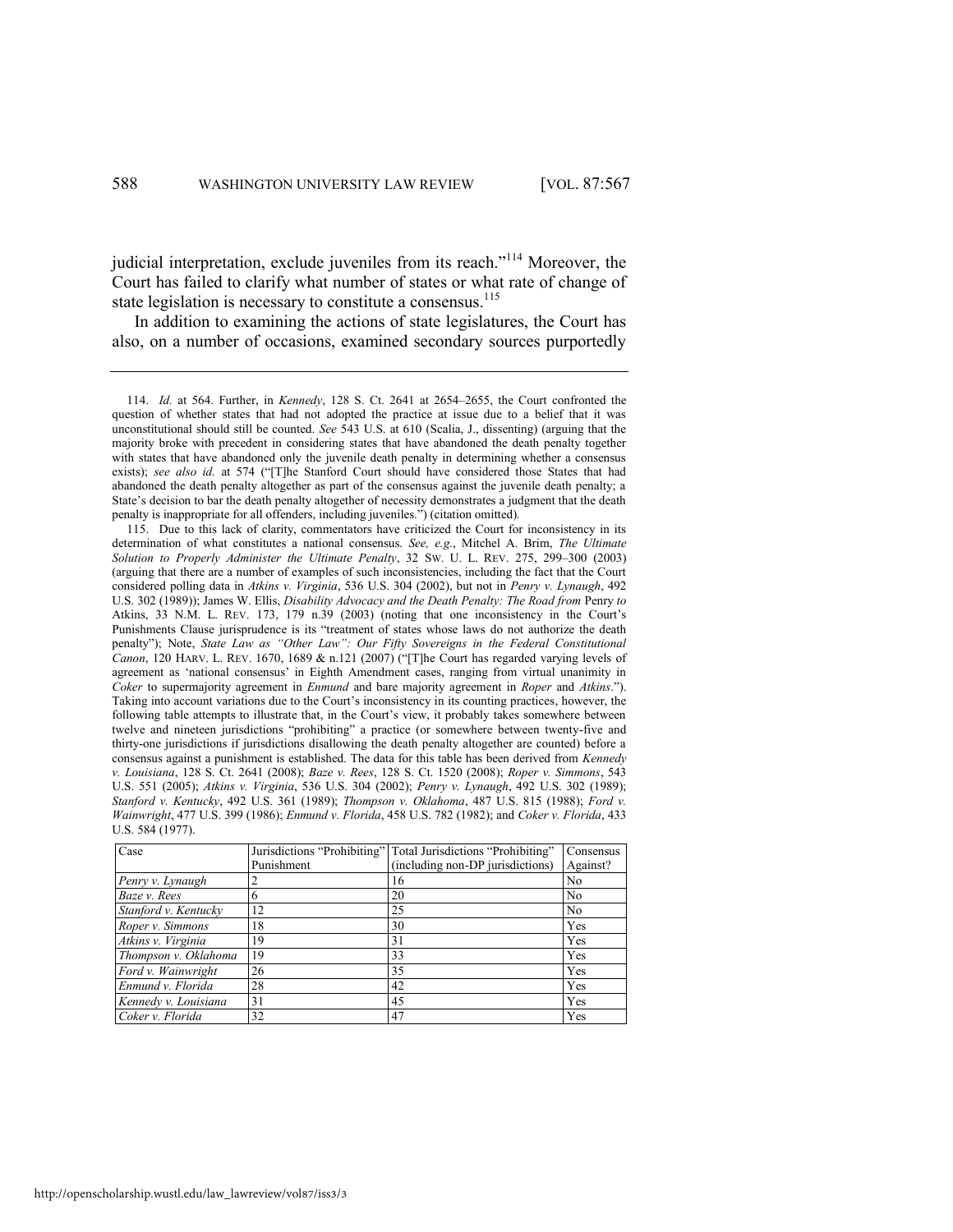reflective of society's contemporary values.<sup>116</sup> The secondary sources the Court has cited consist of how frequently juries impose the practice in jurisdictions where the practice is allowed; $117$  whether public opinion polls demonstrate that the public is opposed to the practice at issue;  $11\hat{8}$  the opinions of professional organizations on the acceptability of the practice;<sup>119</sup> and international opinions of the practice, including whether the practice is used in foreign nations.<sup>120</sup> In none of its cases, however, has the Court found that any of these sources outweighed the evidence of state legislative action,<sup>121</sup> so it remains unclear how much weight, if any, the Court actually places on these secondary sources.

<span id="page-23-2"></span><span id="page-23-1"></span><span id="page-23-0"></span>Finally, the Court has to some extent drawn on its own independent judgment to determine whether the objective indicia of contemporary values are consistent with the Court's own views. In *Coker v. Georgia*,  $^{122}$ for example, the Court consulted its own judgment in determining whether the death penalty for the offense of rape violates the Eighth Amendment, stating that "the attitude of state legislatures  $\ldots$  do [es] not wholly

<sup>116.</sup> *See, e.g.*, *Roper*, 543 U.S. at 575–78 (examining international opinion); *Atkins*, 536 U.S. at 316 n.21 (noting that the additional evidence from international opinion and the opinions of professional organizations "makes it clear that this legislative judgment reflects a much broader social and professional consensus‖); *Penry*, 492 U.S. at 334–35 (examining evidence from public opinion polls).

<sup>117.</sup> *See, e.g., Thompson*, 487 U.S. at 831 ("The second societal factor the Court has examined in determining the acceptability of capital punishment to the American sensibility is the behavior of juries."); see also Roper, 543 U.S. at 564-65 (examining "the practice" of imposing juvenile execution); *cf. Stanford*, 492 U.S. at 373–74 (examining the evidence from jury practices with some skepticism)*.* 

<sup>118.</sup> *See Penry*, 492 U.S. at 334–35 (examining evidence from public opinion polls).

<sup>119.</sup> *Atkins*, 536 U.S. at 316 n.21 (noting that evidence that "several organizations with germane expertise have adopted official positions opposing the imposition of the death penalty upon a mentally retarded offender" supports the conclusion that there is a consensus against the practice); *Thompson*, 487 U.S. at 830–31 ("The conclusion that it would offend civilized standards of decency to execute a person who was less than 16 years old at the time of his or her offense is consistent with the views that have been expressed by respected professional organizations . . . .").

<sup>120.</sup> *See, e.g., Atkins*, 536 U.S. at 316 n.21 (noting that "within the world community, the imposition of the death penalty for crimes committed by mentally retarded offenders is overwhelmingly disapproved<sup>"</sup>); *cf. Roper*, 543 U.S. at 575–78 (examining international opinion in the context of the court's independent judgment). The Court, however, has not always expressed that it is appropriate to examine the actions of other nations. In *Stanford*, for example, the Court "emphasize[d] that it is *American* conceptions of decency that are dispositive. . . . " *Stanford*, 492 U.S. at 369 n.1 (emphasis in original).

<sup>121.</sup> *See, e.g., Kennedy*, 128 S. Ct. 2641, 2657 (2008) ("Statistics about the number of executions . . . . *confirm* our determination from our review of state statutes that there is a social consensus against the death penalty for the crime of child rape.") (emphasis added); *Roper*, 543 U.S. at 575 ("Our determination that the death penalty is disproportionate punishment for offenders under 18 finds *confirmation* in the stark reality that the United States is the only country in the world that continues to give official sanction to the juvenile death penalty.") (emphasis added).

<sup>122. 433</sup> U.S. 584 (1977) (plurality opinion).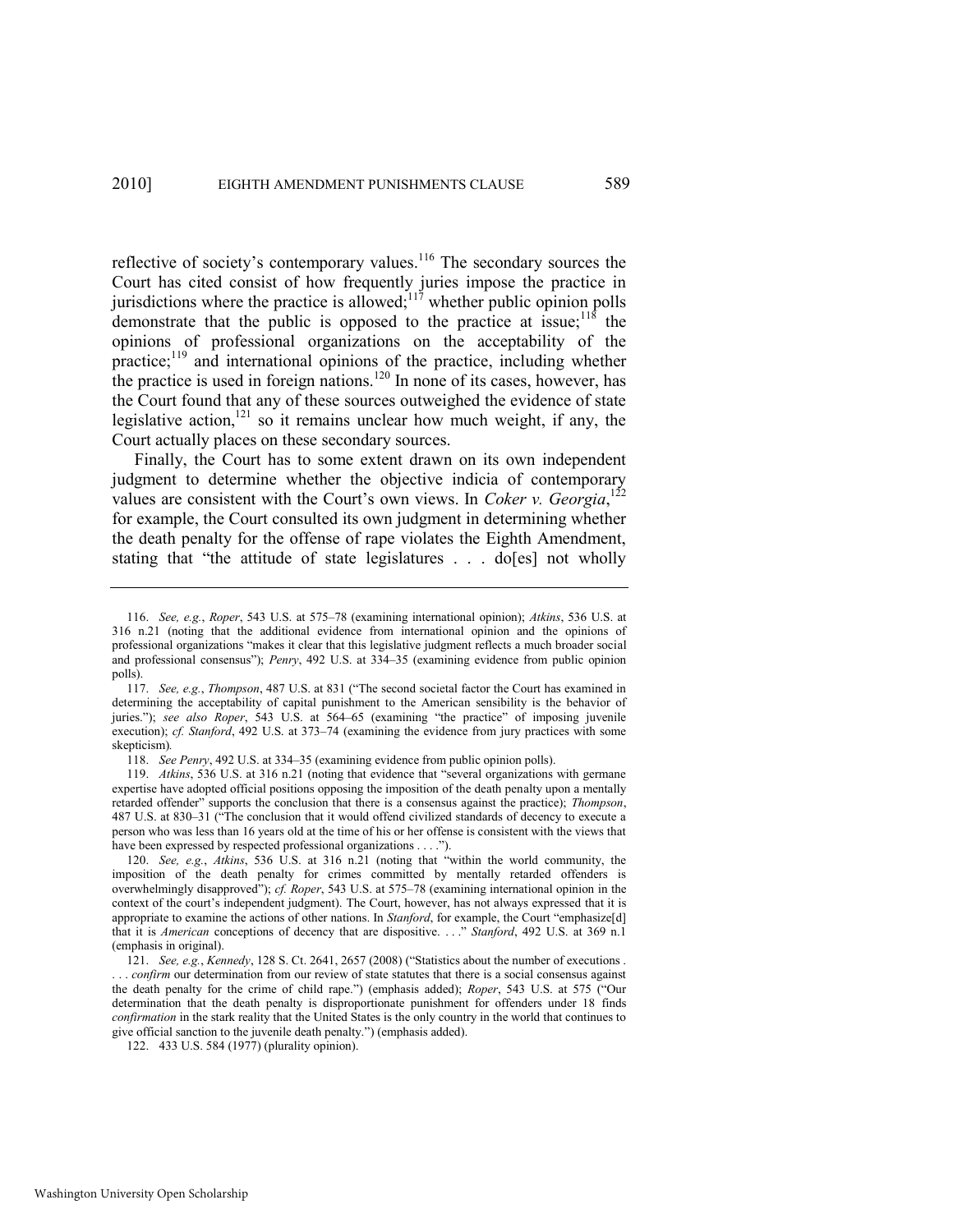determine this controversy, for the Constitution contemplates that in the end our own judgment will be brought to bear on the question of the acceptability of the death penalty under the Eighth Amendment." $123$  In *Stanford v. Kentucky*,<sup>124</sup> however, a case in which the Court found that the Eighth Amendment did not prohibit the execution of sixteen- and seventeen-year-old offenders, the Court rejected the notion that the Punishments Clause allows it to apply its own independent judgment.<sup>125</sup> The Court explained that "Eighth Amendment judgments should not be, or appear to be, merely the subjective views of individual Justices"<sup>126</sup> and that, "[i]n determining what standards have 'evolved,' . . . [the Court] ha<sup>[s]</sup> looked not to [its] own conceptions of decency, but to those of modern American society as a whole."<sup>127</sup> The Court returned to its position of the relevancy of its independent judgment in Punishments Clause questions in *Atkins v. Virginia*. <sup>128</sup> In that case, the Court stated that it had consulted its own judgment and had found "no reason to disagree" with the judgment of 'the legislatures that have recently addressed the matter' and concluded that death is not a suitable punishment for a mentally retarded criminal."<sup>129</sup> Although the Court has been inconsistent in whether it draws on its own judgment, in its most recent Eighth Amendment cases—such as its 2005 *Roper*<sup>130</sup> opinion and its 2008 *Kennedy v. Louisiana*<sup>131</sup> opinion—the Court has called on its independent judgment without question as a check on the conclusion it had reached based on the objective indicia of contemporary values.<sup>132</sup>

- 127. 492 U.S. at 369*.*
- 128. 536 U.S. 304 (2002).

129. *Id.* at 321. In outlining its opinion, the Court stated that it would "first review the judgment of legislatures that have addressed the suitability of [the punishment] and then consider reasons for agreeing or disagreeing with their judgment." *Id.* at 313.

131. 128 S. Ct. 2641 (2008).

132. *See, e.g., id.* at 2658 ("The Constitution contemplates that in the end our own judgment will be brought to bear on the question of the acceptability of the death penalty under the Eighth Amendment." (citations omitted)); *Roper*, 543 U.S. at 564 ("We then must determine, in the exercise of our own independent judgment, whether the death penalty is a disproportionate punishment for juveniles."); *Atkins*, 536 U.S. at 313 ("Thus, in cases involving a consensus, our own judgment is ‗brought to bear' by asking whether there is reason to disagree with the judgment reached by the citizenry and its legislators.‖) (citations omitted). In the Court's 2008 opinion of *Baze v. Rees*, 128 S. Ct. 1520 (2008) (plurality opinion), however, it did not specifically refer to its own independent judgment. The Court's opinion in this case was unique in that it did not even seem to rely that heavily on the actions of state legislatures even though their actions supported the Court's conclusion that the particular method of lethal injection was constitutional. Indeed, "[t]hirty-six States that sanction[ed]

<sup>123.</sup> *Id.* at 597.

<sup>124. 492</sup> U.S. 361 (1989).

<sup>125.</sup> *Id.* at 378.

<sup>126.</sup> *Id.* at 369 (quoting *Coker*, 433 U.S. at 592) (citation omitted).

<sup>130. 543</sup> U.S. 551 (2005).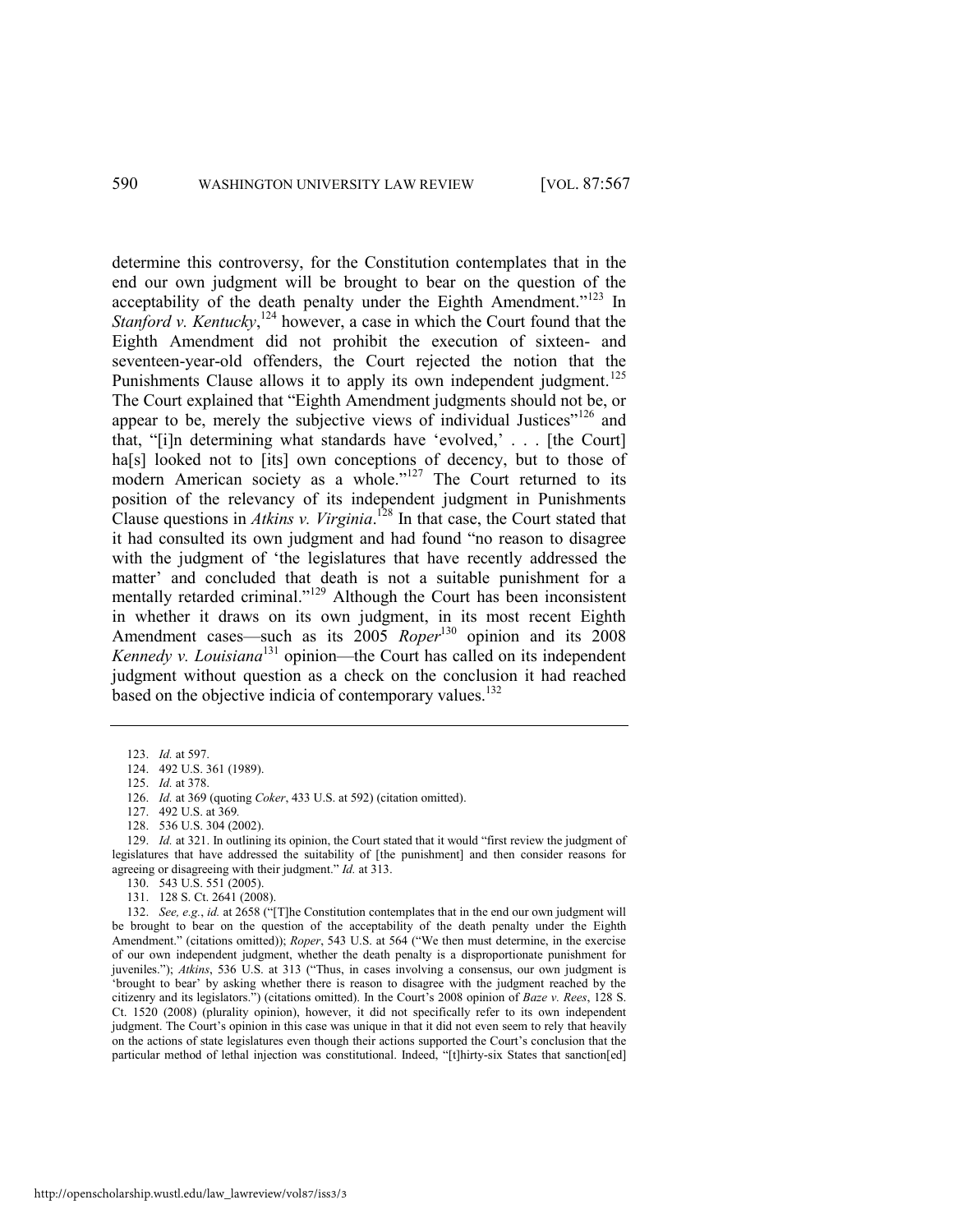It remains questionable whether the Court's consultation of its own independent judgment in fact has any significance. Although the Court claims to consult its own judgment to determine whether it agrees with the conclusion it reaches by reviewing the objective indicia of contemporary values, the Court has never found its independent judgment to compel a conclusion different from that it reached based on the objective indicia.<sup>133</sup> Accordingly, it is unclear how much weight, if any, the Court actually accords its independent judgment.<sup>134</sup>

# <span id="page-25-0"></span>III. THE COURT AND SCHOLARS HAVE FAILED TO DISENTANGLE CRUELTY AND UNUSUALNESS

In addressing primarily state legislative action in its "evolving standards of decency" analysis, the Court has indicated that it is assessing both cruelty and unusualness. For example, when the *Atkins v. Virginia*<sup>135</sup> Court addressed whether executing mentally retarded individuals violates the Punishments Clause, the Court indicated that state legislative action reflects the prevailing values of society.<sup>136</sup> Similarly, in *Rhodes v. Chapman*, the Court stated that it looks at state legislative action to determine whether a punishment "violate[s] contemporary values."<sup>137</sup> At times, though, the Court indicates that it is assessing unusualness when examining the actions of state legislatures. For example, in *Atkins* the Court stated that because "[t]he practice . . . ha[d] become truly unusual, ... it [was] fair to say that a national consensus ha[d] developed against

capital punishment [had] adopted lethal injection as the preferred method of execution," and "[t]hirty States, as well as the Federal Government, use[d] a series of sodium thiopental, pancuronium bromide, and potassium chloride[, the injection cocktail at issue in the case], in varying amounts." *Id.* at 1532. Although the Court noted these statistics, the Court seemed to focus more on the fact that it had never invalidated a state's chosen procedure for execution, *id.* at 1530, and on whether alternative procedures "effectively address[ed] a 'substantial risk of serious harm,"" *id.* at 1532 (stating that, "[t]o qualify, the alternative procedure must be feasible, readily implemented, and in fact significantly reduce a substantial risk of severe pain"). This could be considered to constitute the Court's own independent judgment, but it seems to differ from the Court's application of its independent judgment in other Punishments Clause cases.

<sup>133.</sup> *See Roper*, 543 U.S. at 615 (Scalia, J., dissenting) (stating that the Court's resort to its independent judgment is a "rule . . . reflected solely in dicta and never once in a *holding* that purports to supplant the consensus of the American people with the Justices' views") (emphasis in original).

<sup>134.</sup> *But cf. Kennedy*, 128 S. Ct. 2641, 2658 (2008) (stating that the objective evidence of contemporary values are entitled to "great weight" but that, "in the end[, the Court's] own judgment will be brought to bear on the question of the acceptability of [a punishment] under the Eighth Amendment") (citations omitted).

<sup>135. 536</sup> U.S. 304 (2002).

<sup>136.</sup> *Id.* at 312.

<sup>137. 452</sup> U.S. 337, 346–47 (1981).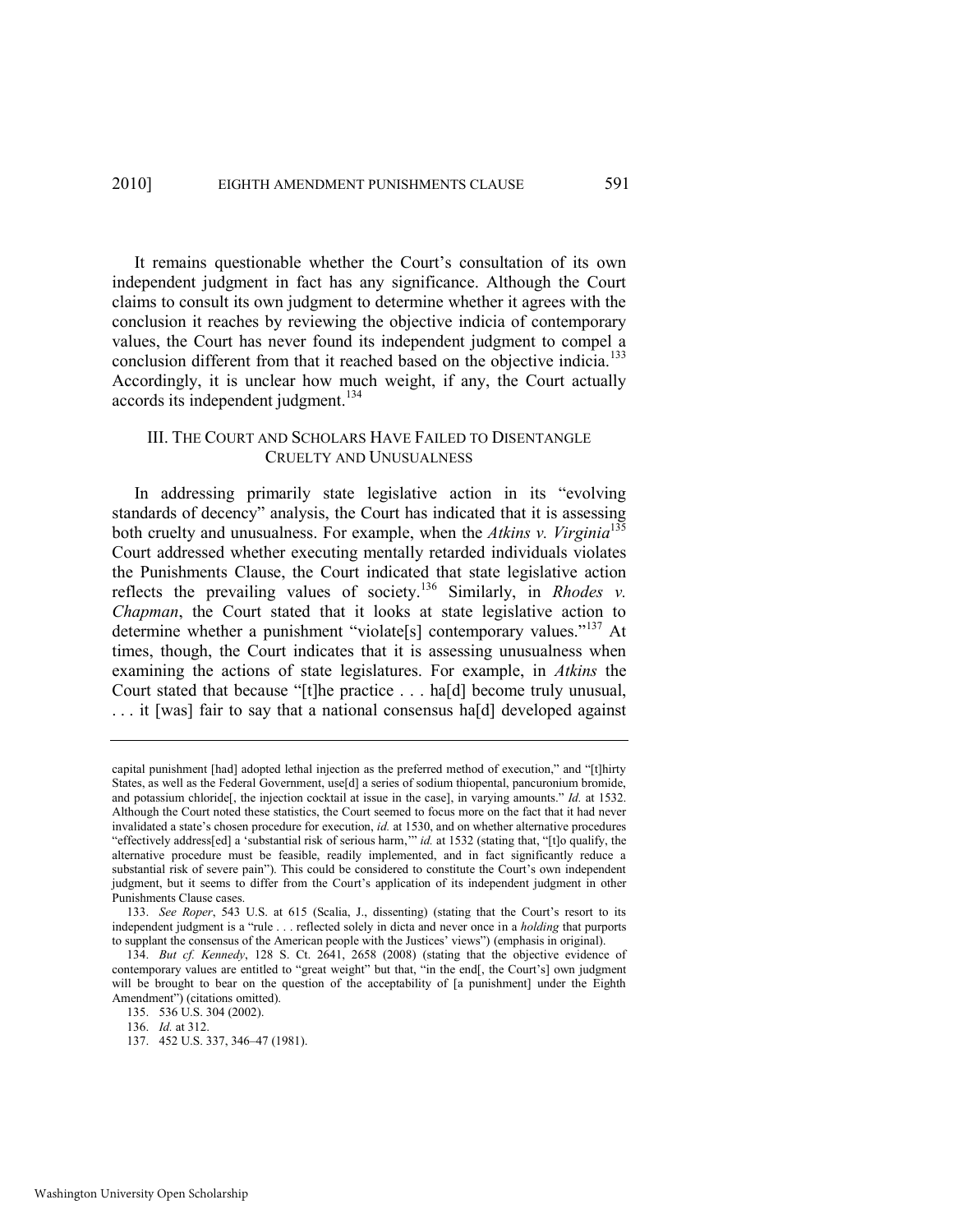it," and thus it had become unconstitutional.<sup>138</sup> This is consistent with the Court's general failure to distinguish between cruelty and unusualness. In *Trop*, for example, the Court noted that it is unclear whether the term "unusual" has any meaning distinct from the term "cruel" and stated that, historically, the Court had not made such a distinction.<sup>139</sup> In *Furman v*. *Georgia*,<sup>140</sup> a number of individual Justices repeated this language.<sup>141</sup> This amalgamation of terms appears to be routine for the Court, and this is in tension with the Court's opinions in *Pervear*, *Wilkerson*, and *In re Kemmler*, in which the Court distinguished between the cruelty and unusualness components of the Clause.<sup>142</sup>

<span id="page-26-0"></span>The Court has been somewhat inconsistent, however, because in select cases it has, in a sense, returned to its pre-"evolving standards of decency" roots and indicated that "cruel" does have a meaning distinct from "unusual" under the Punishments Clause. In the 1991 case of *Harmelin v*. Michigan,<sup>143</sup> for example, Justice Scalia, who authored the majority's opinion, asserted that for a punishment to fall under the Eighth Amendment prohibition, it must be both cruel and unusual.<sup>144</sup> He stated that, "[a]s a textual matter, of course," the Punishments Clause does not prohibit disproportionate punishments: "a disproportionate punishment can perhaps always be considered ‗cruel,' but it will not always be (as the text also requires) 'unusual."<sup>145</sup> While only Chief Justice Rehnquist joined in this portion of the opinion,  $146$  it appears that a majority of the Court agreed with this position. Holding that the punishment at issue was

<sup>138.</sup> *Atkins*, 536 U.S. at 316.

<sup>139.</sup> Trop v. Dulles, 356 U.S. 86, 100 n.32 (1958). The Court stated that the cases it had previously decided "indicate that the Court simply examines the particular punishment involved in light of the basic prohibition against inhuman treatment, without regard to any subtleties of meaning that might be latent in the word 'unusual.'" *Id. But see* Pervear v. Massachusetts, 72 U.S. 475, 480 (1866) (emphasizing that the challenged punishment was "the usual mode adopted in many, perhaps all of the States").

<sup>140. 408</sup> U.S. 238 (1972).

<sup>141.</sup> *See id.* at 277 n.20 (Brennan, J., concurring); *id*. at 379 (Burger, J., dissenting).

<sup>142.</sup> *See In re* Kemmler, 136 U.S. 436, 443, 447 (1890) (determining that, although electrocution was "certainly unusual," it was not cruel); Wilkerson v. Utah, 99 U.S. 130, 135-36 (1878) (suggesting that "cruel" punishments are those that are torturous while "unusual" punishments are those not adopted "in the great majority of cases"); Pervear v. Commonwealth, 72 U.S. 475, 480 (1866) (independently assessing cruelty and unusualness).

<sup>143. 501</sup> U.S. 957 (1991).

<sup>144.</sup> *Id.* at 967.

<sup>145.</sup> *Id.* The Court's specific adherence to the text in *Harmelin* should perhaps not be surprising, considering that Justice Scalia—a known textualist—authored the opinion. *See generally* ANTONIN SCALIA, A MATTER OF INTERPRETATION: FEDERAL COURTS & THE LAW 3-47 (1997) (extolling the virtues of textualism).

<sup>146.</sup> *Harmelin*, 501 U.S. at 960.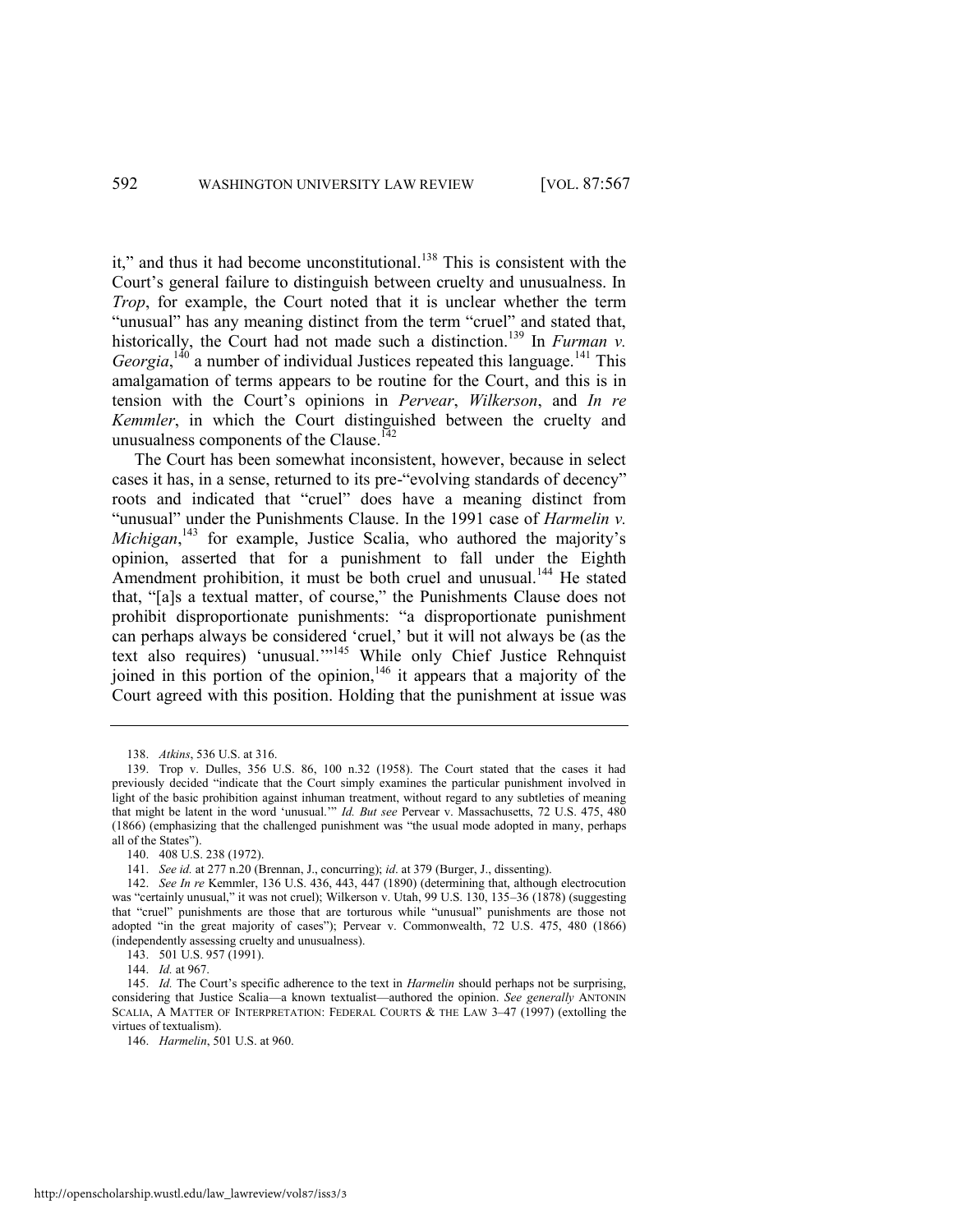not unconstitutional, a majority of the Court agreed that "[s]evere, mandatory penalties may be cruel, but they are not unusual in the constitutional sense, having been employed in various forms throughout our Nation's history."<sup>147</sup> Similarly, in *Stanford*,<sup>148</sup> the Court distinguished between cruelty and unusualness by emphasizing that a "punishment is either 'cruel *and* unusual' *(i.e.*, society has set its face against it) or it is not  $\frac{149}{149}$ 

<span id="page-27-1"></span>Regardless of whether the Court understands cruelty and unusualness to be distinct concepts, the Court's application of its "evolving standards" of decency‖ test appears to base its Punishments Clause inquiries primarily on the ground of unusualness. When the Court examines exactly how many states have banned a practice, it is examining the rarity of that practice. While this metric can get at the underlying concerns of the unusualness inquiry—such as ensuring that a punishment is time-tested<sup>150</sup> or ensuring that similarly situated offenders do not receive vastly disparate punishments<sup>151</sup>—this metric can serve as only a proxy, and an imperfect one at that, for how the public views the cruelty of the practice. As critics of the Court's reliance on state legislative action have pointed out, state legislation does not necessarily reflect moral values because states may opt to reject or accept legislation based "on a plethora of pragmatic considerations, including but not limited to contemporary rejection of [a practice] on grounds of 'decency. $^{152}$  For example, a state may choose not

<span id="page-27-0"></span><sup>147.</sup> *Id.* at 994–95.

<sup>148. 492</sup> U.S. 361 (1989).

<sup>149.</sup> *Id.* at 378 (emphasis in original).

<sup>150.</sup> *See generally* Stinneford, *supra* not[e 13,](#page-3-0) at 1818–19 (suggesting that "unusual" punishments are those that "have not continued to withstand the test of time").

<sup>151.</sup> Drawing on the simultaneous use of "unusual" and "illegal" in the English Bill of Rights, the term "unusual" could serve a function of fairness. To prohibit unusual punishments is to prohibit punishments that other similarly situated defendants have not received or at least did not have the chance of receiving. Similar to the understanding of the use of "illegal" in the English Bill of Rights, it is to prevent the person or entity charged with doling out punishments from treating certain criminal defendants discriminately. In the same respect, the element of unusualness also serves a notice function by assuring defendants that they will receive a punishment similar to other similarly situated defendants.

<sup>152.</sup> Bryan Lester Dupler, *Another Look at Evolving Standards: Will Decency Prevail Against Executing the Mentally Retarded?*, 52 OKLA. L. REV. 593, 604 (1999) (emphasis omitted); *see also*  Michael J. O'Connor, Note, *What Would Darwin Say?: The Mis-evolution of the Eighth Amendment*, 78 NOTRE DAME L. REV. 1389, 1417 (2003) (noting that "[a] law with a seemingly moral purpose may be the product of many motivations other than morality"). Moreover, as Professor Wellington has observed outside of the Eighth Amendment context, legislation "is far from conclusive" evidence of ―conventional morality.‖ Harry H. Wellington, *Common Law Rules and Constitutional Double Standards: Some Notes on Adjudication*, 83 YALE L.J. 221, 287 (1973). ―There is the time elapsed since enactment . . ., the unreliability of drawing conclusions from subsequent legislative inaction, and, most importantly, the nature of the legislature which is responsive to shifting power configurations in a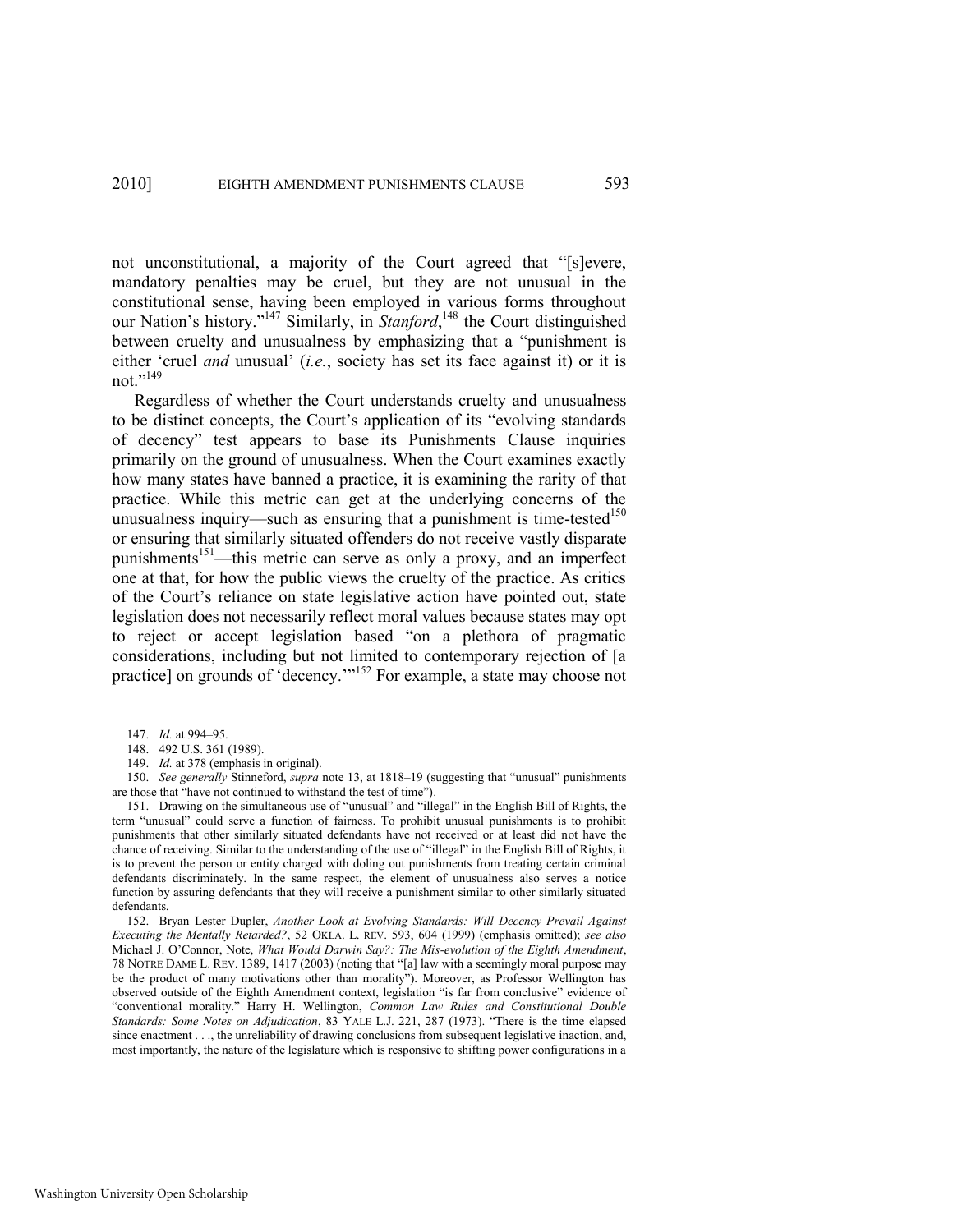<span id="page-28-0"></span>to adopt a capital sentencing scheme not because the people of the state believe that the death penalty is cruel but because capital sentencing schemes are more expensive than non-capital sentencing schemes.<sup>153</sup> Further, tallying state legislative action does not sufficiently account for a societal consensus because states have differing populations.<sup>154</sup> Because "the legislation of a state with a population of thirty million  $\ldots$  is given the same weight in the Court's calculation as a state with a population of one million,"<sup>155</sup> "a simple count of the number of states supporting or opposing a particular [punishment] will often not give an accurate picture of what 'national' consensus exists."<sup>156</sup> For these reasons, examining the actions of state legislatures appears to be more useful for determining how unusual a practice is than for determining whether there is a consensus that the practice is cruel. A cruelty inquiry, then, is markedly absent from the Court's framework of relying primarily on state legislative action to determine whether a practice comports with the Eighth Amendment Punishments Clause.

Perhaps when the Court examines the consistency and direction of change of state legislative action, or secondary sources such as public opinion polls, it is attempting to plumb the concept of cruelty. Endeavoring to assess cruelty in this manner is problematic, however. As with state legislative action in general, using the consistency and direction

155. Jacobi, *supra* not[e 154,](#page-28-0) at 1114.

156. *Id.* "The calculation of an actual national consensus, in contrast to the simple counting of states, is further complicated by the fact that different states will have different levels of variation in their support for or opposition to the death penalty." *Id.* 

community, but not advantageously positioned to find shifting conventional morality in the community." *Id.* 

<sup>153.</sup> *See* Ronald J. Tabak, *How Empirical Studies Can Affect Positively the Politics of the Death Penalty*, 83 CORNELL L. REV. 1431, 1439 (1998) ("[A]ll serious studies on this point have found that the death penalty system costs considerably more than a non-death penalty system."). Further, legislation is not necessarily the result of "prevailing public opinion" on every issue because special interests can affect and "exert substantial anti-democratic influence on the legislatures"; the ―legislation itself often contains ‗calculated ambiguities or political compromises essential to secure a majority"; and legislators often vote—particularly on issues of controversial punishments—based on their own moral values rather than on the values of their constituents. Dupler, *supra* not[e 152,](#page-27-0) at 603– 04.

<sup>154.</sup> *See* Steven G. Calabresi & Gary Lawson, *Equity and Hierarchy: Reflections on the Harris Execution*, 102 YALE L.J. 255, 269 n.64 (1992) (asserting that "both the *number* of states that authorize a practice and the *size* of those states are relevant in determining the unusualness of a punishment"); Tonja Jacobi, *The Subtle Unraveling of Federalism: The Illogic of Using State Legislation as Evidence of an Evolving National Consensus*, 84 N. C. L. REV 1089, 1113–14 (2006). *But cf.* Atkins v. Virginia, 536 U.S. 304, 346 (2002) (Scalia, J., dissenting) (criticizing the majority for relying on the margins by which legislatures have banned particular practices; stating that "if the percentage of legislators voting for the bill is significant, surely the number of people *represented* by the legislators voting for the bill is also significant"; and concluding that engaging in such a "nose count" is "absurd").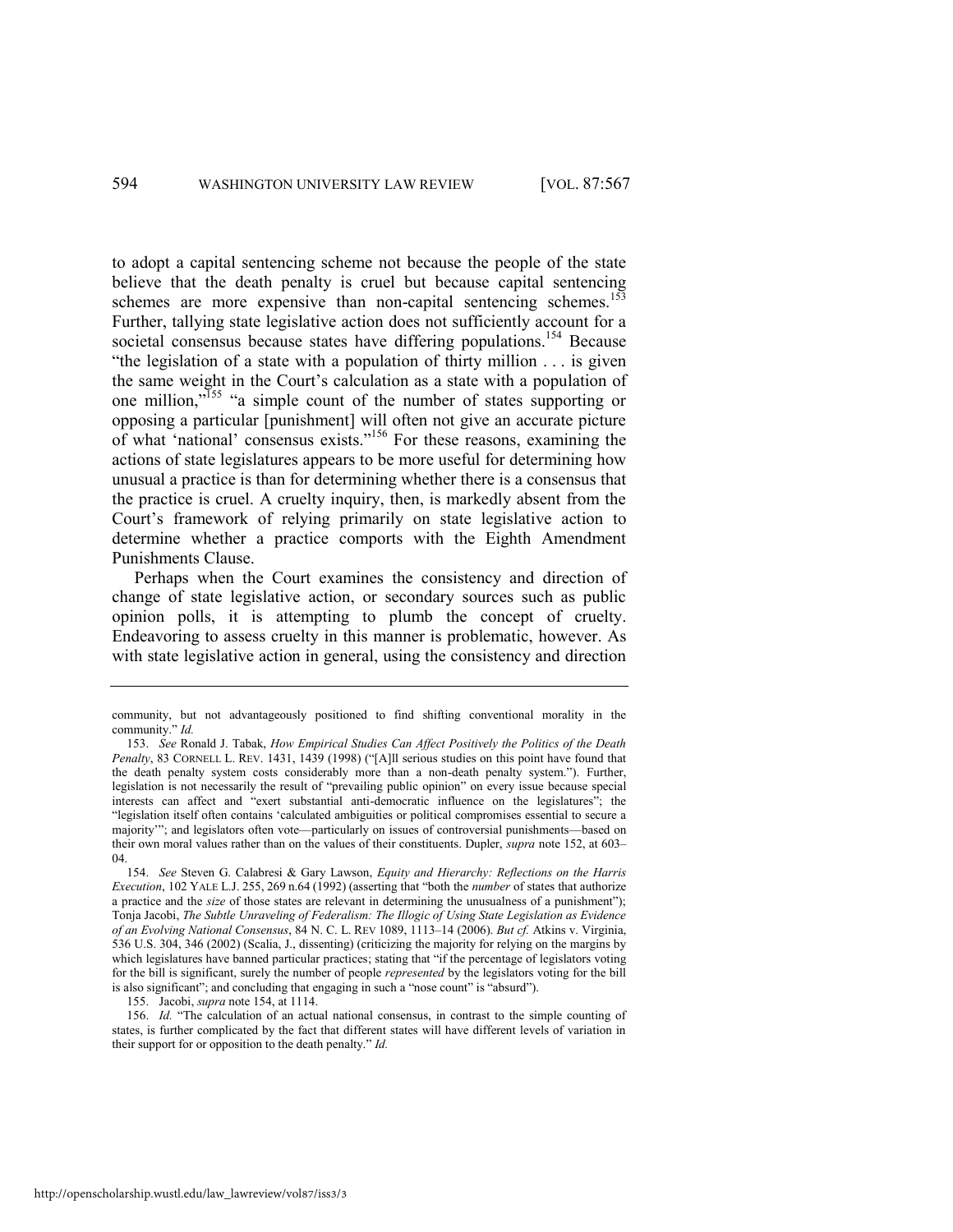<span id="page-29-3"></span><span id="page-29-0"></span>of change as a proxy for cruelty suffers from assigning a moral value to a legislature's action that may be a product of a factor other than moral judgment,  $157$  and, even if state legislative action were an accurate predictor of cruelty, it does not give an accurate picture of a *national* consensus.<sup>158</sup> With respect to the secondary sources, each of jury actions, opinions of professional organizations, public opinion polls, and international opinions is also an unreliable method of assessing cruelty. First, juries are unrepresentative of society as a whole.<sup>159</sup> They are said to "underrepresent minorities and low socio-economic-status citizens"<sup>160</sup> and overrepresent support for the death penalty because capital juries are routinely death qualified.<sup>161</sup> Second, professional organizations, while they oftentimes possess expertise and insight into the scientific realities underlying criminal behavior and punishment,<sup>162</sup> also fail to represent society's opinion as a whole.<sup>163</sup> Third, public opinion polls might be

<span id="page-29-2"></span><span id="page-29-1"></span><sup>157.</sup> *See supra* text accompanying note[s 152](#page-27-0)–53.

<sup>158.</sup> *See* Jacobi, *supra* note [154,](#page-28-0) at 1114; *supra* text accompanying note[s 154](#page-28-0)–56.

<sup>159.</sup> David Niven et al., *A "Feeble Effort to Fabricate National Consensus": The Supreme Court's Measurement of Current Social Attitudes Regarding the Death Penalty*, 33 N. KY. L. REV. 83, 104 (2006).

<sup>160.</sup> *Id.*

<sup>161.</sup> *Id.* A "death-qualified jury" is "[a] jury that is fit to decide a case involving the death penalty because the jurors have no absolute ideological bias against capital punishment." BLACK'S LAW DICTIONARY (8th ed. 2004). In addition to the difficulty of juries being unrepresentative, according to the Court, jurors are supposed to reserve certain punishments, such as the death penalty, for the most serious offenders. See, e.g., Roper v. Simmons, 543 U.S. 551, 568 (2005) ("Capital punishment must be limited to those offenders who commit 'a narrow category of the most serious crimes' and whose extreme culpability makes them 'the most deserving of execution'") (citation omitted). *But cf.* William J. Bowers, *The Capital Jury Project: Rationale, Design, and Preview of Early Findings*, 70 IND. L.J. 1043, 1091 ("Contrary to the laws of their states, four out of ten capital jurors believed that they were required to impose the death penalty if they found that the crime was heinous, vile, or depraved."); Stephen P. Garvey, *Aggravation and Mitigation in Capital Cases: What Do Jurors Think?*, 98 COLUM. L. REV. 1538, 1543 (1998) (explaining that "jurors tend to enter their penalty-phase deliberations thinking the 'default' sentence is death"). Accordingly, it seems inconsistent for the Court to rely on a jury imposing a particular punishment only rarely for the proposition that society is morally opposed to that particular punishment.

<sup>162.</sup> *See, e.g.*, Lucy C. Ferguson, Comment, *The Implications of Developmental Cognitive Research on "Evolving Standards of Decency" and the Imposition of the Death Penalty on Juveniles*, 54 AM. U. L. REV. 441, 481 (2004) (noting the relevance of professional organizations' opinions and stating that "[t]he use of psychological and scientific research is unquestionably relevant to determining if the imposition of the death penalty on juveniles is 'excessive,' because current research indicates that juveniles may not have the capacity for making the reasoned decisions that adults can"); see also Stanford v. Kentucky, 492 U.S. 361, 388 (1989) (Brennan, J., dissenting) ("Where organizations with expertise in a relevant area have given careful consideration to the question of a punishment's appropriateness, there is no reason why that judgment should not be entitled to attention as an indicator of contemporary standards.").

<sup>163.</sup> William J. Bowers et al., *Too Young for the Death Penalty: An Empirical Examination of Community Conscience and the Juvenile Death Penalty from the Perspective of Capital Jurors*, 84 B.U. L. REV. 609, 691 (2004) ("The views of expert professionals . . . may be informed by pertinent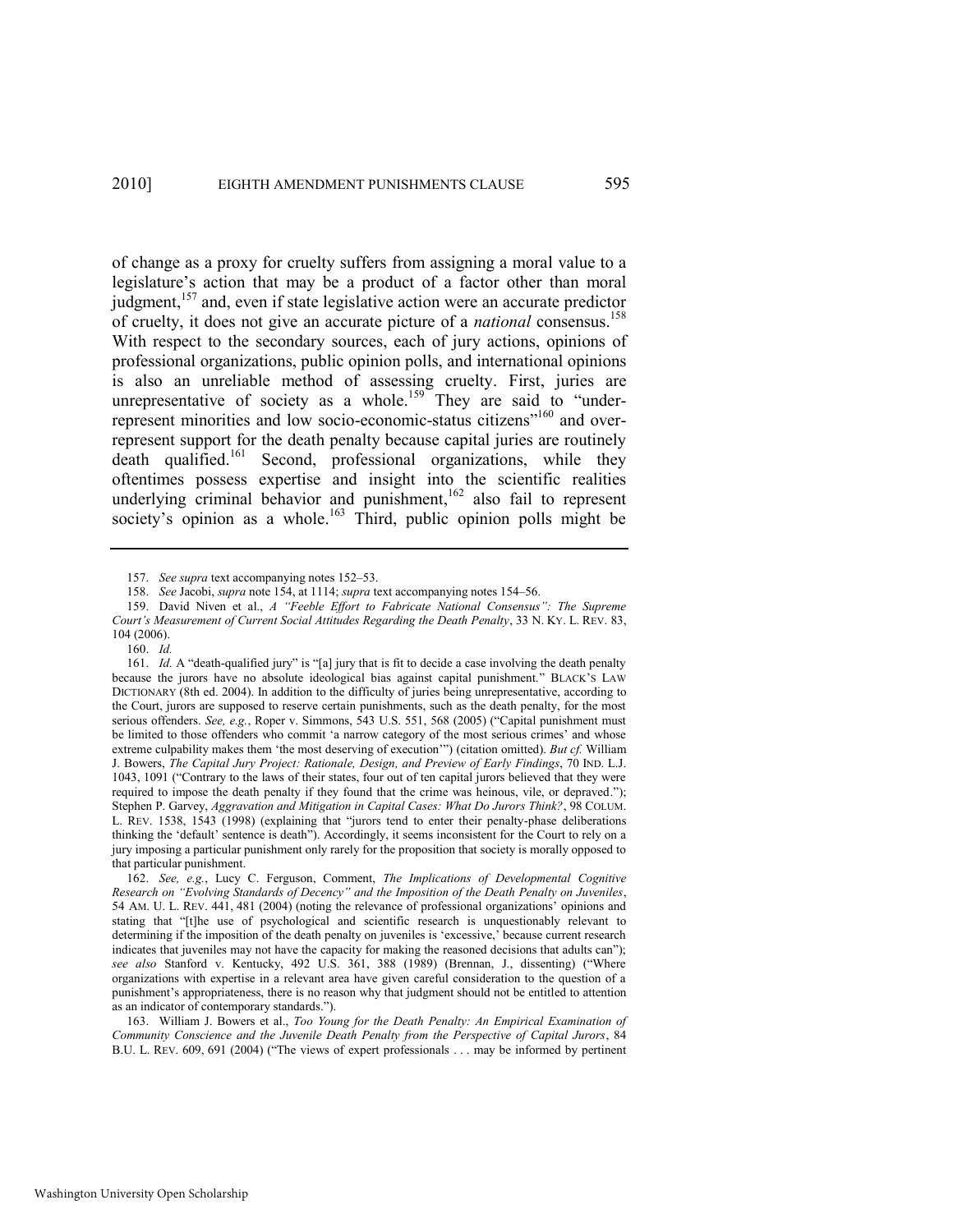<span id="page-30-0"></span>viewed as a promising way to assess a national consensus as to what constitutes the current standards of decency,<sup>164</sup> but public opinion polls are <sup>th</sup>ighly variable and potentially open to manipulation.<sup>"165</sup> Reliance on such polls may create the risk of "serious methodological errors,"<sup>166</sup> such as "selection biases, framing errors, and spurious correlations."<sup>167</sup> Fourth, some commentators have criticized the Court's consideration of international opinions. Although international and foreign laws "may provide helpful empirical information in deciding which interpretation [of the Amendment] will work best<sup>168</sup> and furnish U.S. courts with useful guidance because certain principles embedded in our Constitution might have "universal' aspects,"<sup>169</sup> some scholars argue that the Framers did not intend that foreign authorities would influence interpretation of constitutional provisions $170$  and that the use of international and foreign law "undermines the democratic basis of American constitutional jurisprudence.<sup> $171$ </sup> In addition to the difficulties posed by each of these sources, the Court's examination of them may not reflect any real attempt by the Court to base its conception of cruelty on societal values, because it

164. *See, e.g.*, Niven et al., *supra* not[e 159,](#page-29-0) at 84, 109–12 (arguing that public opinion polls are the best measure of society's opinion on a matter).

165. Jacobi, *supra* note [154,](#page-28-0) at 1118; *see also* Atkins v. Virginia, 536 U.S. 304, 326–28 (2002) (Rehnquist, C.J., dissenting) (explaining the flaws and doubting the accuracy of public opinion polls). 166. Jacobi, *supra* not[e 154,](#page-28-0) at 1118.

167. Jacobi, *supra* not[e 154,](#page-28-0) at 1118. The results of public opinion polls often vary significantly depending on the way in which a question is framed and the level of abstraction involved in the poll. Bowers et al., *supra* note [163,](#page-29-1) at 624. Moreover, as one commentator has explained, while "[w]elldone surveys have the potential to canvas a representative sample of the citizenry about their perceptions, attitudes, and values . . . . [t]he typical poll provides only a cursory glimpse of public opinion." *Id.* Further, these limitations on the depth and accuracy of polling may be exacerbated by resource constraints. *Id.* ("Due to time and budget constraints, most polls are relatively brief in duration, and are unable to probe underlying community values or sentiments.").

168. Vicki C. Jackson, *Constitutional Comparisons: Convergence, Resistance, Engagement*, 119 HARV. L. REV. 109, 116 (2005).

171. Comment, *The Debate Over Foreign Law in* Roper v. Simmons, 119 HARV. L. REV. 103, 104 n.10 (2005) (summarizing Kenneth Anderson's argument in *Foreign Law and the U.S. Constitution*, POL'Y REV., June–July 2005, at 33, 47–49).

scientific evidence, but they are typically unrepresentative of the community whose conscience is at issue.‖ ). Moreover, the official opinions of professional organizations may not accurately represent the communities they represent. *Cf.* David L. Faigman, *To Have and Have Not: Assessing the Value of Social Science to the Law as Science and Policy*, 38 EMORY L.J. 1005, 1086–87 (1989) (explaining that when judges defer to professional guilds to determine what scientific evidence to admit, "internal dynamics of professional organizations" rule and evidence may be "barred from the courthouse not because we doubt the validity of [that] opinion, . . . but because [that opinion] is not represented *politically*" in the organization) (emphasis added).

<sup>169.</sup> *Id.* at 118.

<sup>170.</sup> *See* Eugene Kontorovich, *Disrespecting the "Opinions of Mankind": International Law in Constitutional Interpretation* 261, 265 (Chicago Public Law and Working Paper No. 96, 2005).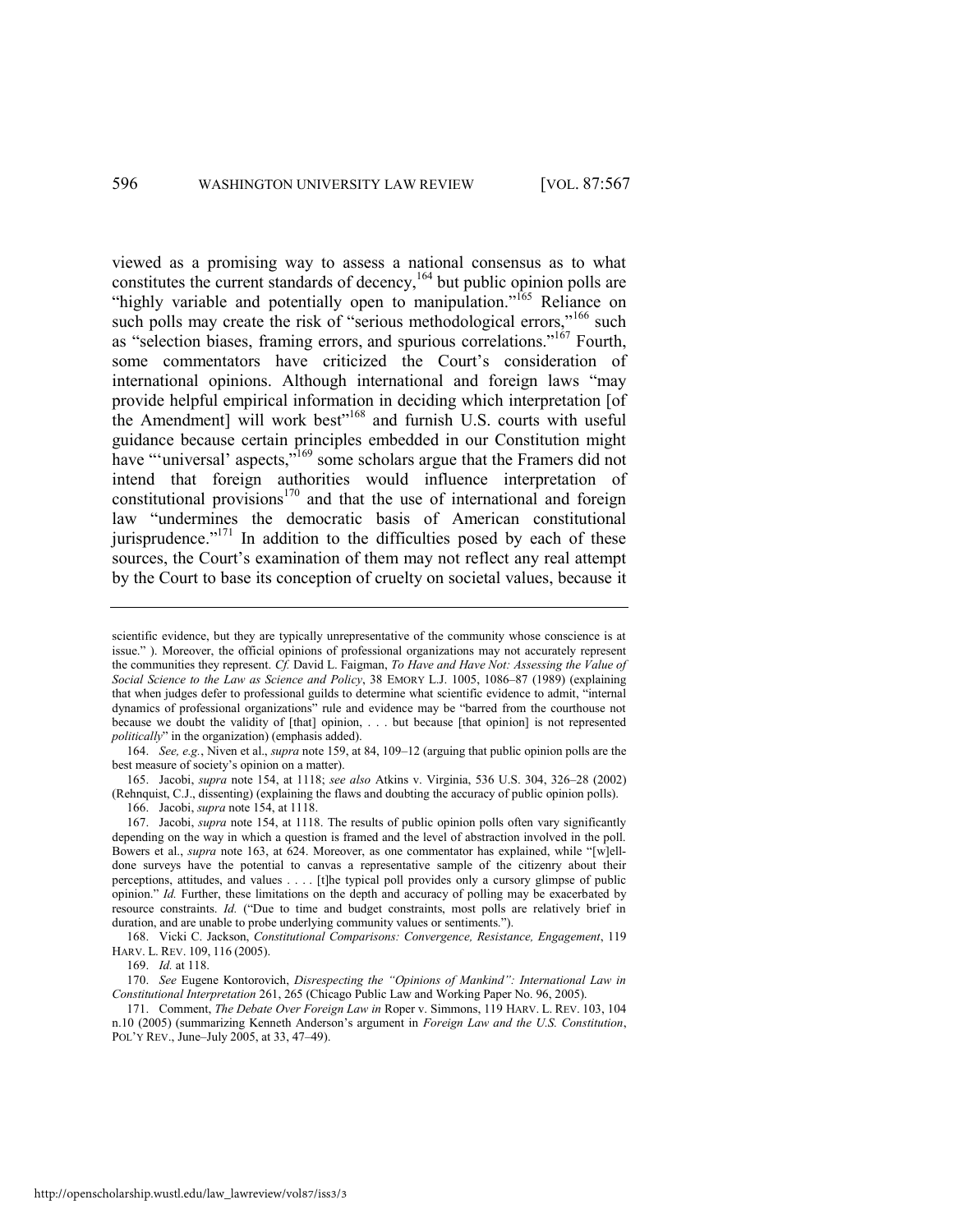is unclear that the Court actually gives any weight to these sources.<sup>172</sup> The Court appears to give only lip service to these sources in referencing them, thus the cruelty component of the Punishments Clause seems to be secondary to, if not completely absent from, the Court's consideration of what the Punishments Clause prohibits.

<span id="page-31-3"></span><span id="page-31-1"></span>The Court's reflection on its own independent judgment<sup>173</sup> may be where, in actuality, the Court independently assesses whether a practice is cruel. However, relying on the leanings of particular Justices, who are certainly not representative of society as a whole,<sup>174</sup> to determine what society deems is "cruel" may be somewhat objectionable.<sup>175</sup> Justice Scalia has criticized the Court's reliance on its independent judgment, stating that, "[o]n the evolving-standards hypothesis, the only legitimate function of [the] Court is to identify a moral consensus of the American people. By what conceivable warrant can nine lawyers presume to be the authoritative conscience of the Nation? $v<sup>176</sup>$  In other constitutional contexts, though, the Court has relied on its independent judgment to interpret the scope of individual rights such as the rights to freedom of speech and equal protection.<sup>177</sup> Perhaps the Court's lack of a clear analytical framework for determining, in its own independent judgment, whether a practice is cruel makes the Court's resort to its own judgment more objectionable in the

175. *See, e.g.*, Michael S. Moore, *Morality in Eighth Amendment Jurisprudence*, 31 HARV. J.L. & PUB. POL'Y 47, 62–63 (2008) (citing John Hart Ely's DEMOCRACY AND DISTRUST: A THEORY OF JUDICIAL REVIEW (1980) for the proposition that "institutions composed of freely elected representatives" "better reflect community conventions" than courts); Coker v. Georgia, 433 U.S. 584, 604 (1977) (Burger, C.J., dissenting) ("[T]he Cruel and Unusual Punishments Clause does not give the Members of this Court license to engraft their conceptions of proper public policy onto the considered legislative judgments of the States.").

<span id="page-31-2"></span><span id="page-31-0"></span><sup>172.</sup> *See supra* text accompanying not[e 121.](#page-23-1)

<sup>173.</sup> *See supra* text accompanying note[s 122](#page-23-0)–32.

<sup>174.</sup> For example, while nearly 51% of Americans are female, only 2 of the 9 current U.S. Supreme Court Justices, or 22%, are female, and while 56% of the Justices are of age 65 or older, only 12.6% of Americans are 65 or older. *Compare Annual Estimates of the Population by Sex and Selected Age Groups for the United States: April 1, 2000 to July 1, 2007 (NC-EST2007-02)* and *Annual Estimates of the Population by Sex, Race, and Hispanic Origin for the United States: April 1, 2000 to July 1, 2007 (NC-EST2007-03)*, *available at* http://www.census.gov/popest/national/asrh/ (last visited Sept. 21, 2009), *with The Justices of the Supreme Court*, *available at* http://www.supremecourtus.gov/ about/biographiescurrent.pdf (last visited Nov. 8, 2009).

<sup>176.</sup> Roper v. Simmons, 543 U.S. 551, 616 (2005) (Scalia, J., dissenting).

<sup>177.</sup> *See* Stacy, *supra* not[e 19,](#page-5-0) at 494–95 (suggesting that the Court relies even more heavily on its own judgment, instead of majoritarian practices, in the context of equal protection and free speech); *see also, e.g.*, Grutter v. Bollinger, 539 U.S. 306, 327 (2003) (explaining that determining whether a law is unconstitutional because it treats an individual unequally due to his race is a "determination of the court" and concluding that the University of Michigan Law School's admissions program is sufficiently narrowly tailored to pass constitutional muster); Wisconsin v. Mitchell, 508 U.S. 476, 483–84 (1993) (explaining that the Court has the authority to form its "own judgment" about whether the operative effect of a statute punishes bigoted thought or conduct).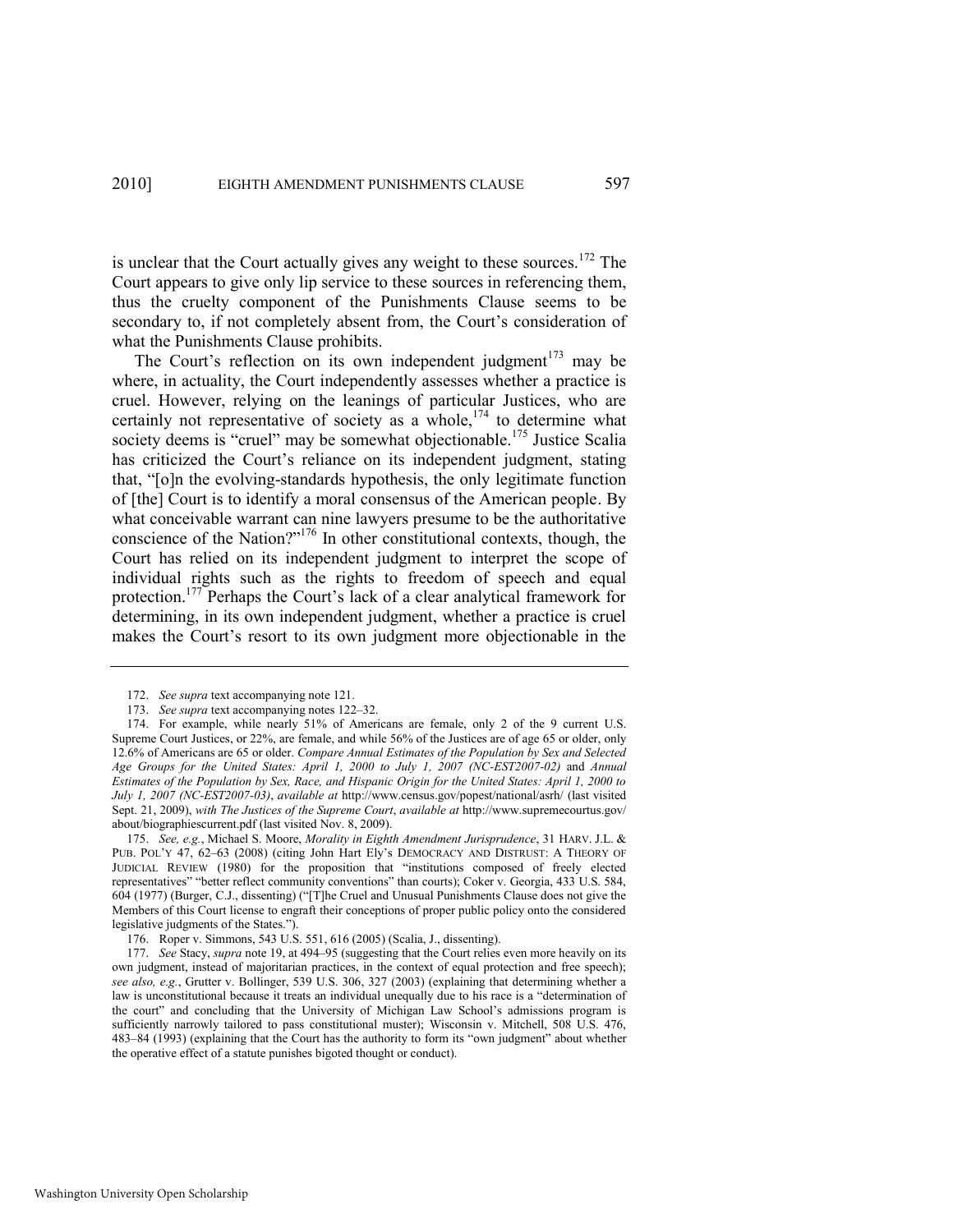Punishments Clause context.<sup>178</sup> In consulting its judgment, the Court oftentimes thoroughly examines the culpability of the offender or class of offenders<sup>179</sup> but in other cases bases its independent judgment primarily on the competency of the defendant or class of defendants.<sup>180</sup> In *Kennedy v. Louisiana*, the Court went so far as to consider the unreliability of children's testimony in determining whether executing child rapists was a punishment that, in the Court's own independent judgment, should be unconstitutional. $181$  Even if the Court is addressing the cruelty component of the Punishments Clause through its assessment of its own judgment, because it is unclear that this independent judgment is actually given much, if any, weight,<sup>182</sup> it seems that the Court has analytically given the component of unusualness significantly greater consideration than cruelty.<sup>183</sup>

The Court's failure to distinguish between cruelty and unusualness and its primary focus on unusualness by its reliance on state legislative action has led to a fair amount of criticism of the Court's "evolving standards of decency" test. In addition to commentators' concerns that assessing state legislative action is not reflective of citizens' or states' moral values<sup>184</sup> and that such a calculation fails to sufficiently take into account the differing populations of states in arriving at a societal "consensus,"<sup>185</sup> scholars have voiced a concern that the Court's reliance on state legislative action undermines the foundations of our federalist system of government. Our

<sup>178.</sup> While thoroughly examining and analyzing the various factors the Court has drawn on in formulating its independent judgment is beyond the scope of this Article, I intend to take up this project in a future article.

<sup>179.</sup> *See, e.g., Roper*, 543 U.S. at 568, 571 (stating that "[c]apital punishment must be limited to those offenders who commit 'a narrow category of the most serious crimes' and whose extreme culpability makes them 'the most deserving of execution'" and concluding that juveniles have "diminished culpability") (citation omitted).

<sup>180.</sup> *See, e.g.*, Ford v. Wainwright, 477 U.S. 399, 407, 409–10 (1986) (explaining that Blackstone stated that "if, after judgment, [a man] becomes of nonsane memory, execution shall be stayed," and holding that an insane person on death row cannot be executed even if he was not insane when he committed his crime).

<sup>181.</sup> Kennedy v. Louisiana, 128 S. Ct. 2641, 2663 (2008). In *Kennedy*, the Court stated that [t]here are . . . serious systemic concerns in prosecuting the crime of child rape that are relevant to the constitutionality of making it a capital offense. The problem of unreliable, induced, and even imagined child testimony means there is a 'special risk of wrongful execution' in some child rape cases.

*Id.* (citation omitted).

<sup>182.</sup> *See supra* text accompanying note[s 133](#page-25-0)–34.

<sup>183.</sup> *But see infra* note [257](#page-45-0) and accompanying text (explaining that the Court has been accused of manipulating the objective indicia of contemporary values to arrive at the result it deems most desirable).

<sup>184.</sup> *See supra* text accompanying note[s 152](#page-27-0)–53.

<sup>185.</sup> *See supra* text accompanying note[s 154](#page-28-0)–56.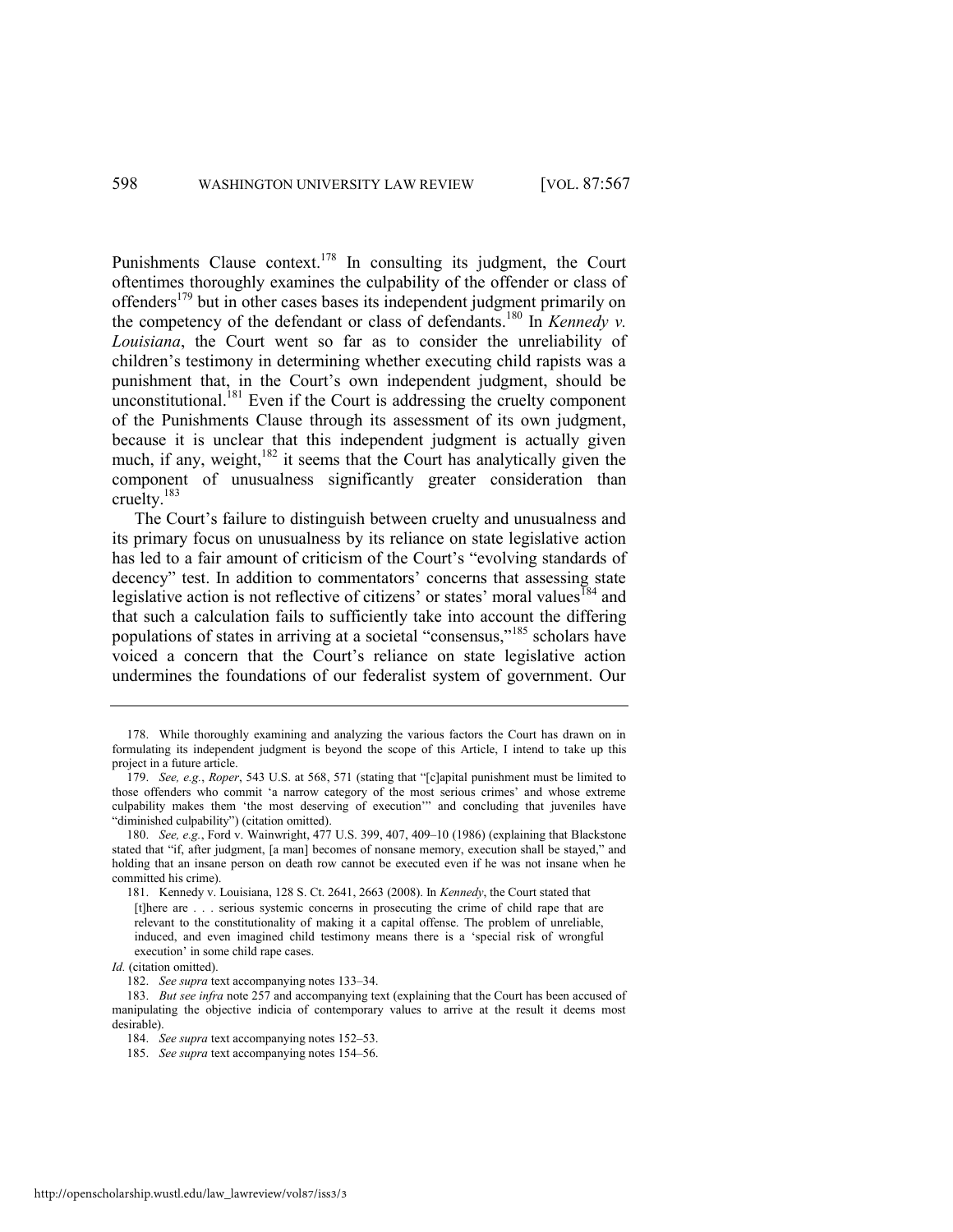<span id="page-33-1"></span>―federalist system was designed to allow the states to pursue diverse policies, regardless of their popularity with other states.<sup> $186$ </sup> As one scholar has stated, "[I]imiting states through the action of other states" by relying on how many states have adopted or prohibited a particular practice "seriously strains and distorts our federal system, removing much of the flexibility from which it has drawn strength for two centuries."<sup>187</sup>

<span id="page-33-0"></span>Despite scholars' criticism of the Court's "evolving standards of decency" framework, most contemporary scholarship has not pinpointed the Court's amalgamation of the terms "cruel" and "unusual" as the problem and has consequently also failed to clearly distinguish between the cruelty and unusualness components of the Punishments Clause. Like the post-*Trop* Court, scholars seem to treat the phrase "cruel and unusual punishments" as a term of art with a meaning not limited by either the term "cruel" or the term "unusual."<sup>188</sup> Viewing the phrase as a term of art, scholars have devoted very little time to independently examining the cruelty and unusualness components of the Clause.<sup>189</sup> While the Court's "evolving standards of decency" approach of assessing state legislative action focuses on unusualness, most scholars, like much of the Court's rhetoric, focus instead on the cruelty component of the clause and neglect the term "unusual."<sup>190</sup> Scholars have ignored the meaning of "unusual" in the English Bill of Rights, chalking up the use of the term to sloppy drafting and equating it with the term "illegal."<sup>191</sup> And most scholars similarly have neglected the role of unusualness in their interpretations and applications of the Eighth Amendment, suggesting that cruelty, alone, is the only relevant factor.<sup>192</sup> For example, a number of scholars have

189. *But see* Shapiro, *supra* not[e 14,](#page-4-1) at 468 (assuming that the Punishments Clause is a "two-part" equation" and explaining that the unusualness component of the Clause is often unexamined); Stacy, supra note [19,](#page-5-0) at 475, 502 (arguing that the text of the Punishments Clause "unambiguously requires that prohibited punishments be both cruel and unusual," yet also arguing that the Clause must be "organized around the notion of cruelty").

190. *See* Stinneford, *supra* note [13](#page-3-0), at 1744 ("Scholars have also generally ignored the word ["unusual"] in their treatment of the Cruel and Unusual Punishments Clause.").

191. *See supra* text accompanying note[s 56](#page-11-3)–[68;](#page-13-0) *see also* Granucci, *supra* not[e 34,](#page-8-0) at 855.

192. *See, e.g.*, Anne S. Emanuel, *Guilty But Mentally Ill Verdicts and the Death Penalty: An Eighth Amendment Analysis*, 68 N.C. L. REV. 37, 59–60 (1989) (asserting that the Punishments Clause prohibits punishments disproportionate to the offender's crime and culpability and suggesting that

<sup>186.</sup> Jacobi, *supra* not[e 154,](#page-28-0) at 1105.

<sup>187.</sup> *Id.* at 1107 (quoting Coker v. Georgia, 433 U.S. 584, 613 (1977)).

<sup>188.</sup> *See, e.g.*, Elizabeth M. Bruch, *Whose Law Is It Anyway? The Cultural Legitimacy of International Human Rights in the United States*, 73 TENN. L. REV. 669, 691 (2006) (stating that the Punishments Clause requires that punishments be "graduated and proportioned to [the] offense"); see *also generally* Alice Ristroph, *Proportionality as a Principle of Limited Government*, 55 DUKE L.J. 263 (2005) (discussing the centrality of proportionality and the various purposes of punishment in Eighth Amendment analysis).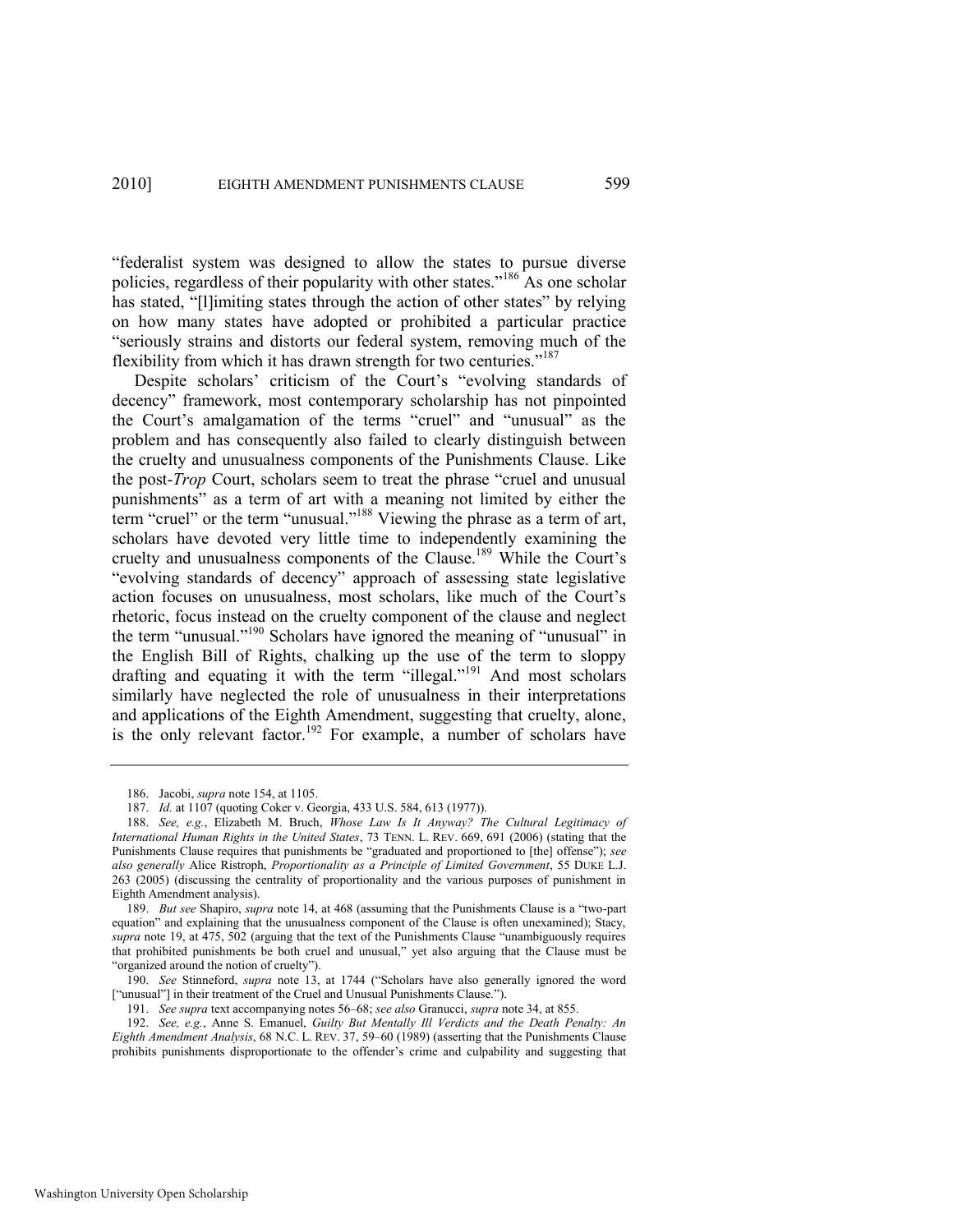<span id="page-34-0"></span>argued that the death penalty violates the Punishments Clause even though a large number of states employ the punishment.<sup>193</sup> Thus neglecting the unusualness component of the Clause, scholars have consequently devoted very little time to examining the relationship between the cruelty and unusualness components of the Clause to determine whether both elements must be present before a punishment is prohibited.

#### IV. BOTH "CRUEL" AND "UNUSUAL" HAVE INDEPENDENT MEANINGS

Instead of distinguishing between cruelty and unusualness, courts and scholars seem to have assumed that the phrase "cruel and unusual," as used in the Eighth Amendment, is a term of art and that the Court has progressively defined the meaning of this phrase over time.<sup>194</sup> It was not until the early to mid-1900s, however, that the Court began using the phrase as a term of art.<sup>195</sup> When the phrase was first used in the English Bill of Rights, it seems that it was not part of the ordinary or legal vocabulary, and there appears to be no evidence that it was understood to have any special meaning.<sup>196</sup>

inherently cruel punishments are prohibited under the Punishments Clause); Ronald J. Mann, *The Individualized-Consideration Principle and the Death Penalty as Cruel and Unusual Punishment*, 29 HOUS. L. REV. 493, 497–99 (1992) (focusing on the cruelty component to determine whether a punishment violates the Punishments Clause). *But see generally* Stinneford, *supra* note [13,](#page-3-0) at 1766– 1815 (opining on the meaning of "unusual").

<sup>193.</sup> *See, e.g.*, Eric Engle, *Death is Unconstitutional: How Capital Punishment Became Illegal in America*—*A Future History*, 6 PIERCE L. REV. 485, (2008) (concluding that the "death penalty has become unconstitutional . . . . because it is irrational[, and i]t is irrational because it is inherently unfair‖); Arthur J. Goldberg & Alan M. Dershowitz, *Declaring the Death Penalty Unconstitutional*, 83 HARV. L. REV. 1773, 1781–82 (1970) (arguing that the death penalty is unconstitutional even though a majority of the states authorize it).

<sup>194.</sup> *See generally supra* Part III (explaining how both the Court and scholars have failed to disentangle the cruelty and unusualness components of the Punishment Clause).

<sup>195.</sup> *Compare* Pervear v. Massachusetts, 72 U.S. 475, 480 (1866) (examining cruelty and unusualness independently), *with* Trop v. Dulles, 356 U.S. 86, 100 n.32 (1958) (suggesting that the Court's earlier cases do not clearly distinguish between "cruel" and "unusual" but instead "examine[] the particular punishment involved in light of the basic prohibition against inhuman treatment") and Louisiana *ex rel.* Francis v. Resweber, 329 U.S. 459, 463 (1947) (suggesting that the Eighth Amendment pertains to "[t]he traditional humanity of modern Anglo-American law" and "forbids the infliction of unnecessary pain in the execution of the death sentence"). *See also supra* Part II.B.

<sup>196.</sup> *See, e.g.*, THOMAS BLOUNT, A LAW-DICTIONARY (1670) (lacking any entry for "cruel and unusual")*; cf.* LOIS G. SCHWOERER, THE DECLARATION OF RIGHTS, 1689, at 92 (1981) (stating that the phrase "illegal punishments" also was not used prior to the drafting of the English Bill of Rights); see *also supra* text accompanying notes [39](#page-9-1)–[43](#page-9-2) (explaining that the meaning of the prohibition of "cruel and unusual punishments" in the English Bill of Rights is unclear). The English documents of the period prior to and around the year of 1688 seem to make reference to the phrase "cruel and unusual punishments" only in the context of documents related to the English Bill of Rights. *See, e.g.*, EDMUND BOHUN, THE HISTORY OF THE DESERTION 96 (1689) (setting forth *The Declaration of the Lords Spiritual and Temporal in and About the Cities of London and Westminster, Assembled at*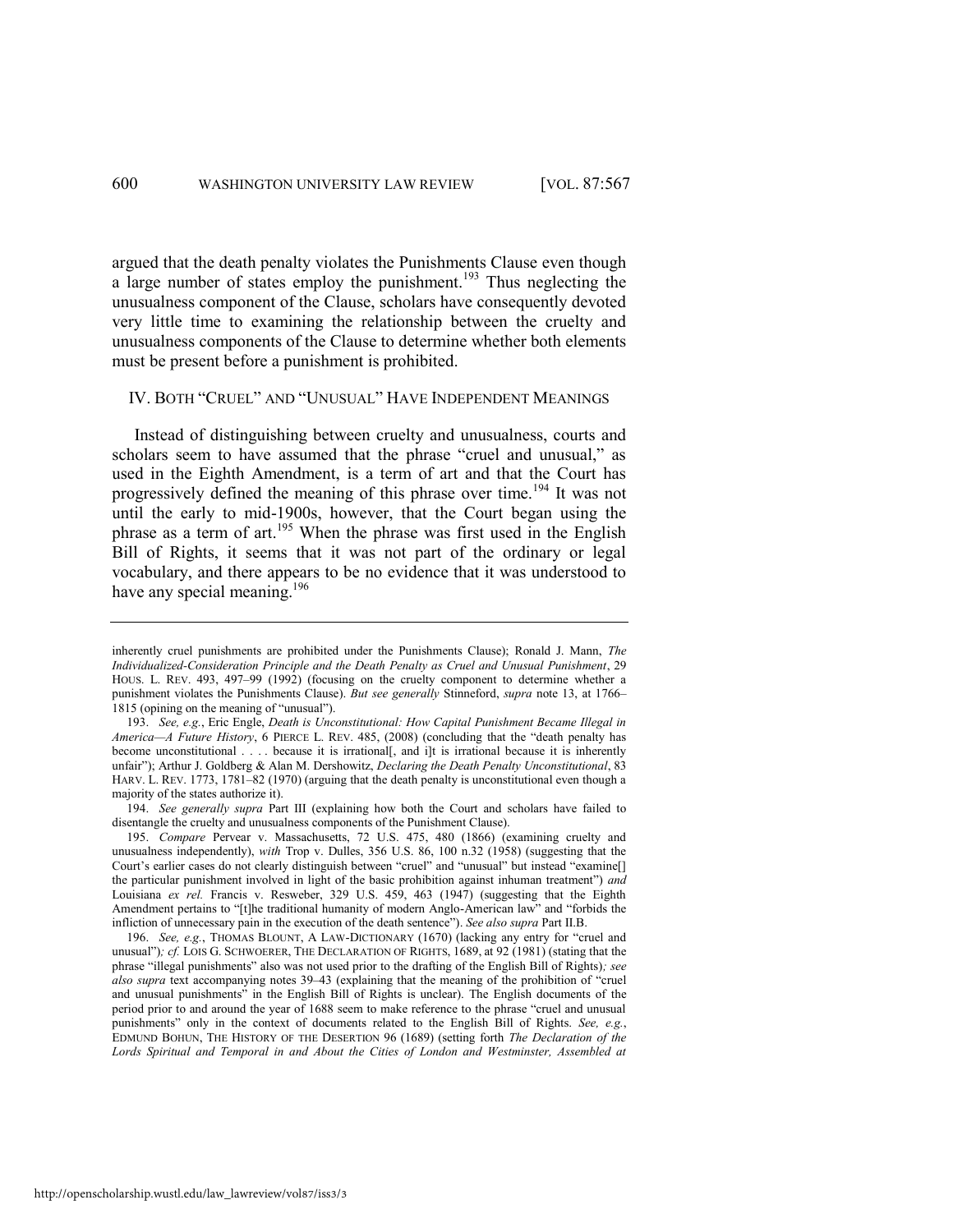<span id="page-35-0"></span>Furthermore, between the time when the English Bill of Rights was drafted and when "cruel and unusual" was written into American law, it appears that the phrase had not developed any unique meaning.<sup>197</sup> Even if it had, it would be unlikely that this meaning would have been incorporated into American law along with the phrase because Blackstone's *Commentaries*, the primary legal treatise available to the Americans at that time, does not even reference the phrase "cruel and unusual."<sup>198</sup> Instead, it appears that the Framers of the Constitution, as well as others of that time period, interpreted the phrase to have a common meaning. The phrase similarly had not developed meaning as a legal term of art by the time it was incorporated from the Virginia Declaration of Rights into the Eighth Amendment.<sup>199</sup> Thus, it seems that when the phrase was imported into the Eighth Amendment, it was not understood to have any term-of-art meaning.

Not used as a term of art, the phrase "cruel and unusual" was understood to be composed of two elements having independent meanings at the time that the English Bill of Rights was drafted. At the time the English Bill of Rights was adopted, the term "cruel" was most commonly

*Guild-Hall the 11th of December, 1688*); GILBERT BURNET, A COLLECTION OF PAPERS RELATING TO THE PRESENT JUNCTURE OF AFFAIRS IN ENGLAND (1688) (same). *But see* THOMAS WILLIS, DR. WILLIS'S PRACTICE OF PHYSICK (1684) (stating that when an individual "is by chance taken with most cruel and unusual Convulsions," it should be treated by remedies instead of by seeking out a source of witchcraft). Further, a search of the collection of *Making of Modern Law: Trials* suggests that the phrase "cruel and unusual" was not in regular use in Britain prior to its appearance in the English Bill of Rights.

<sup>197.</sup> *See, e.g.*, 4 WILLIAM BLACKSTONE, COMMENTARIES ON THE LAWS OF ENGLAND 379 (7th ed. 1775) (referencing "cruel and unusual" only in the context of the English Bill of Rights, "which had a retrospect to some unprecedented proceedings in the court of king's bench, in the reign of king James the Second‖); THE CASE OF WILLIAM BINGLEY, BOOKSELLER, WHO WAS TWO YEARS IMPRISONED BY THE COURT OF KING'S-BENCH, WITHOUT TRIAL CONVICTION, OR SENTENCE 110 (1773) (referencing ―cruel and unusual‖ only in the context of the English Bill of Rights); 1 TIMOTHY CUNNINGHAM, A NEW & COMPLETE LAW-DICTIONARY (2d ed. 1771) (lacking an entry for "cruel and unusual").

<sup>198.</sup> *See generally* BLACKSTONE, *supra* note [197;](#page-35-0) *see also* Granucci, *supra* note [34,](#page-8-0) at 861–62 (arguing that any other treatises available to the Americans at that time also lacked any mention of a prohibition on "cruel and unusual punishments").

<sup>199.</sup> *See, e.g.*, 4 WILLIAM BLACKSTONE, COMMENTARIES ON THE LAWS OF ENGLAND 199 (11th ed. 1791) (referencing "cruel and unusual" only in the context of homicide committed "upon a sudden provocation" and not in the context of prohibited punishments); 4 WILLIAM BLACKSTONE, COMMENTARIES ON THE LAWS OF ENGLAND 199, 378 (11th ed. 1788) (referencing "cruel and unusual" only in the provoked homicide context and in the context of the English Bill of Rights, where the author notes that prohibited punishments are "arbitrary" and related to the "unprecedented proceedings in the court of king's bench, in the reign of king James the Second"); 2 RICHARD BURN & JOHN BURN, A NEW LAW DICTIONARY 54 (1792) (referencing the phrase "cruel and unusual" only in the context of the English Bill of Rights, I Wm. Sess. 2, c. 2); 1 TIMOTHY CUNNINGHAM, A NEW & COMPLETE LAW-DICTIONARY (3d ed. 1783) (lacking an entry for "cruel and unusual"). A Westlaw search of the va-csall database reveals that there was no mention of "cruel and unusual" punishments in the Virginia courts between 1776 and 1791.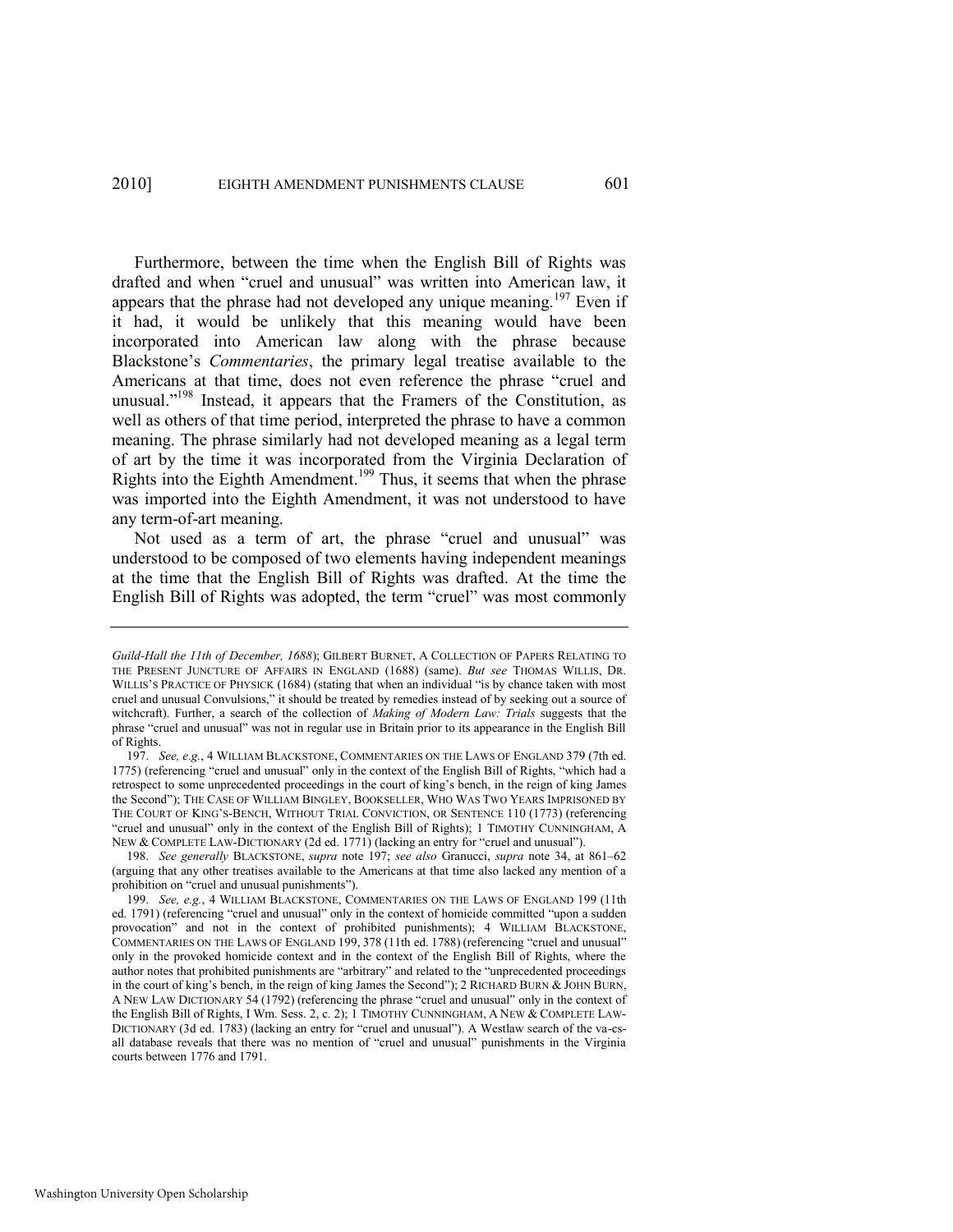<span id="page-36-0"></span>understood to mean "[d]isposed to inflict suffering; indifferent to or taking pleasure in another's pain or distress; destitute of kindness or compassion; merciless, pitiless, hard-hearted."<sup>200</sup> In contrast, seventeenth-century English dictionaries define the term "unusual" as "[n]ot usual; uncommon; exceptional."<sup>201</sup> Although scholars seem to have read "unusual" out of the English Bill of Rights without much justification, equating "unusual" with "illegal," $^{202}$  the term "illegal" was actually understood at the time to have yet another distinct definition: "[n]ot legal or lawful" or "contrary to, or forbidden by, law." $203$  One could interpret "illegal" as constituting a subclass of "unusual" because illegal punishments would most likely be unusual as well, but equating the two terms simply cannot be justified when examining the usage of the terms during the seventeenth century.<sup>204</sup> More important, however, is that "unusual" was understood as having a meaning distinct from "cruel" at this time.

Similarly, the terms "cruel" and "unusual" were understood to have distinct meanings at the time of the Founders. When the Punishments Clause was drafted and ratified, the term "cruel" was understood to mean "[p]leased with hurting others; inhuman; hard-hearted; barbarous" or "[b]loody; mischievous; destructive."<sup>205</sup> "Unusual" also had a distinct meaning at the time of the Founders; dictionaries from this time period

<sup>200. 4</sup> OXFORD ENGLISH DICTIONARY 78 (J.A. Simpson & E.S.C. Weiner eds., 2d ed. 1989) (setting forth the etymology of the term); *see also* ABEL BOYER, THE ROYAL DICTIONARY ABRIDGED  $(1700)$  (defining the term as "inhumane, fierce, hard, barbarous . . . grievous . . . [or] painful." A less common, colloquial understanding of the term was that it meant "severe" or "hard." 4 OXFORD ENGLISH DICTIONARY 78; see also Granucci, *supra* note [34](#page-8-0), at 860 ("In the seventeenth century, the word ‗cruel' had a less onerous meaning than it has today. In normal usage it simply meant severe or hard.").

<sup>201. 19</sup> OXFORD ENGLISH DICTIONARY 249 (J.A. Simpson & E.S.C. Weiner eds., 2d ed. 1989) (setting forth the etymology of the term); see also BOYER, supra note [200](#page-36-0) (defining "unusual" as "[r]are" or "extraordinaire"). One scholar, though, who has argued that "unusual" and "illegal" were not used interchangeably in seventeenth-century England, asserts that "unusual" instead meant "contrary to long usage" or "contrary to longstanding common law precedent" at that time. Stinneford, *supra* note [13,](#page-3-0) at 1764. According to this argument, seventeenth-century English legal thinkers understood that determining whether a practice enjoyed long usage was the best way to determine whether the practice comported with the principles of justice. *Id.* When a practice did not enjoy such long usage, it was considered unusual and was condemned. *Id.*

<sup>202.</sup> *See supra* text accompanying note[s 55](#page-11-4)–[58;](#page-12-2) *see also* Granucci, *supra* not[e 34,](#page-8-0) at 855.

<sup>203.</sup> OXFORD ENGLISH DICTIONARY (J.A. Simpson & E.S.C. Weiner eds., Clarendon Press 2d ed. 1989); see also BOYER, *supra* not[e 200](#page-36-0) (defining "illegal" as "illegitimate").

<sup>204.</sup> For example, William Shakespeare's *Measure for Measure* refers to "an unusual hour," WILLIAM SHAKESPEARE, MEASURE FOR MEASURE (4.5) and John Milton's *Paradise Lost* refers to a feeling of "unusual weight, till on dry land," JOHN MILTON, PARADISE LOST (1667) (line 227). In neither case could "unusual" be reasonably interpreted as meaning "illegal" instead of "rare." The meaning of "unusual" may actually be more robust than that effected by the Court's simple calculus of state legislative action, but refining a proper unusualness inquiry will have to wait until another day.

<sup>205.</sup> SAMUEL JOHNSON, 2 A DICTIONARY OF THE ENGLISH LANGUAGE (4th ed. 1773).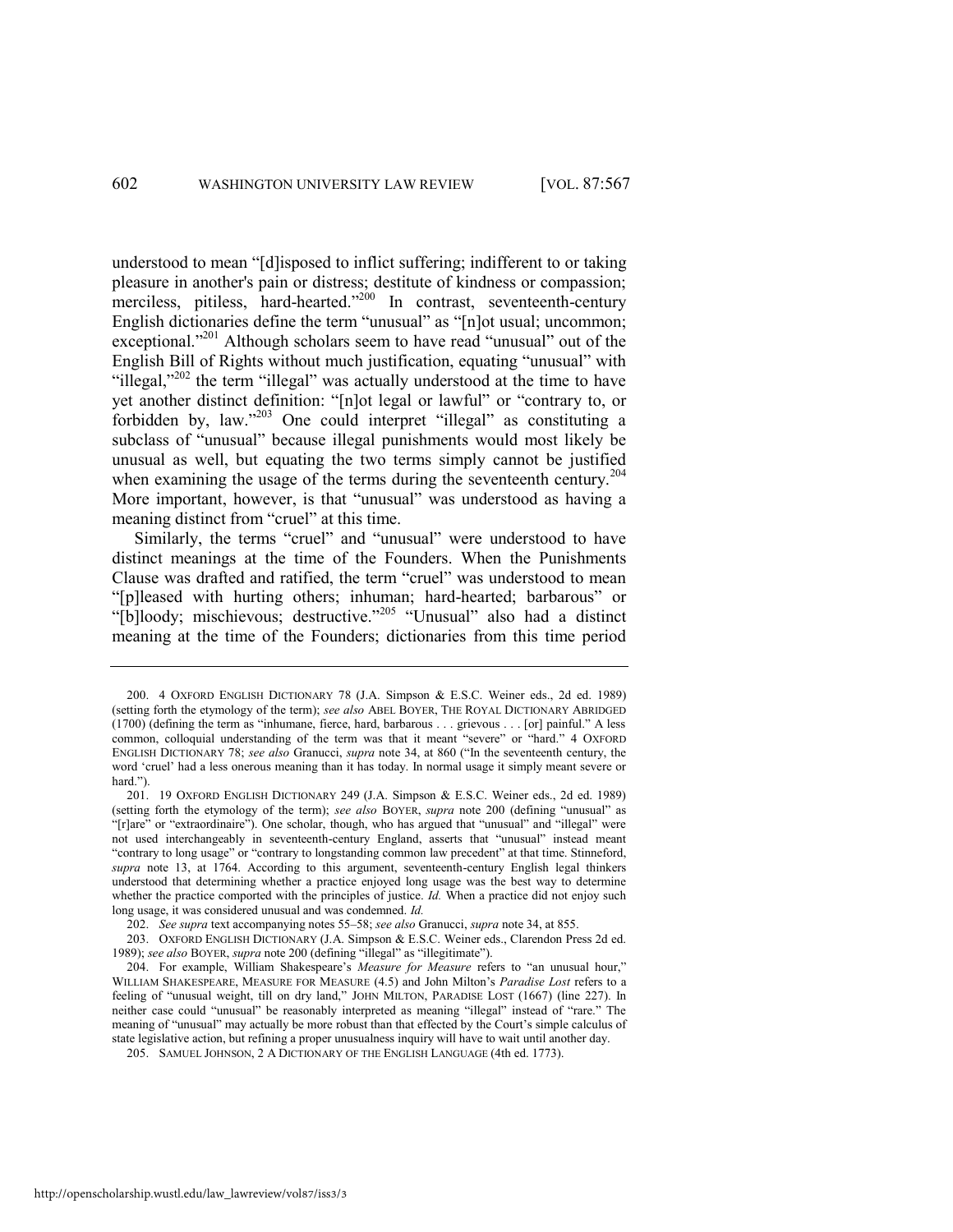define "unusual" as "[n]ot common; not frequent; rare."<sup>206</sup> The understood distinction between "cruel" and "unusual" is evidenced by the fact that both the Supreme Court and other American courts interpreting the Clause prior to the late 1950s treated the terms "cruel" and "unusual" independently. For example, in the 1828 case of *Commonwealth v.*  Dickerson Wyatt,<sup>207</sup> the Supreme Court of Virginia distinguished between cruelty and unusualness when it upheld the punishment of stripes because, although "[t]he punishment . . . is certainly odious, [it] [could not] be said to be unusual."<sup>208</sup> More important, the Supreme Court cases of *Pervear*,<sup>209</sup> *Wilkerson*<sup>210</sup>*In re Kemmler*<sup>211</sup> and their contemporaries that similarly discussed the Eighth Amendment, treated cruelty and unusualness as separate requirements, referring to cruelty as encompassing torturous punishments such as burning alive and beheading,  $2^{12}$  or involving a lingering death,<sup>213</sup> and describing unusualness as relating to whether a particular mode of punishment had been adopted by a supermajority of the states. $^{214}$ 

Although "cruel" and "unusual" have historically been treated as distinct terms, they are certainly related. If a large majority of people believe that a particular punishment is cruel, then that punishment likely is or will become unusual in its availability, or at least in practice, as well.<sup>215</sup>

<span id="page-37-0"></span>206. *Id.* 

213. *See, e.g.*, *Kemmler*, 136 U.S. at 447 (stating that the punishment of execution is not cruel because it does not "involve torture or a lingering death").

214. *See, e.g.*, *Wilkerson*, 99 U.S. at 135 (explaining that the punishment was not unusual because it had been adopted "in the great majority of cases"); *Pervear*, 72 U.S. at 480 (explaining that the mode of punishment at issue was "the usual mode adopted in many, perhaps all of the States").

215. *See* Michael J. Perry, *Is Capital Punishment Unconstitutional? And Even If We Think It Is, Should We Want the Supreme Court to So Rule?*, 41 GA. L. REV. 867, 880 (2007) ("As a real-world matter, it is difficult to identify a punishment that would be regarded as intrinsically barbaric—and in that sense ‗cruel'—that would not also be ‗unusual' (i.e., unusual as an officially and publically authorized punishment)."). It is possible that punishments overwhelmingly deemed cruel might remain on the books, however. For example, although the Florida Supreme Court in *Buford v. State*, 403 So. 2d 943, 951 (Fla. 1981) used the reasoning in *Coker v. Georgia*, 433 U.S. 584 (1977), to strike down the use of the death penalty for the crime of sexual assault, state "legislators left it on the books anyway—a move skeptics say was designed to give prosecutors more leverage in plea bargaining." John Gibeaut, *A Deal With Death: More States Make Child Molestation a Capital Crime—and Face* 

<sup>207. 27</sup> Va. 694 (1828).

<sup>208.</sup> *Id.* at 701.

<sup>209. 72</sup> U.S. 475 (1866).

<sup>210. 99</sup> U.S. 130 (1878).

<sup>211. 136</sup> U.S. 436 (1890).

<sup>212.</sup> *See, e.g.*, *Wilkerson*, 99 U.S. at 135–36 (stating that punishments involving torture, such as "where the prisoner was drawn or dragged to the place of execution, in treason; or where he was embowelled alive, beheaded, and quartered, in high treason. . . . public dissection in murder, and burning alive in treason committed by a female," constitute cruel punishments prohibited by the Punishments Clause).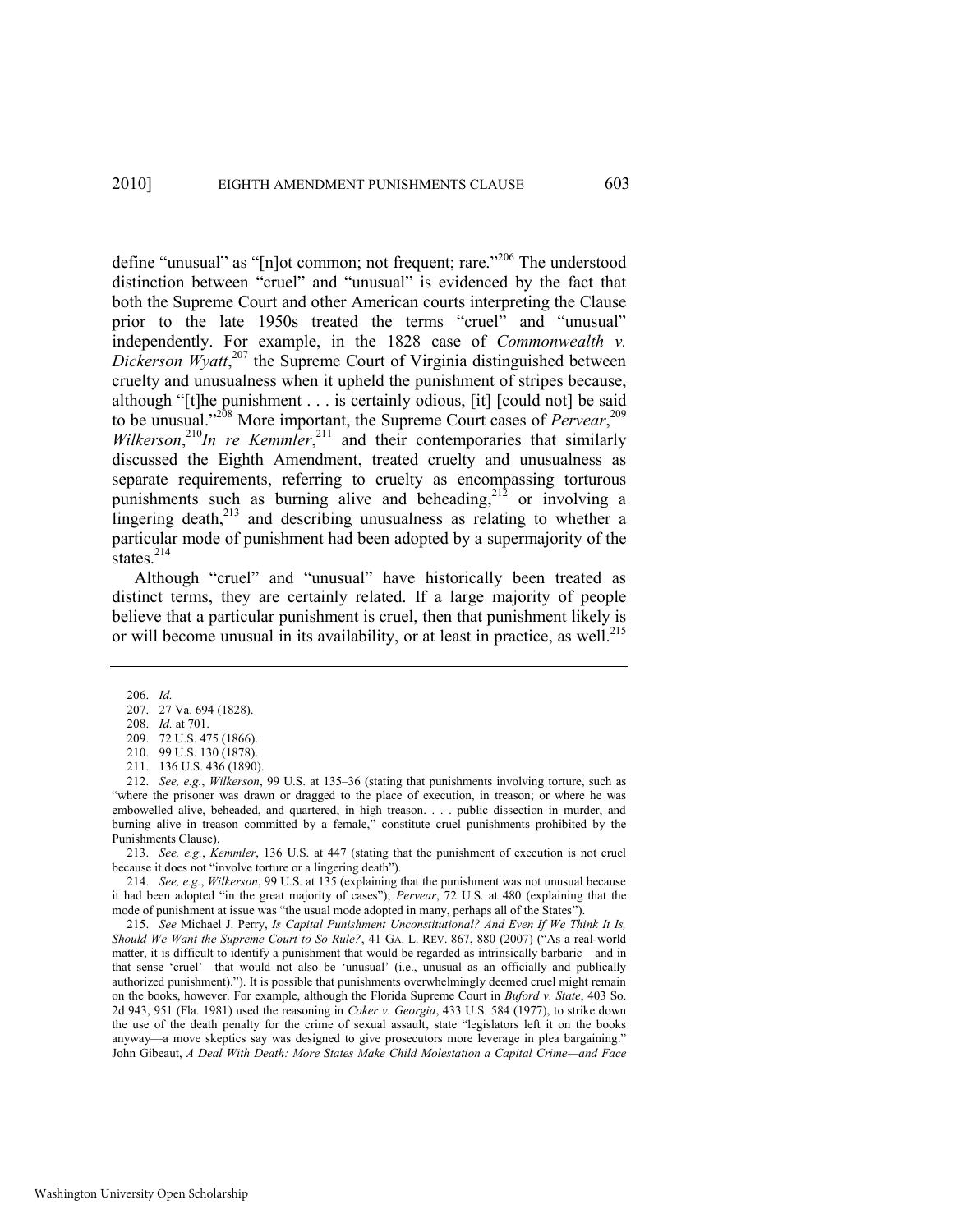In this way, unusualness, at least to some extent, may serve as evidence of cruelty. But just because a punishment is unusual does not necessarily mean that the practice is deemed cruel. For example, in *In re Kemmler*, 216 the execution method of electrocution was viewed to be more humane than the previously used method of hanging even though the practice of electrocution at that time was "certainly unusual."<sup>217</sup> Thus, using one primary indicium of "cruel and unusual" fails to accurately determine whether a practice is actually both cruel and unusual, if the Punishments Clause actually requires that both components be present before a punishment is constitutionally proscribed. $2^{18}$ 

# V. BOTH CRUELTY AND UNUSUALNESS ARE REQUIRED UNDER THE TEXT OF THE PUNISHMENTS CLAUSE

Having determined that "cruel" and "unusual" are distinct terms, the question remains whether each component of the Punishments Clause must be present before a punishment is prohibited by the Clause. While some scholars and courts have examined the meanings of each of these terms,<sup>219</sup> there is little, if any, scholarly literature examining the relationship between the two components or inquiring whether both are necessary elements of the prohibition.<sup>220</sup> Many scholars have assumed without analysis that the Clause prohibits only punishments that are both cruel and unusual.<sup>221</sup> Yet scholars also oftentimes make statements that

219. *See, e.g.*, Stinneford, *supra* not[e 13.](#page-3-0) 

*Likely Challenges*, A.B.A. J., Jan. 2007, at 13. This raises the question of whether, when the Court calculates unusualness, it should examine the availability or actual use of particular practices.

<sup>216. 136</sup> U.S. 446 (1890).

<sup>217.</sup> *Id.* at 443–44 (explaining that the New York legislature had determined that "the use of electricity as an agency for producing death constituted a more humane method of executing . . . . though it [was] certainly unusual").

<sup>218.</sup> For a discussion of whether the Punishments Clause proscribes only punishments that are both cruel and unusual, see *infra* Part V.

<sup>220.</sup> *But see Shapiro, supra* not[e 189,](#page-33-0) at 468 (assuming that the Punishments Clause is a "two-part equation" and explaining that the unusualness component of the Clause is often unexamined); Stacy, supra note [19,](#page-5-0) at 475, 502 (arguing that the text of the Punishments Clause "unambiguously requires that prohibited punishments be both cruel and unusual," yet arguing that the Clause must be "organized around the notion of cruelty").

<sup>221.</sup> *See, e.g.*, Justin F. Marceau , *Un-Incorporating the Bill of Rights: the Tension Between the Fourteenth Amendment and the Federalism Concerns that Underlie Modern Criminal Procedure Reforms*, 98 J. CRIM. L. & CRIMINOLOGY 1231, 1293 n.322 (2008) (noting that the "Eighth Amendment only forbids punishments that are both cruel and unusual"); Michael J. Perry, *Is Capital Punishment Unconstitutional? And Even if We Think It Is, Should We Want the Supreme Court to So Rule?*, 41 GA. L. REV. 867, 895 (2007) ("According to the Eighth Amendment, then, a punishment is not unconstitutional unless it is both "cruel and unusual": significantly harsher than necessary and evidenced as such by the fact that the punishment is not commonly used.") (emphasis omitted).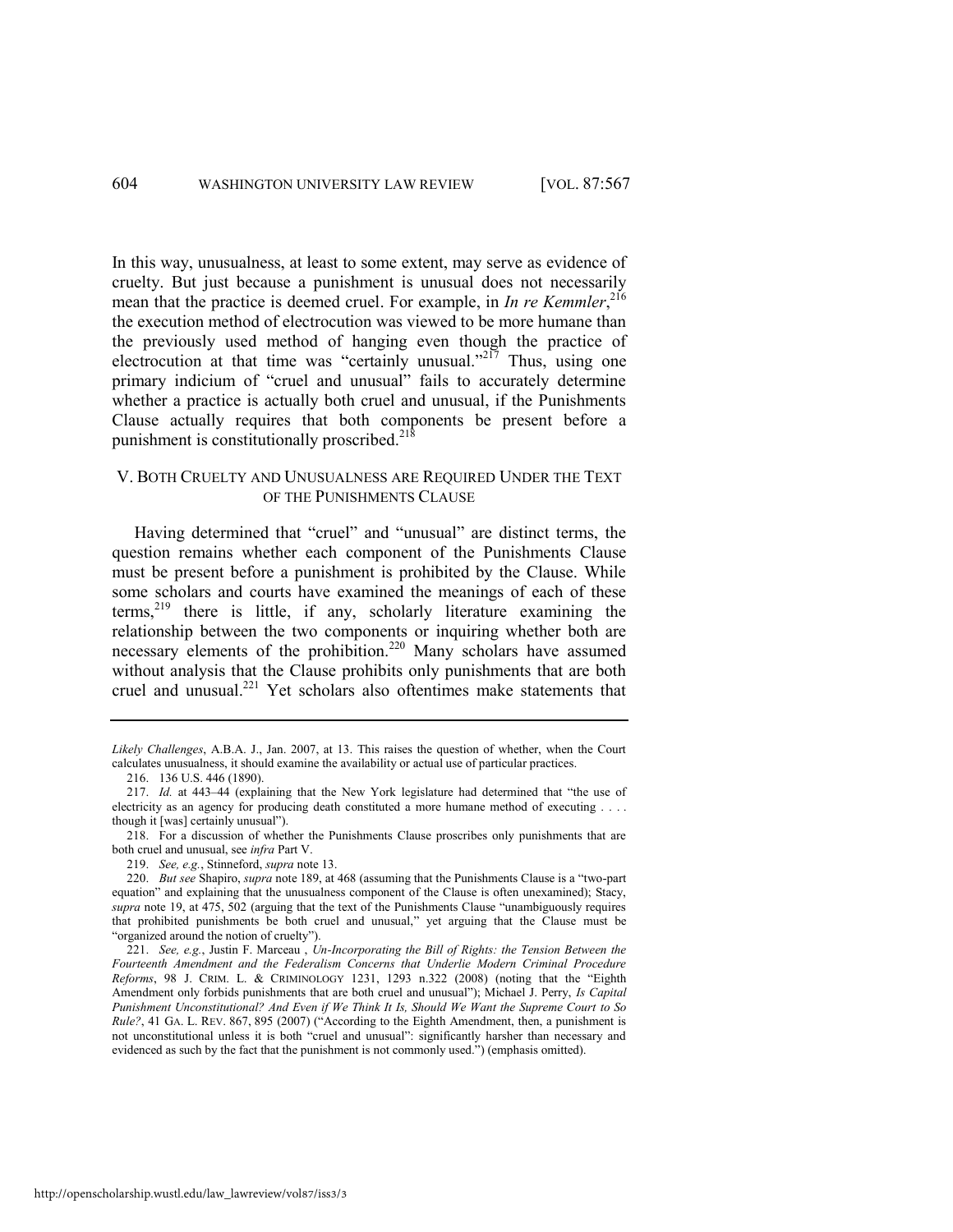<span id="page-39-0"></span>torturous, or "cruel," punishments are clearly prohibited by the Punishments Clause without any mention of whether the torturous punishments must also be unusual.<sup>222</sup> The language of the Punishments Clause, at first glance, may appear to be ambiguous. "[N]or cruel and unusual punishments inflicted $v^{223}$  could be interpreted to mean that only punishments that are both cruel and unusual are prohibited or that both cruel punishments as well as unusual punishments are proscribed. Upon a more careful examination of the text of the Clause, though, it seems that both elements are required before the Eighth Amendment can prevent a punishment from being inflicted.

# *A. The Use of "And" Instead of "Or" Is Significant*

While the text of the Punishments Clause could plausibly be read in isolation to mean either (1) that only punishments that are both cruel *and*  unusual are prohibited, or (2) that both punishments that are cruel and punishments that are unusual are prohibited, the latter interpretation has the same meaning as using the conjunction "or" instead of "and" in the Clause. In other words, if the Framers had used the term "or"—"nor cruel *or* unusual punishments inflicted"—the phrase would mean that both cruel punishments and unusual punishments are prohibited by the Clause. For this reason, it seems that, for the "and" to have meaning, the Clause must be interpreted as prohibiting only punishments that are both cruel and unusual. $224$  This interpretation, then, is the only way to comply with the

<span id="page-39-1"></span><sup>222.</sup> *See, e.g.*, Owen Fiss, *The Example of America*, 119 YALE L.J. POCKET PART 1, 2 (2009) (―The Eighth Amendment prohibits cruel and unusual punishments, and torture would surely meet the standard of cruel and unusual.‖); *see also* William W. Berry III, *Following the Yellow Brick Road of Evolving Standards of Decency: The Ironic Consequences of "Death-Is-Different" Jurisprudence*, 28 PACE L. REV. 15, 20 (2007) (suggesting that torture is one punishment "that the Eighth Amendment clearly prohibits"); Martin H. Pritikin, *Punishment, Prisons, and the Bible: Does "Old Testament* Justice" Justify Our Retributive Culture?, 28 CARDOZO L. REV. 715, 719 (2006) ("Torture would violate the constitutional prohibition against cruel and unusual punishment . . . .‖). *But see* Claus, *supra* not[e 57](#page-11-5), at 131 ("Torture sessions are inherently non-standard because they are designed to elicit individualized results—a confession, a recantation, or some other information, which may be swiftly forthcoming from some persons and not from others.").

<sup>223.</sup> U.S. CONST. amend. VIII.

<sup>224.</sup> One might question the meaning of "and" in the Punishments Clause context under De Morgan's Rules, which provide that the negation of a conjunction of a class of propositions is equal to the disjunction of the negations of the propositions and that the negation of a disjunction of a class of propositions is equivalent to the conjunction of the negations of the propositions. RICHARD L. PURTILL, LOGIC FOR PHILOSOPHERS 25 (1971). In other words, when a negative connotation precedes descriptive terms joined by "and" or "or," this is equivalent to carrying through the negative to each descriptive term and replacing "and" with "or," or vice versa. See LAWRENCE M. SOLAN, THE LANGUAGE OF JUDGES 51 (1993). Carefully working through these rules, however, buttresses the conclusion that a punishment must be both cruel and unusual before it is prohibited under the Clause.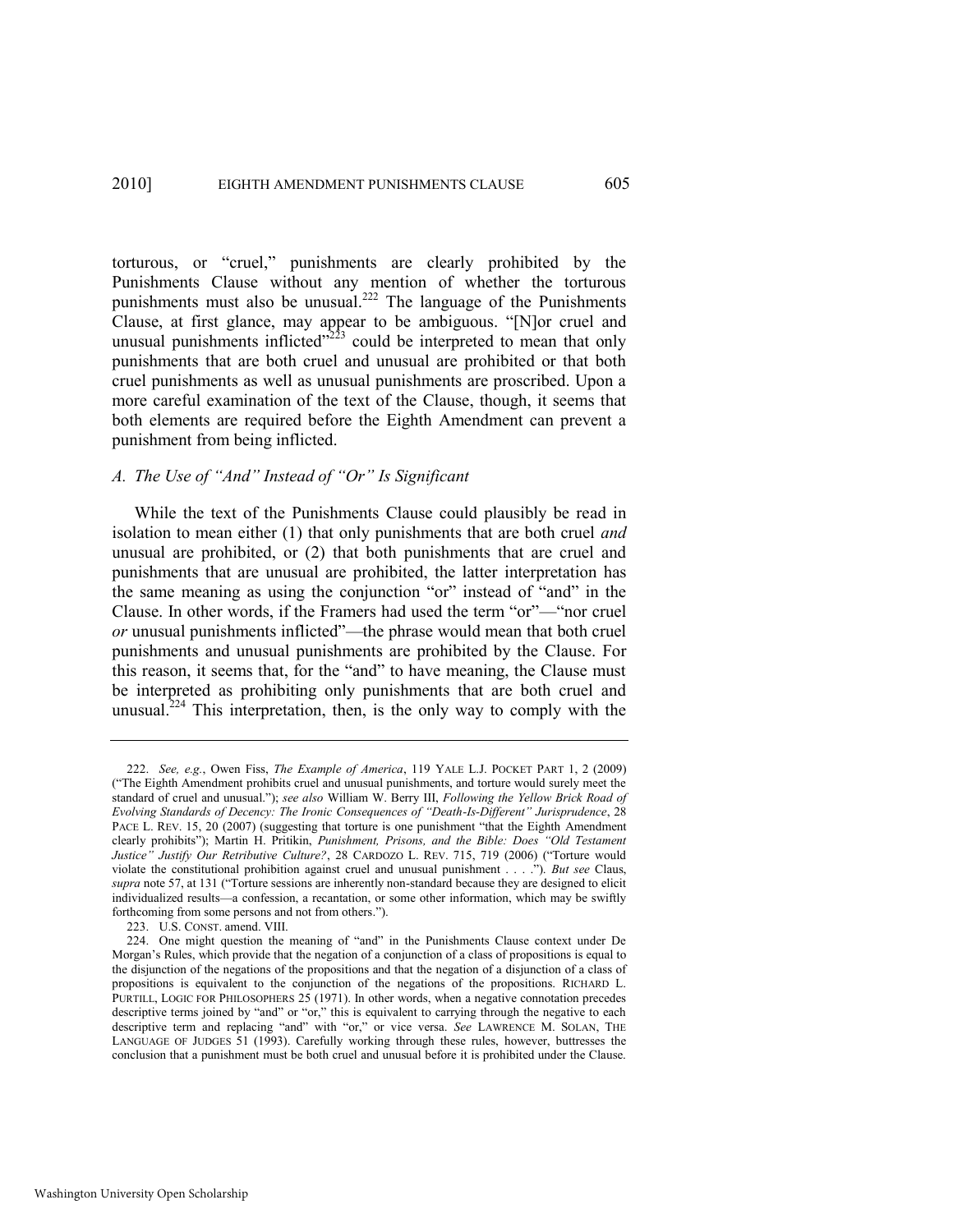<span id="page-40-0"></span>maxim that every word should be given meaning. $225$ 

―Nor,‖ a conjunction used in negative phrases and used to continue the force of a negative, triggers the application of De Morgan's Rules. Applying De Morgan's Rules, the phrase may be represented as  $-(\text{cruel} \cdot \text{unusual}) = (\text{cruel v} \cdot \text{unusual})$ , where " $\sim$ " means "not," "." means "and," and "v" means "or." This suggests that punishments may be inflicted if they are not cruel or if they are not unusual. If a punishment is cruel but not unusual, the government may argue that the punishment does not violate the prohibition on unusual punishments and thus is constitutional. Even though the punishment is cruel, the "or" of the unpacked prohibition functions to render a punishment constitutional if it fails to violate *either* the prohibition on cruel punishment or the prohibition on unusual punishment. Similarly, if a punishment is unusual but not cruel, the government may argue that the punishment does not violate the prohibition on cruel punishments and thus is constitutional. Although application of De Morgan's Rules appears to support the conclusion that a punishment must be both cruel and unusual before it is unconstitutional, this analysis should be given little weight because application of De Morgan's Rules is highly technical in this instance, and it is unlikely that the Drafters and Ratifiers, or any ordinary person of the late eighteenth century, would have engaged in such a highly technical analysis.

225. *See* WILLIAM N. ESKRIDGE, JR. ET AL., CASES AND MATERIALS ON LEGISLATION: STATUTES AND THE CREATION OF PUBLIC POLICY 865 (4th ed. 2007) (stating that "[u]nder the whole act rule, the presumption is that every word and phrase adds something to the statutory command"). Whether methods of statutory construction should be applied to the process of constitutional interpretation, however, is debatable. There are certainly differences between statutory and constitutional interpretation. *See* Kevin M. Stack, *The Divergence of Constitutional and Statutory Interpretation*, 75 U. COLO. L. REV. 1, 3, 21 (2004). Some argue that because the Constitution is written in broad terms, interpretation of the document warrants greater flexibility. *See* McCulloch v. Maryland, 17 U.S. 316, 407 (1819); 1 BRUCE ACKERMAN, WE THE PEOPLE: FOUNDATIONS 90–92 (1991). Others argue that because "erroneous interpretations of statutes may be corrected by the democratic process," statutes should be viewed more broadly. *See* Michael C. Dorf, *Foreword: The Limits of Socratic Deliberation*, 112 HARV. L. REV. 4, 14 n.47 (1998). Conservatives and liberals alike, though, seem to agree that the general principles of statutory construction should be applied in the exercise of constitutional interpretation. *See* H. Jefferson Powell, *The Original Understanding of Original Intent*, 98 HARV. L. REV. 885, 915–17 (1985) (explaining that both Alexander Hamilton and Thomas Jefferson adopted the view that a constitutional provision should be construed in the same manner as a statutory provision); Stack, *supra*, at 3 ("In contemporary scholarship, there is a peculiar agreement between defenders of originalism and dynamism that constitutional and statutory interpretation should converge."). *But see* Owen M. Fiss, *Objectivity and Interpretation*, 34 STAN. L. REV. 739, 744-45 (1982) (noting that "[t]he disciplining rules may vary from text to text" and that there are different rules in the contexts of statutory and constitutional interpretation); Powell, *supra*, at 915–17 (arguing that the rationale for statutory originalism does not justify constitutional originalism and vice versa and that the rationale for statutory dynamism does not justify constitutional dynamism and vice versa). In Justice Scalia's view, for example, the only difference between statutory and constitutional interpretation is that the interpreter of the Constitution should not expect the same "nit-picking detail" as he would from a statute and that the interpreter of the Constitution should "give words and phrases an expansive rather than a narrow interpretation.‖ Antonin Scalia, *Common-Law Courts in a Civil-Law System: The Role of United States Federal Courts in Interpreting the Constitution and Laws*, *in* A MATTER OF INTERPRETATION 38 (Amy Gutmann ed., 1997) (explaining that "[t]he problem [of constitutional interpretation] is distinctive, not because special principles of interpretation apply, but because the usual principles are being applied to an unusual text"). Although William Eskridge takes a more liberal stance on the methods to be used in interpreting statutory and constitutional provisions, he seems to agree with Justice Scalia that similar principles should be applied in both contexts. *See* Stack, *supra*, at 4 (explaining that William Eskridge, as well as Philip Frickey, "defend interpreting both the Constitution and federal statutes in accordance with the demands of practical reason, and have developed an approach to statutory interpretation in which statutory interpretation is viewed as 'fundamentally similar to judicial lawmaking in the areas of constitutional law and common law'").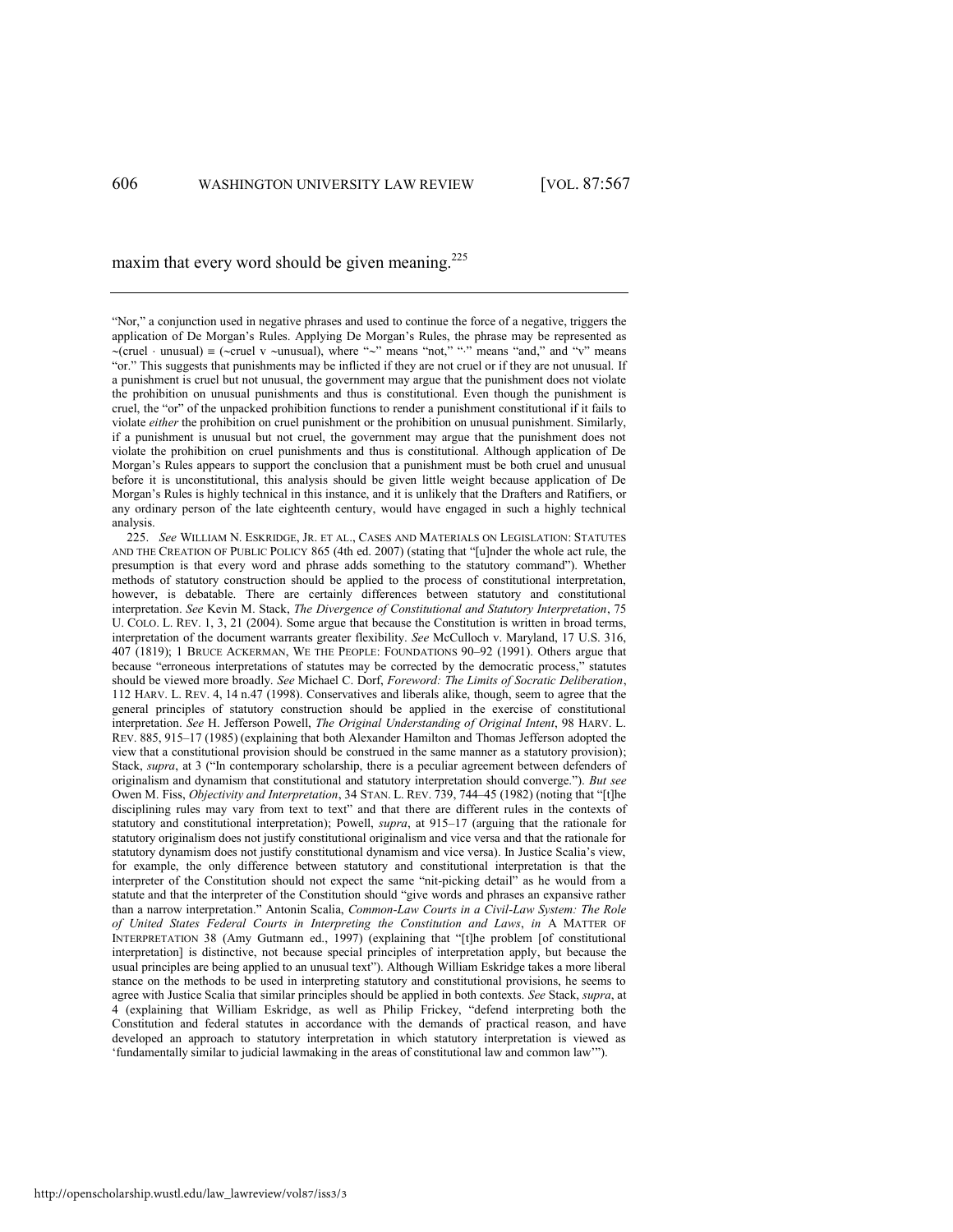<span id="page-41-0"></span>In certain contexts, however, ordinary persons have difficulty discerning the difference between "and" and  $\sim$  or,  $\sim$  226 so one might wonder whether the Framers' use of "and" instead of "or" should be given any real significance. Indeed, this difficulty of distinguishing between "and" and "or" has been formally recognized by certain states that have adopted the "and/or rule"—"a special hand-waving canon of construction" to eliminate the difference between "and" and "or" in the process of statutory interpretation.<sup>227</sup> For example, New York law provides that "[g]enerally, the words 'or' and 'and' in a statute may be construed as interchangeable when necessary to effectuate legislative intent." $228$  The legislature's comment accompanying the statute explains that "[a] common mistake made by the drafters of statutes is the use of the word 'and' when 'or' is intended or vice versa [, and] [t]he popular use of 'or' and 'and' is notoriously loose and inaccurate  $\ldots$   $\ldots$   $\ldots$   $\ldots$  The comment to the statute emphasizes, however, that a court is justified in using "and" and "or" interchangeably only if necessary to make the statute conform with the legislature's intent.<sup>230</sup> Accordingly, courts applying this canon of construction have done so only rarely.<sup>231</sup>

<span id="page-41-1"></span>Unlike carelessly drafted statutes, the Bill of Rights, including the Eighth Amendment, were carefully crafted.<sup>232</sup> In formulating the first draft of the proposed amendments, James Madison painstakingly examined the bills of rights of the various states and sought to improve upon them.<sup>233</sup> The final wording of Madison's proposal has been described as the "fruit of much labor and research."<sup>234</sup> Not only did Madison carefully choose his words, but the House of Representatives thoroughly debated the language of the proposed amendments for over a week.<sup>235</sup> The Senate refused to

<sup>226.</sup> LAWRENCE M. SOLAN, THE LANGUAGE OF JUDGES 45 (1993).

<sup>227.</sup> *Id.* Professor Lawrence Solan refers to this canon of construction as the "and/or rule." Id.

<sup>228.</sup> N.Y. STAT. LAW § 365 (McKinney 1971). This example is drawn from SOLAN, *infra* note [224,](#page-39-1) at 45–46.

<sup>229.</sup> N.Y. STAT. LAW § 365 (McKinney 1971).

<sup>230.</sup> *Id.* ("This change in conjunctions is made only to carry out the legislative intent; the courts will never indulge in such liberty with the words of a statute where the effect of the change will be to thwart the legislative purpose.").

<sup>231.</sup> *See* SOLAN, *supra* not[e 226,](#page-41-0) at 45–46.

<sup>232.</sup> *See infra* text accompanying notes [233](#page-41-1)–40. *But see* Granucci, *supra* not[e 34,](#page-8-0) at 840–41 n.8 (―The history of the writing of the first American bills of rights and constitutions simply does not bear out the presupposition that the process was a diligent or systematic one. Those documents, which we uncritically exalt, were imitative, deficient, and irrationally selective.").

<sup>233.</sup> *See* RUTLAND, *supra* not[e 35,](#page-8-1) at 193–94.

<sup>234.</sup> *Id.* at 204.

<sup>235.</sup> *Id.* at 207.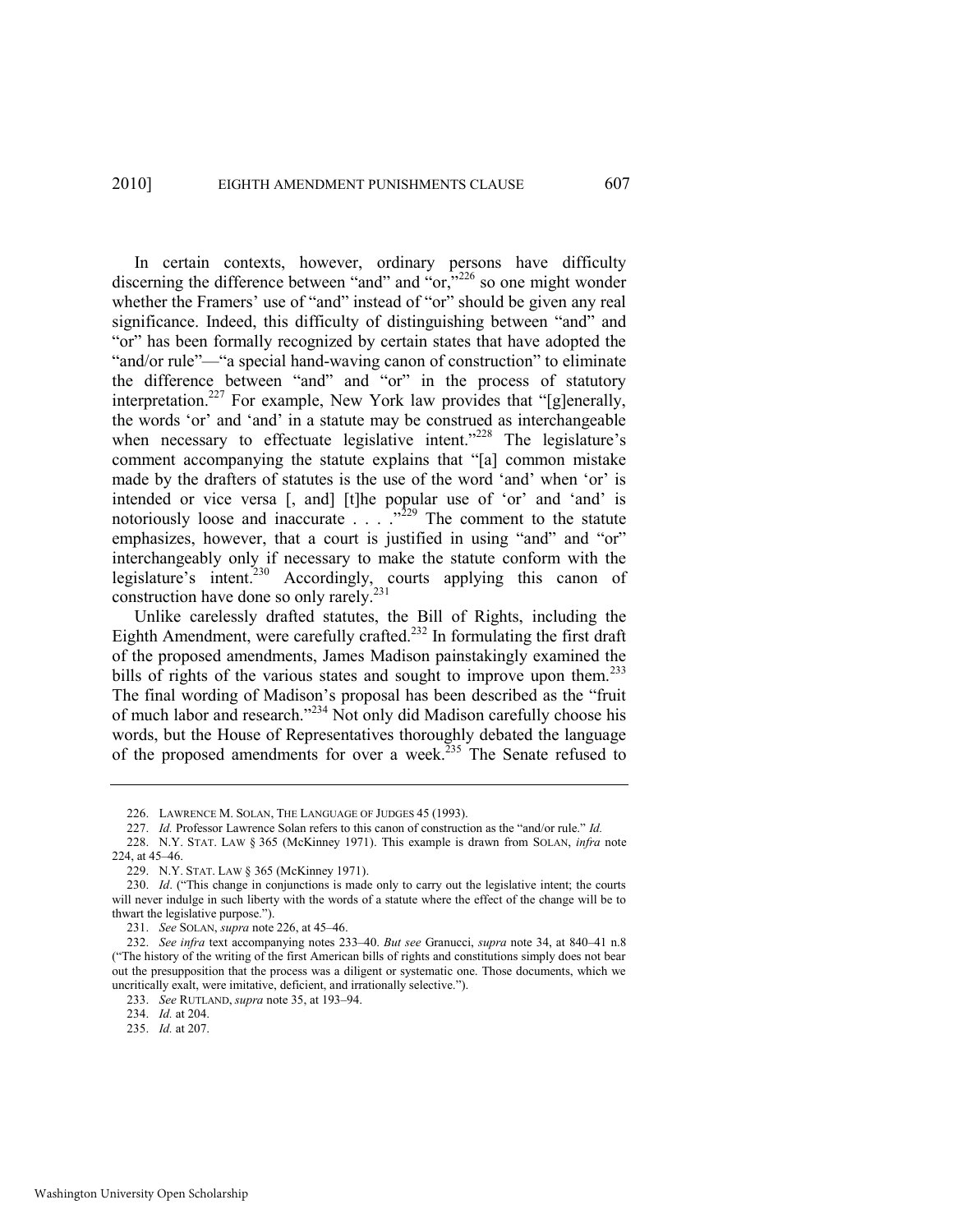hastily adopt the House's language<sup>236</sup> and instead heavily edited the House version of the Bill of Rights, correcting for verbosity and meddling with Madison's organization.<sup>237</sup> A joint committee of the House and Senate further edited the proposed amendments, and additional discussion of the amendments took place over a period of many months.<sup>238</sup> Finally, in late September of 1789, Congress submitted to the states for ratification twelve proposed amendments.<sup>239</sup> The states examined the proposed language and ultimately adopted ten of the twelve proposed amendments, including the Eighth Amendment.<sup>240</sup>

Moreover, it is highly likely that the drafters and ratifiers of the Eighth Amendment were aware of the significance of using the term "and" instead of the term "or." At the time the Eighth Amendment was drafted and ratified, a number of states had enacted similar prohibitions on cruel and/or unusual punishments, but various states had used different permutations of the language of the prohibition. For example, while the Virginia Declaration of Rights provided "[t]hat excessive bail ought not to be required, nor excessive fines imposed, nor cruel and unusual punishments inflicted,"<sup>241</sup> the drafters of the Maryland Constitution opted to use the term "or" instead of "and;" therefore, the corresponding Maryland edict provided "[t]hat excessive bail ought not to be required, nor excessive fines imposed, nor cruel or unusual punishments inflicted, by the Courts of Law." $242$  Similar to the Maryland Constitution, the Massachusetts Constitution provided that "[n]o magistrate or court of law shall demand excessive bail or sureties, impose excessive fines, or inflict cruel or unusual punishments"; $^{243}$  the North Carolina Constitution provided "[t]hat excessive bail should not be required, nor excessive fines imposed, nor cruel or unusual punishments inflicted"; $^{244}$  and the New Hampshire Constitution provided that "[n]o magistrate, or court of law,

<sup>236.</sup> *Id.* at 211.

<sup>237.</sup> *Id.* at 212.

<sup>238.</sup> *Id.* at 214–15.

<sup>239.</sup> *Id.*

<sup>240.</sup> *Id.* at 217.

<sup>241.</sup> VA. CONST. § 9 (1776).

<sup>242.</sup> MD. CONST. art. XXII (1776). In addition to prohibiting "cruel or unusual punishments" instead of "cruel and unusual punishments," the Maryland prohibition is explicitly limited to only punishments imposed by its "courts of law." *Id*. This is in contrast to the broader language in the Eighth Amendment. *Compare id.* ("That excessive bail ought not to be required, nor excessive fines imposed, nor cruel or unusual punishments inflicted, by the courts of law.‖) *with* U.S. CONST. art. VIII (―Excessive bail shall not be required, nor excessive fines imposed, nor cruel and unusual punishments inflicted."

<sup>243.</sup> MASS. CONST. art. XXVI (1780).

<sup>244.</sup> N.C. CONST. art. 1 § 5 (1776).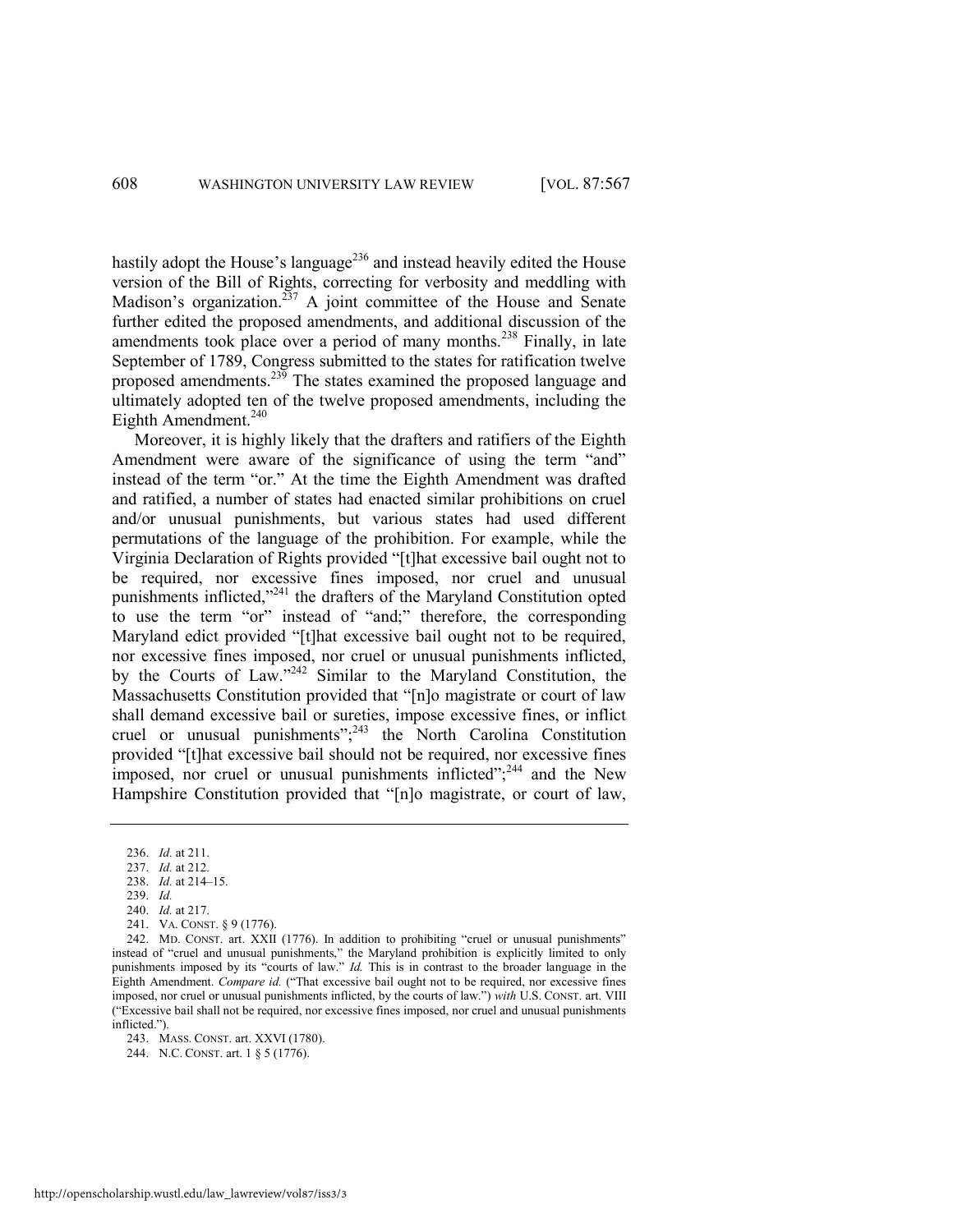shall demand excessive bail or sureties, impose excessive fines, or inflict cruel or unusual punishments."<sup>245</sup> The Pennsylvania Constitution omitted the unusualness component of the Clause altogether, providing "[t]hat excessive bail shall not be required, nor excessive fines imposed, nor cruel punishments inflicted."<sup>246</sup> The existence of these various permutations of constitutional prohibitions on cruel and/or unusual punishments suggests that the Framers and Ratifiers were likely aware of the significance of using the term "and" instead of "or" and that the Punishments Clause should thus be viewed as prohibiting only punishments that are both cruel and unusual<sup>247</sup>

Even if the Eighth Amendment were carelessly drafted and the Drafters and Ratifiers were unaware of the significance of using "and" instead of "or," the statutory edict that interpreters should not distinguish between "and" and "or" would not apply. The rule is rarely applied because interpreters have held that it is applicable only if necessary to make an ambiguous provision comply with the drafters' clear intent.<sup>248</sup> It is far from clear that the drafters or ratifiers of the Eighth Amendment intended to prohibit both cruel punishments and unusual punishments in drafting the Punishments Clause. In fact, while there is little documentary evidence of the Framers' intentions with respect to the Clause, the little evidence there is points in the direction that the Framers did not want to limit the

<sup>245.</sup> N.H. CONST. (1784). California's Constitution of 1849 similarly proscribes "cruel or unusual punishments." California courts have stated that "[t]he difference in wording between the federal and state prohibitions is a distinction that is purposeful and substantive." People v. Sample, No. C047621, 2005 WL 2816497, at \*12 (Cal. Ct. App. Oct. 27, 2005); *see also* People v. Anderson, 493 P.2d 880, 883–87 (Cal. 1972) (stating that "the delegates to the Constitutional Convention of 1849 . . . were aware of the significance of the disjunctive form and that its use was purposeful").

<sup>246.</sup> PA. CONST. art. IX § XIII (1790).

<sup>247.</sup> Professor Tom Stacy, however, has argued that state permutations of the Punishments Clause were understood as having meanings no different than the Punishments Clause itself. *See* Stacy, *supra*  note [19,](#page-5-0) at 503. He reasons that if the Founders "had thought otherwise, then one would expect some recorded contemporaneous recognition of the difference's significance in a diary, letter, newspaper, or legislative record" and that, "[e]vidently there is [no such evidence]". *Id.* While there are very few state court opinions commenting on these state permutations, some early state courts have suggested that their own state's constitutional provision prohibits only punishments that are both cruel and unusual. *See, e.g.*, Commonwealth v. Wyatt, 27 Va. 694, 701 (Va. 1828) ("The punishment of offences by stripes is certainly odious, but cannot be said to be unusual.").

<sup>248.</sup> It is interesting that state legislation still refers to legislative intent in determining whether to apply the and/or rule because intentionalism appears to be an antiquated method of statutory and constitutional interpretation. *See* Kesavan & Paulsen, *supra* note [22,](#page-6-0) at 1134–50 (outlining the evolution of originalist interpretation and suggesting that the intentionalist approach has for the most part been abandoned by the academy). While the Framers' intentions and understandings may shed light on the objective understandings of people during that time, most scholars would agree that, ordinarily, the intent of the Framers, if that intent can even be accurately determined, is not dispositive. *See id.* (explaining that sources such as the public debates of the state ratifying conventions and the ―secret drafting history of the Constitution‖ may be helpful in interpreting constitutional provisions).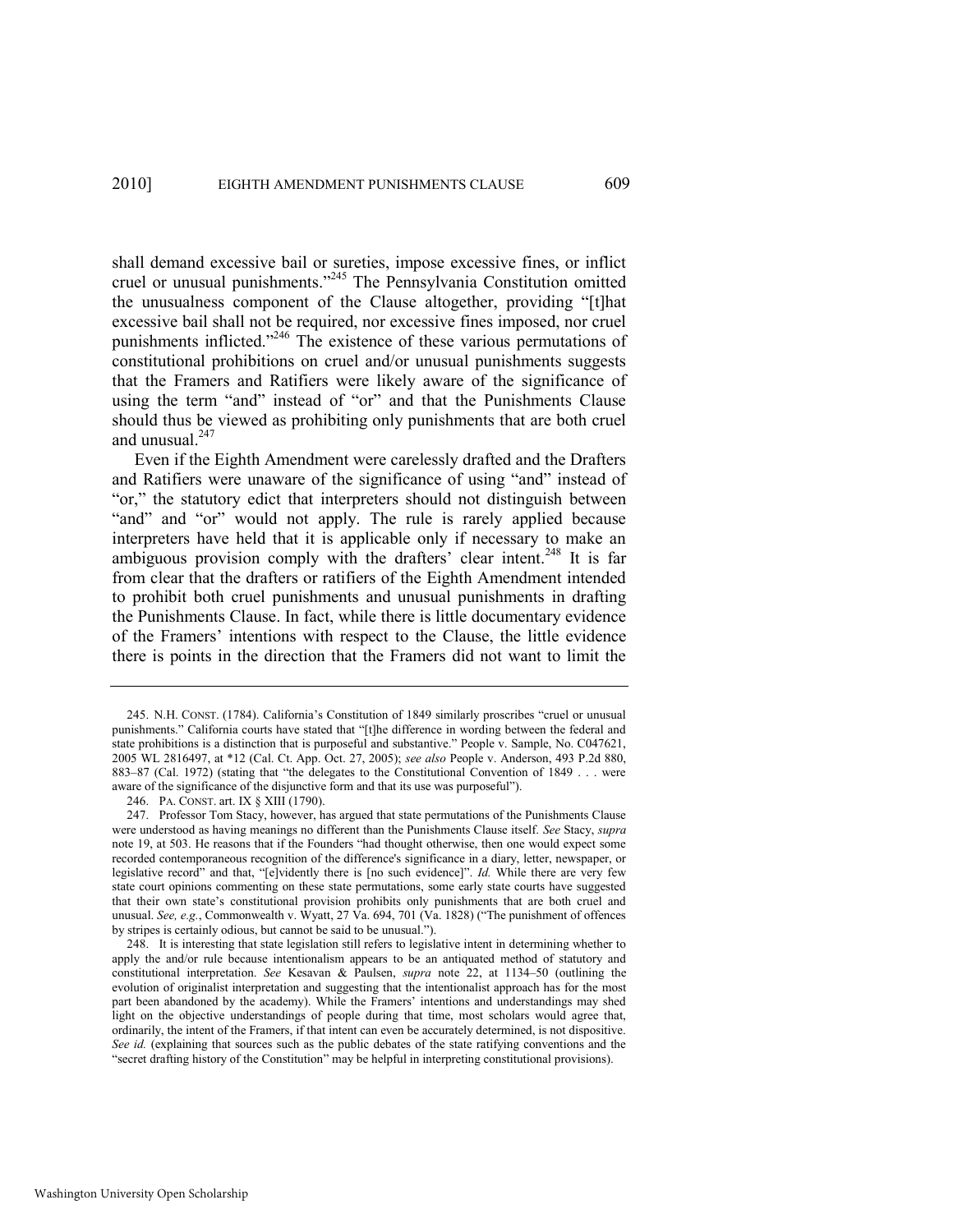development of new, thus unusual, punishments that were more humane, indicating that the Framers did not intend the Clause to prohibit both cruel punishments and unusual punishments.<sup>249</sup> Even Samuel Livermore, who was opposed to adopting the Eighth Amendment, conceded that '[i]f a more lenient mode of correcting vice and deterring others from the commission of it could be invented, it would be very prudent in the legislature to adopt it." $250$ 

#### *B. The Punishments Clause Is Symmetrical*

Recognizing the significance of the term "and" also means acknowledging that the Punishments Clause was drafted symmetrically. No faithful reading of the Clause could effect a result in which cruel, but not unusual, punishments are prohibited yet unusual, but not cruel, punishments are not. Additionally, "cruel and unusual" cannot be interpreted as simply "cruel," because, by completely ignoring "and unusual," such an interpretation would violate a central principle of construction that every term must be given meaning.<sup>251</sup> Further, not only does "and" require that both the terms "cruel" and "unusual" be given effect, but it also indicates that both terms should be given equal weight.<sup>252</sup> Contrary to some scholars' interpretations of the Clause, "unusual" cannot simply be given effect as evidence of cruelty. $253$ 

Despite the symmetry of the Clause, the Court's "evolving standards of decency" framework relies primarily on state legislation and thus targets

<sup>249.</sup> *But see* Stinneford, *supra* note [13,](#page-3-0) at 1816–17 (referencing Sir Edward Coke's writings and suggesting that innovations in punishment are "[t]he dross of the law").

<sup>250.</sup> *See* ANNALS OF CONG., *supra* note [25,](#page-7-0) at 783 (Representative Livermore further stated that, "until we have some security that this will be done, we ought not to be restrained from making necessary laws by any declaration [such as the Punishments Clause].").

<sup>251.</sup> *See* ESKRIDGE ET AL., *supra* note [225,](#page-40-0) at 266. This canon is also known as the rule against surplusage. *Id. But see supra* note [225](#page-40-0) (noting that it is somewhat debatable whether methods of statutory interpretation are generally transferable to the exercise of constitutional interpretation).

<sup>252.</sup> *See* 1 OXFORD ENGLISH DICTIONARY 449 (J.A. Simpson & E.S.C. Weiner eds., 2d ed. 1989) (―[C]o-ordinate. Introducing a word, clause, or sentence, which is to be taken side by side with, along with, or in addition to, that which precedes it.") (italics omitted); MERRIAM-WEBSTER'S COLLEGIATE DICTIONARY 43 (10th ed. 1998) (The term "and" is "used to join sentence elements of the same grammatical rank or function."). Unfortunately, dictionaries at the time of the Framers fail in providing any coherent definition of "and." See, e.g., SAMUEL JOHNSON, 1 A DICTIONARY OF THE ENGLISH LANGUAGE (1786) (defining "and" as "[t]he particle by which sentences or terms are joined, which it is not easy to explain by any synonimous [sic] word").

<sup>253.</sup> *Cf., e.g.*, Stacy, *supra* note [19,](#page-5-0) at 538 ("Although a punishment's "unusual" nature may furnish relevant evidence of cruelty, it is neither a necessary nor a sufficient condition of unconstitutionality.").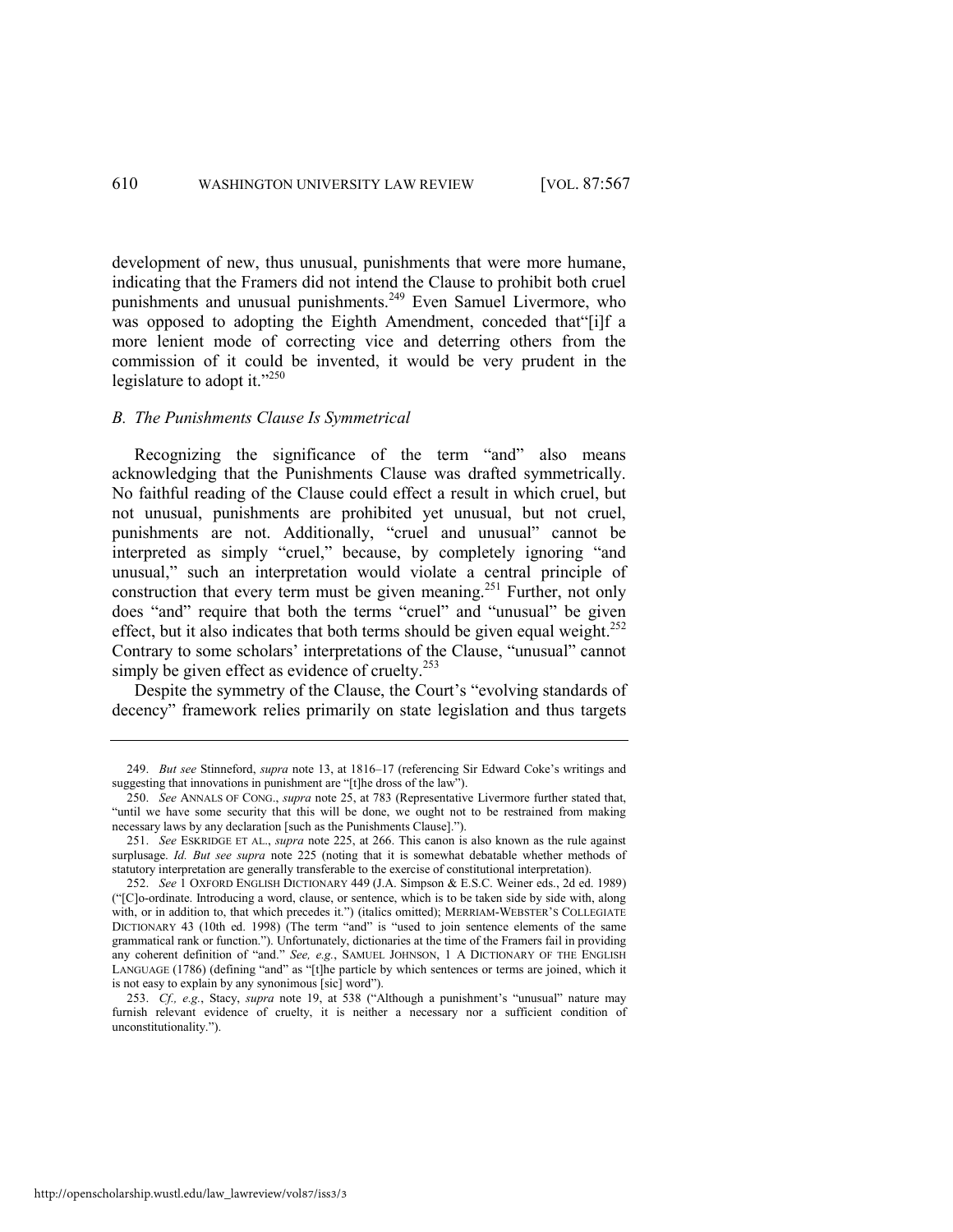only unusual punishments; $254$  yet it appears that the Court is more drawn to the notion that cruel punishments should be prohibited under the Clause. Indeed, much of the Court's language, as well as the scholarly literature, has suggested that the Clause prohibits only cruel punishments.<sup>255</sup> This position, though, is directly contrary to the language and symmetry of the Clause. Although such a textual interpretation is implausible, it is somewhat understandable that the Court and the literature have made statements such as "it is safe to affirm that punishments of torture . . . are forbidden by [the Punishments Clause], $256$  because interpreting the Clause in this asymmetrical manner and ignoring the term "unusual" may be the best way to prevent convicted criminals from sentences that may be viewed as undesirable. Through manipulating its assessment of state legislative action to comport with its own views of morality, $257$  the Court seemingly bridges the gap between its objective focus on unusualness and its desire to assert its conception of cruelty. The opacity of the Court's actions, though, naturally obscures the reasoning behind the Court's Punishments Clause jurisprudence and creates an atmosphere ripe for creating bad precedent.

# <span id="page-45-0"></span>*C. An Intratextual Analysis Suggests the Necessity of Both "Cruel" and "Unusual"*

Viewing the Bill of Rights as a whole instead of focusing solely on the Eighth Amendment further suggests that the Punishments Clause requires that a punishment be both cruel and unusual before it is prohibited. Engaging in such an intratextual analysis,<sup>258</sup> one can see that the drafters of the Bill of Rights used the conjunction "and" in various places throughout the document. For example, the Second Amendment provides

<sup>254.</sup> *See supra* Part III.

<sup>255.</sup> *See supra* text accompanying note[s 189;](#page-33-0) *see also, e.g.*, Deborah W. Denno, *Getting to Death: Are Executions Constitutional?*, 82 IOWA L. REV. 319 (1997) (suggesting that a punishment need be only cruel to be unconstitutional).

<sup>256.</sup> Wilkerson v. Utah, 99 U.S. 130, 135–36 (1878). *But see infra* note [222](#page-39-0) (noting that torture has occasionally been described as inherently unusual) and Part V.D (noting that the Court's suggestion that all torturous punishments are forbidden by the Punishments Clause might reflect an "assumption that punishments that are viewed as torturous by most Americans will almost certainly be rare in their availability").

<sup>257.</sup> *See* Corinna Barrett Lain, *Deciding Death*, 57 DUKE L.J. 1, 31 (2007) (accusing the Court in Atkins v. Virginia, 536 U.S. 304 (2002), of "manipulating doctrine" to arrive at "the weakest 'national consensus' in Supreme Court history").

<sup>258.</sup> *See generally* Akhil Reed Amar, *Intratextualism*, 112 HARV. L. REV. 747 (1999) (explaining the constitutional interpretative method of intratextualism and outlining its strengths and weaknesses).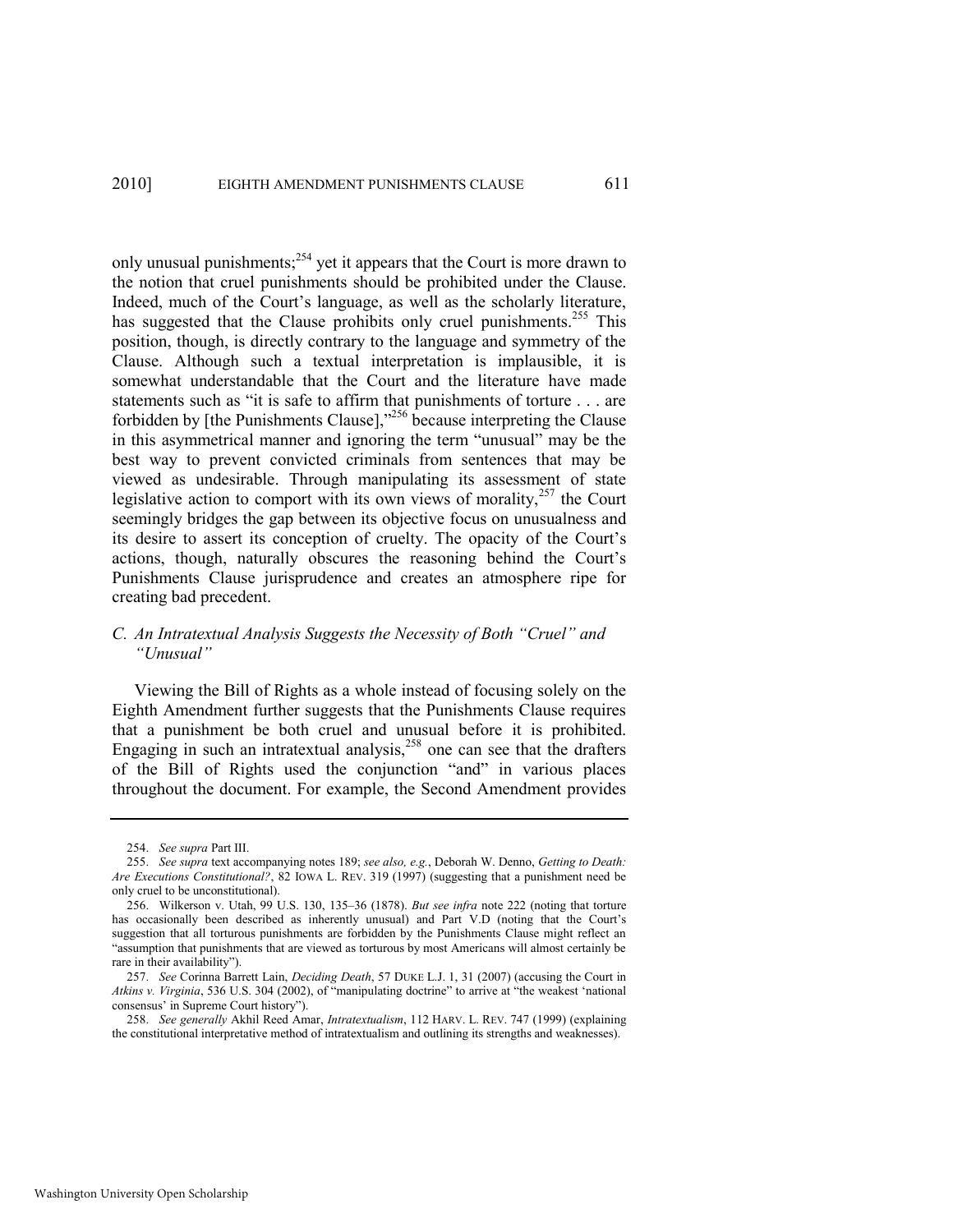for a right to "keep and bear Arms,"<sup>259</sup> the Fourth Amendment prohibits "unreasonable searches and seizures,"<sup>260</sup> and the Sixth Amendment provides for the right to a "speedy and public trial" in criminal prosecutions.<sup>261</sup> Among the uses of "and" in the Bill of Rights, it seems that the Sixth Amendment's guarantee of a "speedy and public trial" most closely mirrors the Eighth Amendment's prohibition on "cruel and unusual punishments.‖ These are the only two places in the Bill of Rights where the Drafters opted to use two adjectives to modify a noun. The uses of "and" in these contexts, however, are not identical. The Sixth Amendment's provision is an affirmative guarantee, while the Eighth Amendment's prohibition employs a negative to limit the phrase, providing "nor cruel and unusual punishments inflicted." $^{262}$  Further, while the modified noun in the Eighth Amendment provision—"punishments" is plural, the modified noun in the Sixth Amendment guarantee—"trial"—

<sup>259.</sup> U.S. CONST. amend. II.

<sup>260.</sup> U.S. CONST. amend. IV.

<sup>261.</sup> U.S. CONST. amend. VI. Further, while not part of the Bill of Rights, Article IV of the Constitution provides that "[t]he Citizens of each State shall be entitled to all Privileges and Immunities of Citizens in the several States." U.S. CONST. art. IV, § 2. Interestingly, the Fourteenth Amendment, which was not ratified until 1868, uses similar language, but uses the term "or" instead of "and," providing that "[n]o State shall make or enforce any law which shall abridge the privileges or immunities of citizens of the United States." U.S. CONST. amend. XIV, § 1. Instead of focusing on different meanings resulting from the uses of "and" and "or," however, scholars seem to have focused more on the language following the "privileges and immunities" and "privileges or immunities" language. *See, e.g.*, Colloquium, *Akhil Reed Amar's America's Constitution and Jed Rubenfeld's Revolution by Judiciary: A Dialogue*, 115 YALE L.J. 2015, 2023 (2006) (stating that "[t]he intratextual linkage between Article IV and the Fourteenth Amendment . . . confirms that the text of the latter likewise applies to civil equality but not political equality"); *Discriminatory Treatment of Non-Residents*, 92 HARV. L. REV. 75, 86 (1978) (stating that "each provision protects different individual rights" and that, while Article IV "assures the nonresident the important benefits of citizenship in another state while he is there," the Fourteenth Amendment "protects the benefits of federal citizenship‖); Stephen Kanter, *The* Griswold *Diagrams: Toward a Unified Theory of Constitutional Rights*, 28 CARDOZO L. REV. 623, 690 n.275 (2006) (suggesting that the Article IV language is only of limited use in interpreting the Fourteenth Amendment individual rights provision because "[t]he topics of Article IV . . . strongly suggest that it was limited to dealing primarily with comity among the states, discriminatory treatment of other states' citizens by a state, and the constitutive and intergovernmental structural parts of the Constitution . . . ."); Dawn D. Schiller, *European Lessons in Higher Education*, 1992 U. CHI. LEGAL F. 539, 546 n.34 (1992) ("Despite the nearly identical 'privileges and immunities' language in both Article IV and the Fourteenth Amendment of the Constitution . . . , the Supreme Court rendered the Privileges and Immunities Clause of the Fourteenth Amendment a practical nullity in the *Slaughter-House Cases*.‖); *cf.* John Harrison, *Reconstructing the Privileges or Immunities Clause*, 101 YALE L.J. 1385, 1398 n.36 (1992) (noting that "[t]he two clauses . . . use different conjunctions for reasons of logic"—"[t]he Article IV provision is an affirmative mandate" while the ―14th Amendment is a prohibition‖—and stating that, if the Fourteenth Amendment instead used "and," "a strong argument could be made that a law was forbidden only if it abridged both a privilege and an immunity").

<sup>262.</sup> *Cf. supra* not[e 224](#page-39-1) (explaining that the "nor" of the Punishments Clause language triggers the application of De Morgan's Rules).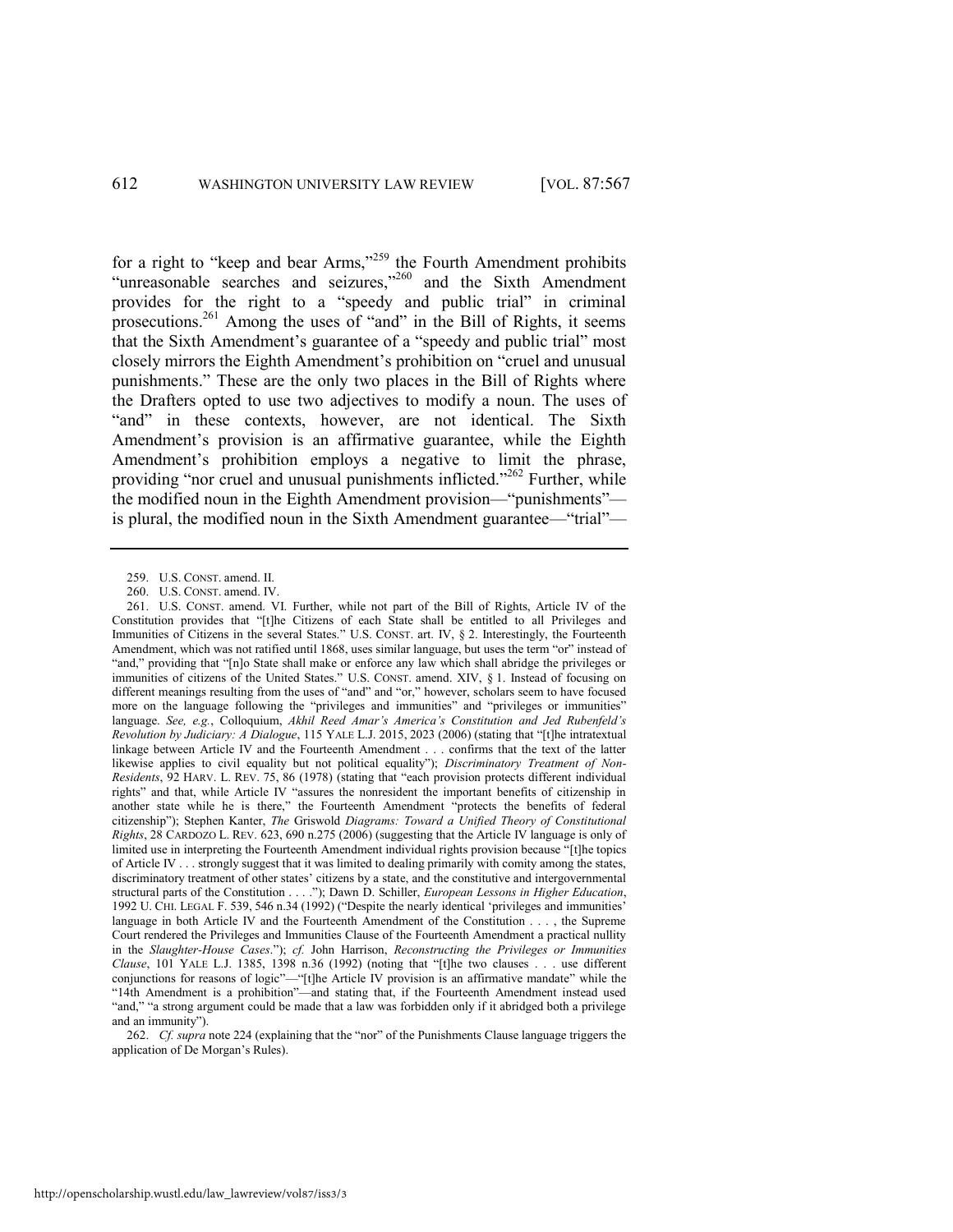is singular.<sup>263</sup> While either of these differences might render an intratextual analysis less persuasive, it may still be useful to briefly examine the use of "and" in the Sixth Amendment guarantee.<sup>264</sup> To the extent that these two provisions can be understood to employ similar uses of "and," intratextual analysis suggests that if the guarantee to a "speedy and public trial" was originally understood as a guarantee to a trial that is both speedy and public, perhaps the use of "and" in the Punishments Clause context was originally understood as prohibiting only punishments that are both cruel and unusual.

Unlike the cruelty and unusualness components of the Eighth Amendment, the speedy and public aspects of the Sixth Amendment's trial right evolved independently.<sup>265</sup> The speedy trial guarantee derives from English common law, was written into the Magna Carta in 1215, and was firmly entrenched in English law by the late thirteenth century.<sup>266</sup> The guarantee was subsequently written into the Virginia Declaration of Rights in 1776, which provided that "a man hath a right  $\dots$  to a speedy trial,"<sup>267</sup> and James Madison relied on this provision in drafting the right to a speedy trial into the text of the Sixth Amendment.<sup>268</sup> The right to a public trial was also firmly established in English common law long prior to the eighteenth century.<sup>269</sup> The right was first written into American law in

<sup>263.</sup> The singular use of "trial" buttresses a conclusion that individuals are entitled to a trial that is both speedy and public. One might try to argue that the Framers' use of the term "punishments" instead of "punishment" suggests that the Punishments Clause prohibits multiple types of punishments, mainly both those that are cruel and those that are unusual. The plural use of the term, though, is certainly not dispositive in determining how the Punishments Clause was generally understood at the time. Moreover, at least in the context of statutory interpretation, such distinctions between the singular and the plural have not been recognized, *see* ESKRIDGE, *supra* note [225,](#page-40-0) at 829, and both Congress and a number of states have even statutorily prohibited recognizing such a distinction, *see* 1 U.S.C. § 1 (2004); N.Y. STAT. LAW § 252 (McKinney 1971)..

<sup>264.</sup> It appears that little to no scholarship has been devoted to exploring the meaning of "and" in either the Second, Fourth, or Sixth Amendment contexts. *But see* John V. Orth, *The Enumeration of Rights: "Let Me Count the Ways*,*"* 9 U. PA. J. CONST. L. 281, 282 (2006) (asserting that the Second Amendment "seems to protect both those who keep and those who bear arms" and that the Fourth Amendment "prohibits both unreasonable searches and unreasonable seizures").

<sup>265.</sup> *See supra* Part I (explaining how the phrase "cruel and unusual punishments" originated in the 1688 English Bill of Rights).

<sup>266.</sup> Klopfer v. North Carolina, 386 U.S. 213, 223 (1967).

<sup>267.</sup> *Id.* at 225.

<sup>268.</sup> *See* RUTLAND, *supra* not[e 35,](#page-8-1) at 202; *see also* United States v. Marion, 404 U.S. 307, 314 n.6 (1971) ("Article 8 of the Virginia Declaration of Rights, which may have been the model Madison used for the Sixth Amendment, secured the right to a speedy trial in 'criminal prosecutions' where 'a man hath a right to demand the cause and nature of his accusation."") (citation omitted).

<sup>269.</sup> *In re* Oliver, 333 U.S. 257, 266 (1948) (stating that the guarantee of a public trial "has its roots in our English common law heritage" and "likely evolved long before the settlement of our land as an accompaniment of the ancient institution of jury trial"); Max Radin, *The Right to a Public Trial*, 6 TEMP. L.Q. 381, 381–82 (1931–32) (explaining that a public trial "was a common law privilege" and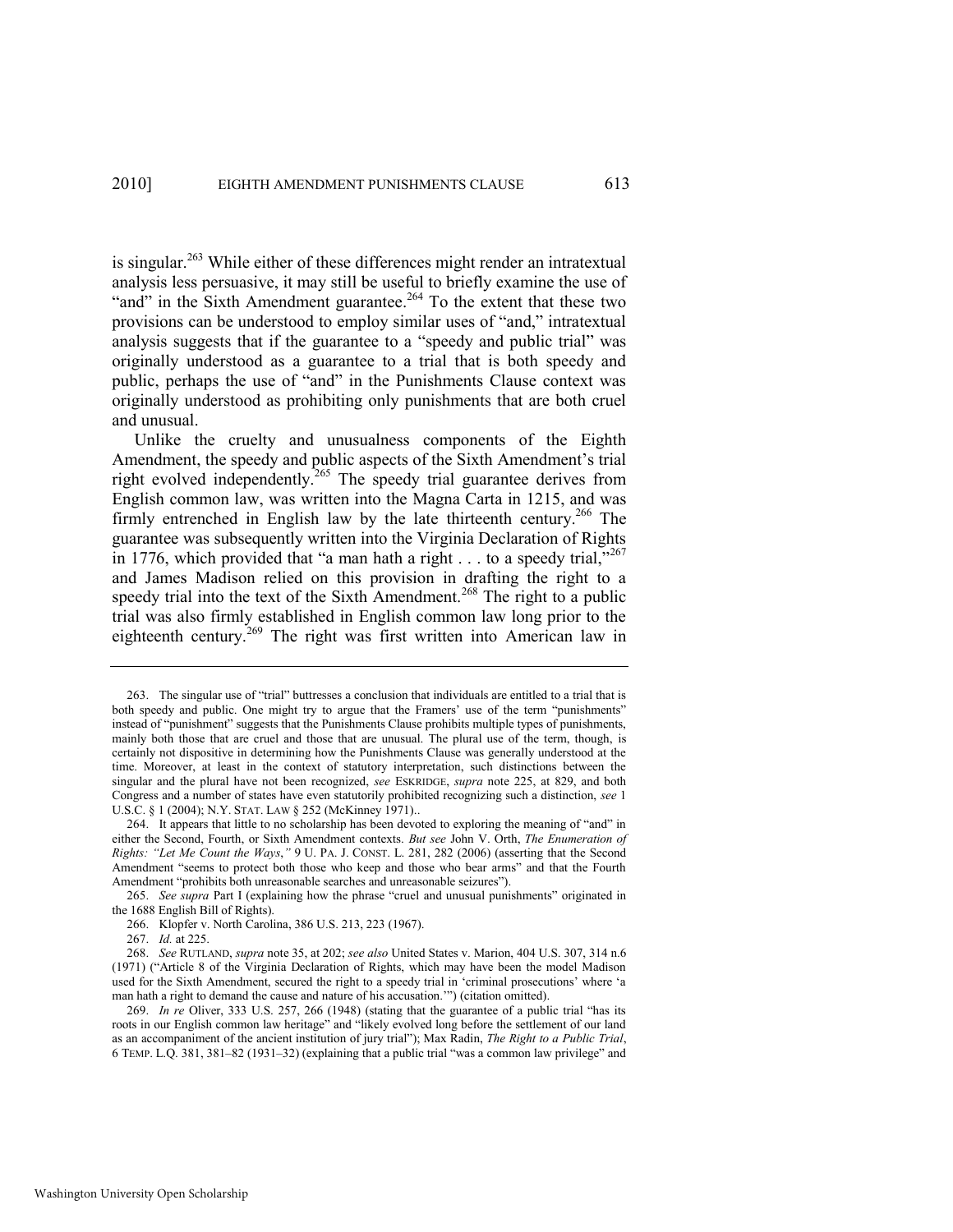1776 in the Pennsylvania Constitution's Declaration of Rights and the North Carolina Constitution's Declaration of Rights.<sup>270</sup> It then found its way into the Sixth Amendment alongside the right to a speedy trial. $^{271}$ 

It has seemingly been universally assumed throughout history and into modern times that the speedy and public aspects of the Sixth Amendment's trial right are independent and that a criminal defendant has a Sixth Amendment right to a trial that is both speedy and public.<sup>272</sup> This suggests that the "and" in the "speedy and public trial" provision is used in the ordinary conjunctive sense, requiring that both adjectives are necessary components of the following noun. To the extent that the "and" in the Punishments Clause was similarly used, it should be interpreted as requiring both cruelty and unusualness before a punishment is deemed unconstitutional under the Clause.

# *D. Early Case Law Confirms the Necessity of Both "Cruel" and "Unusual"*

The conclusion that the text of the Punishments Clause was originally understood to require that a punishment be both cruel and unusual before it was prohibited is buttressed by the Court's earliest cases construing the meaning of the Clause. While these cases are not entirely consistent, they can be reconciled with each other by understanding the Clause to require both unusualness and cruelty components before triggering the prohibition. The *Pervear* Court indicated that a punishment must be unusual to be prohibited.<sup>273</sup> The *Wilkerson* Court suggested that a punishment must be cruel before it is prohibited.<sup>274</sup> The *Kemmler* Court stated that a punishment will not be invalidated just because it is unusual, indicating that cruelty is also a requirement.<sup>275</sup> These cases suggest, then, that a punishment must be both cruel and unusual before it is prohibited

noting that Sir Thomas Smith and Sir Matthew Hale described the public character of English trials in their writings of the sixteenth and seventeenth century, respectively).

<sup>270.</sup> *In re Oliver*, 333 U.S. at 266–67 n.15.

<sup>271.</sup> U.S. CONST. amend. VI; RUTLAND, *supra* not[e 35,](#page-8-1) at 202.

<sup>272.</sup> *See, e.g.*, *Klopfer*, 386 U.S. at 223, 225–26 (establishing that the right to a speedy trial is fundamental and thus binding on the states); *In re Oliver*, 333 U.S. at 270–71 (stating that the guarantee to a public trial "has always been recognized as a safeguard against any attempt to employ our courts as instruments of persecution" and stating that, "[w]ithout publicity, all other checks are insufficient"); WAYNE R. LAFAVE ET AL., CRIMINAL PROCEDURE 858-59 1103 (4th ed. 2004) (implying that both the right to a public trial and the right to a speedy trial are fundamental rights of a criminal defendant).

<sup>273.</sup> *See supra* text accompanying note[s 76](#page-15-2)–[82.](#page-16-0)

<sup>274.</sup> *See supra* text accompanying note[s 85](#page-16-1)–[86.](#page-16-2)

<sup>275.</sup> *See supra* text accompanying note[s 88](#page-17-0)–[92.](#page-17-1)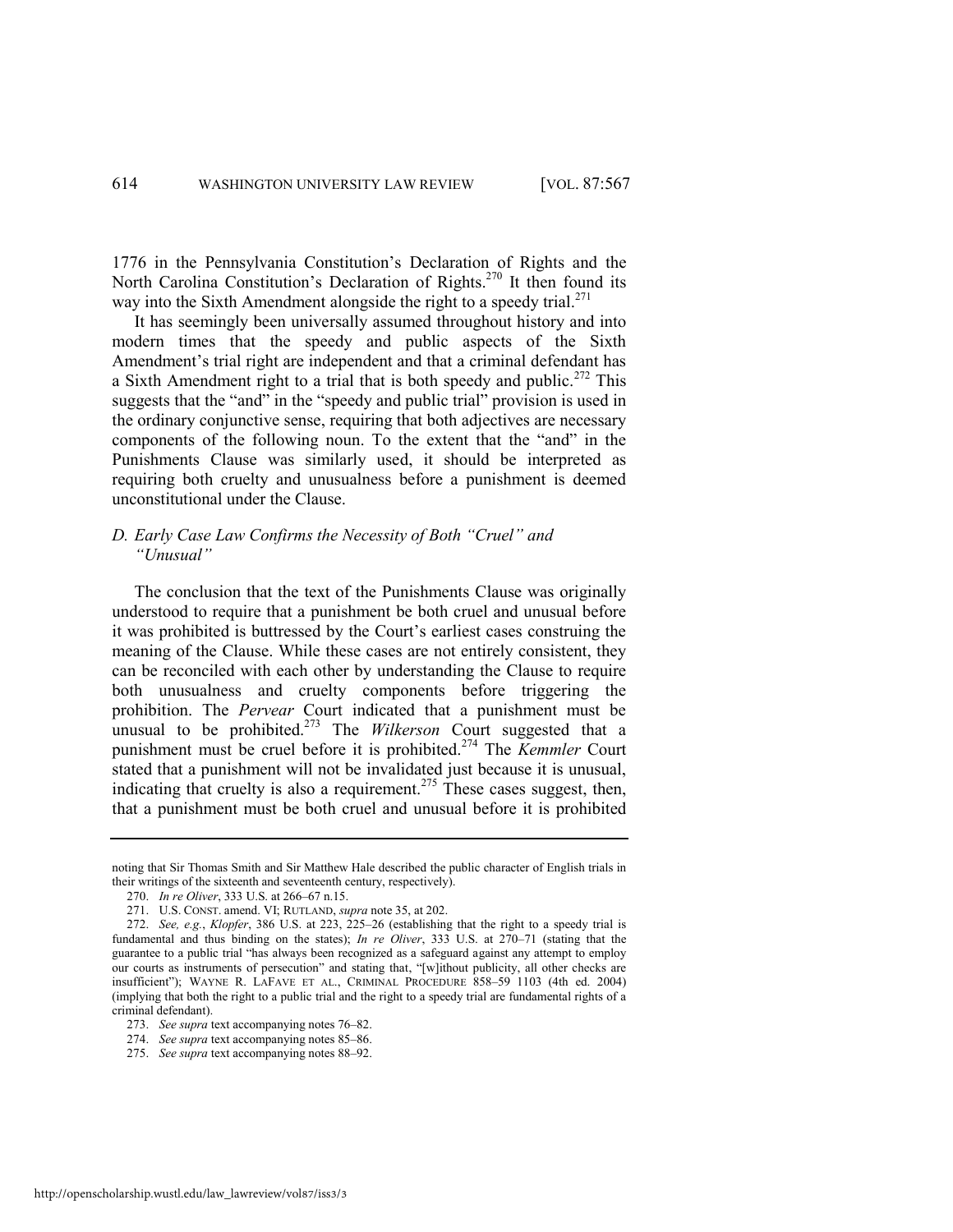under the Punishments Clause. Although the *Wilkerson* and *Kemmler*  opinions contain language suggesting that torture is certainly prohibited under the Eighth Amendment, $276$  one might interpret this as reflecting the Court's assumption that punishments that are viewed as torturous by most Americans will almost certainly be rare in their availability.<sup>277</sup> More importantly, though, to the extent that the offhand language in *Wilkerson*  and *Kemmler* suggests that cruel punishments are always prohibited under the Clause, this is at odds with the text of the Punishments Clause. Further, *Pervear*'s contrary language is more persuasive because, since the case was decided earlier, that language is closer to the original understanding of the drafters and ratifiers of the Eighth Amendment, as well as the understanding of their contemporaries.

# VI. TO GIVE MEANING TO THE INDEPENDENT TERMS, BOTH CRUELTY AND UNUSUALNESS MUST BE INDEPENDENTLY ASSESSED

If the Punishments Clause indeed requires that both elements of cruelty and unusualness be present before a practice may be invalidated, courts must assess these two components of the Clause independently so that each is given meaning. This may be difficult, especially in the context of defining cruelty, because it appears that no court or commentator has been able to find a satisfactory way to assess contemporary notions of cruelty.<sup>278</sup> Despite the daunting nature of this task, however, it is necessary so that courts' assessments of cruelty do not unsteadily and unadvisedly rely on their assessments of unusualness.

#### *A. Independently Assessing Unusualness*

While assessing state legislative action does not adequately evaluate cruelty, it does appear to be a relatively good measure of the unusualness component of the Clause. Unusualness, as measured in this manner, refers to the availability of a punishment instead of the actual implementation of a punishment.<sup>279</sup> Unusualness, however, may seem more related to the use

<sup>276.</sup> *See supra* text accompanying note[s 87](#page-16-3) an[d 93.](#page-17-2) 

<sup>277.</sup> *Cf. supra* note [222](#page-39-0) (noting that torture has occasionally been described as inherently unusual).

<sup>278.</sup> *Cf.* Jeremy Waldron, *Vagueness in Law and Language: Some Philosophical Issues*, 82 CAL. L. REV. 509, 526, 528–29, 539 (1994) (explaining that a "cruel" punishment might mean one "that is more unpleasant than it ought to be," but that "people disagree about how unpleasant punishment ought to be").

<sup>279.</sup> *See supra* Part II.B. Although an assessment of state legislative action, by calculating the number of states permitting a particular punishment, frames unusualness in terms of a punishment's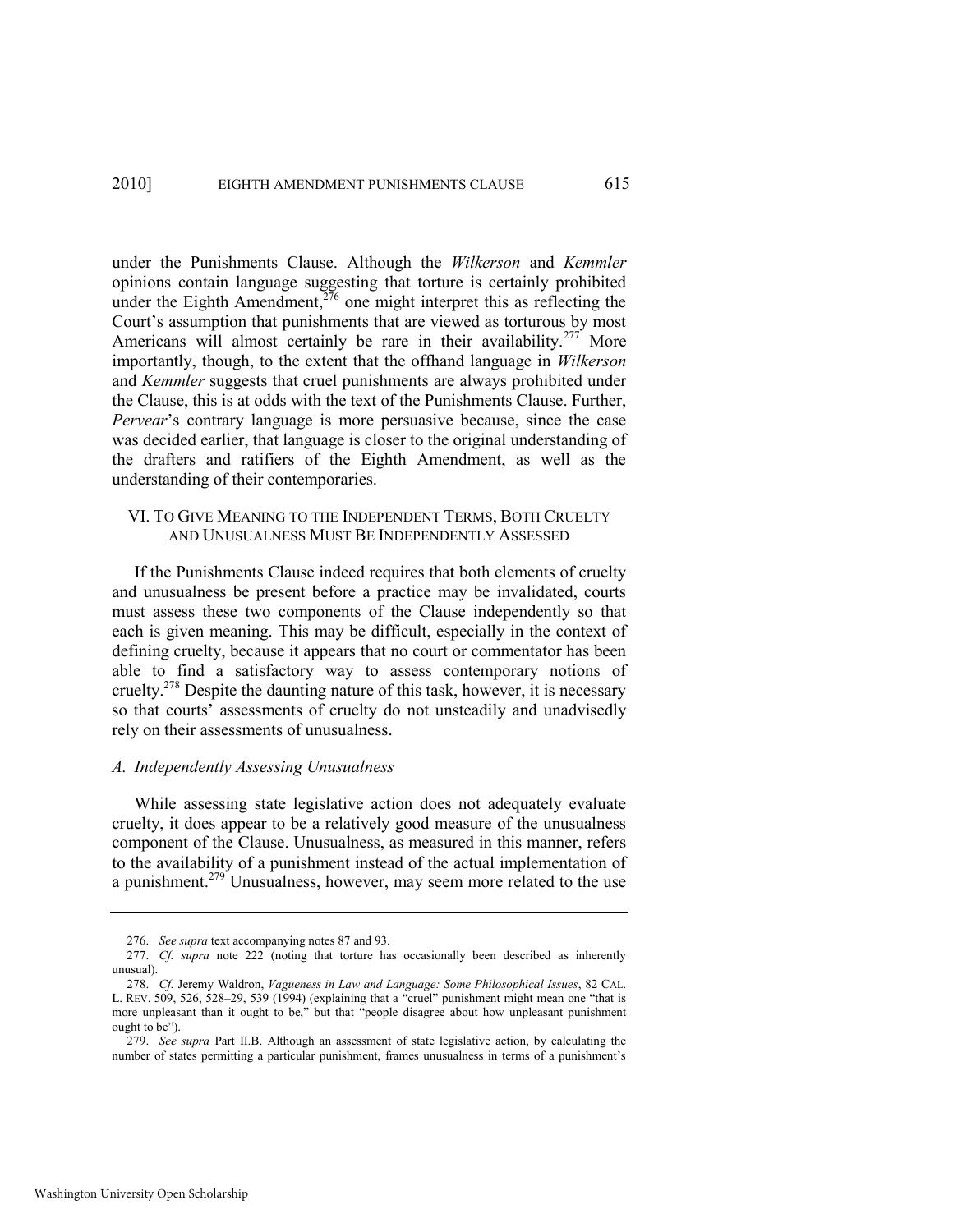of a punishment instead of its availability. This may appear to be especially true when punishments that have not been used in decades continue to be available under applicable law.<sup>280</sup> Further, measuring unusualness by the availability of a punishment, instead of by its use, fails to account for whether a particular defendant is receiving a harsher punishment than his compeers. While measuring unusualness by a punishment's availability instead of its use has its failings, such a method of measurement comports with the Court's current death penalty jurisprudence, which provides that the most severe punishments should be implemented only in the rarest and most extreme circumstances.<sup>281</sup> If unusualness were to instead be measured by the use of a punishment, the practice of reserving the worst punishments for the worst offenders would render these harshest punishments "unusual" and thus on the path to being declared unconstitutional. This could encourage juries and courts to dole out harsher punishment to less culpable offenders with the purpose of saving punishments from drifting into unconstitutional obscurity. Further, measuring unusualness by requiring that a punishment be usually available, even if it is not in regular use, will perhaps guard against certain defendants being treated differently for reasons unrelated to the crime for which they are being punished—perhaps one of the concerns underlying the prohibition of cruel and unusual punishments in the English Bill of Rights.<sup>282</sup> Moreover, while the Court's current assessment of unusualness may not be perfect, to implement unusualness in the sense of how frequently a punishment is utilized would require a greater departure from the Court's current "evolving standards of decency" approach. If implementation of a practice is the true meaning of the term "unusual," then it will be more difficult to advance the Court to such an

availability, the Court's survey of jury actions roughly measures the implementation of a punishment. *See supra* text accompanying note [120.](#page-23-2) 

<sup>280.</sup> *See supra* not[e 215.](#page-37-0)

<sup>281.</sup> *See, e.g.*, Roper v. Simmons, 543 U.S. 551, 568 (2005) ("Capital punishment must be limited to those offenders who commit 'a narrow category of the most serious crimes' and whose extreme culpability makes them 'the most deserving of execution.'") (citation omitted); see also supra not[e 161](#page-29-2) (noting the Court has stated that jurors must reserve the most severe punishments for the most serious offenses).

<sup>282.</sup> *See supra* note [151 a](#page-27-1)nd accompanying text (noting that "unusual," as used in the English Bill of Rights, "could serve a function of fairness"); *see also, e.g.*, Scott Phillips, *Racial Disparities in the Capital of Capital Punishment*, 45 HOUS. L. REV. 807, 809–12 (2008) (finding that, at least in Harris County, Texas from 1992 to 1999, capital punishment "was more likely to be imposed against black defendants than white defendants‖); *supra* text accompanying note [53](#page-11-2) (explaining that a minority of the Lords involved in sentencing Titus Oates believed that the punishment was inappropriate and noting that the minority emphasized that there was no precedent for the punishment).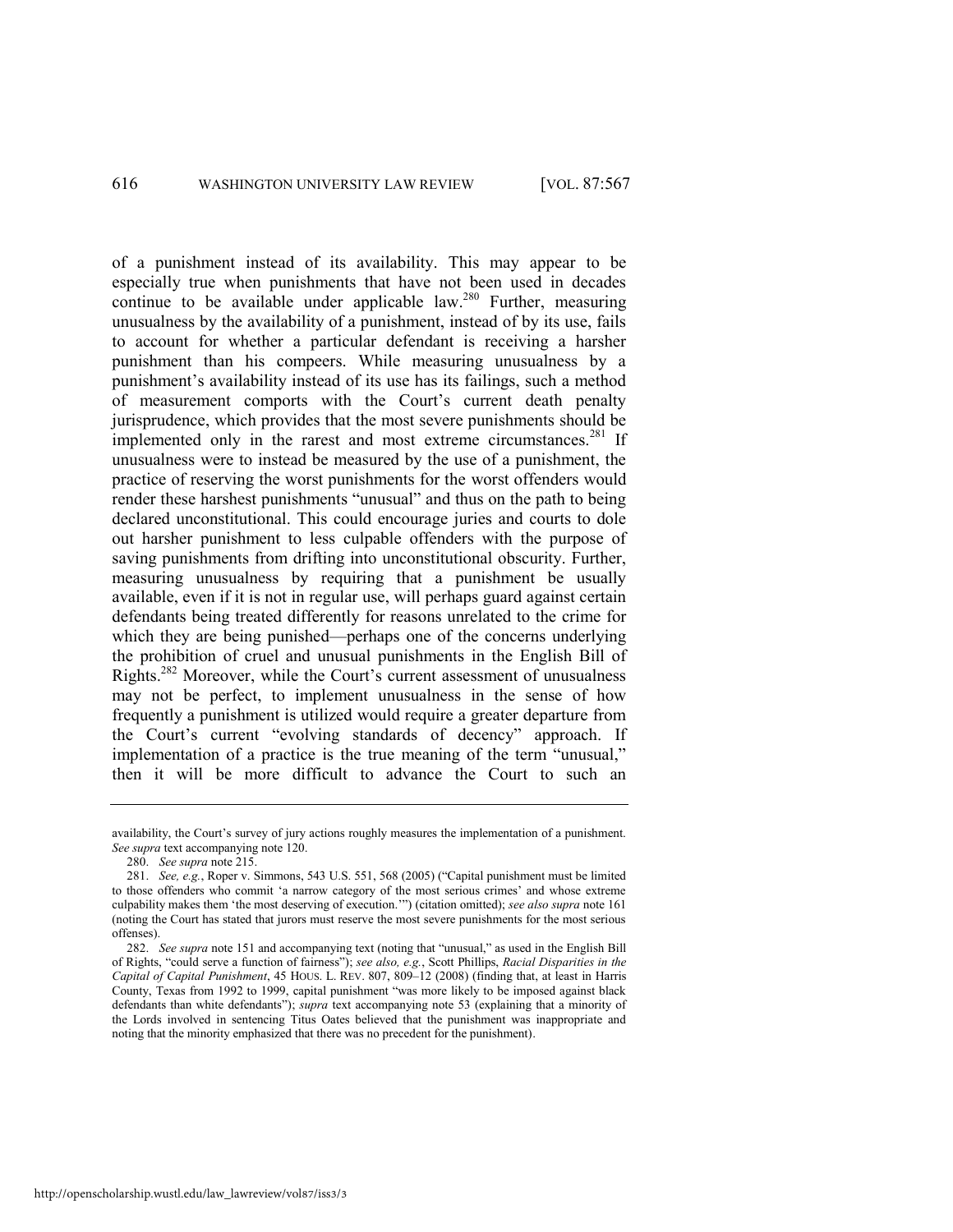understanding than to encourage the Court to just add a distinct cruelty inquiry to its standing assessment of state legislative action.

Regardless of how unusualness is defined or measured, assessing unusualness independent from cruelty will allow the Court and scholars to more clearly answer questions that have plagued the Court's "evolving" standards of decency" jurisprudence. For example, in allowing state legislative action to serve only as a measure of unusualness, it will be easier to determine the roles that international and foreign law should play in this inquiry.<sup>283</sup> It seems that while international and foreign law may be relevant to the cruelty inquiry, it is more removed from an assessment about the availability of a punishment in the United States.<sup>284</sup> Additionally, disentangling the unusualness assessment from the cruelty inquiry will allow the Court to determine whether states without the death penalty should be counted alongside death penalty states in determining whether it is constitutional, for example, to execute individuals with lesser competency or culpability than an adult, such as mentally retarded individuals or juveniles.<sup>285</sup>

#### *B. Independently Assessing Cruelty*

Independently assessing cruelty poses more difficulties. The Court's secondary sources—the actions of juries, public opinion polls, the opinions of professional organizations, and international and foreign law—have their own difficulties and built-in inaccuracies.<sup>286</sup> Perhaps a variation on public opinion polls, though, holds some promise. Instead of polling individual Americans, polling each state legislature to determine whether the state, as a whole and as declared through its people's representatives, is morally opposed to a particular punishment might more accurately assess the prevailing societal standards of cruelty. Such

<sup>283.</sup> *But cf. supra* text accompanying note[s 168](#page-30-0)–71 (noting criticisms of the Court's examination of international law and the laws of other nations in determining the constitutionality of a practice under the Eighth Amendment).

<sup>284.</sup> But perhaps the availability or prevalence of a punishment in foreign nations is more germane to the questions of whether a punishment for a crime at the national level, rather than at the more local level, is unusual. For example, the unusualness of a punishment for treason in Japan seems more relevant to the unusualness of a punishment for treason in the United States than the unusualness of a punishment for forgery in Japan is to the unusualness of a punishment for forgery in the United States. A more detailed analysis of the proper assessment of unusualness for various punishments is beyond the scope of this Article but is a topic that I hope to revisit in the future.

<sup>285.</sup> *See supra* text accompanying note [113.](#page-21-0) Assessing unusualness independent from cruelty suggests that states without the death penalty should indeed be counted alongside death penalty states in determining the constitutionality of practices such as the execution of juveniles.

<sup>286.</sup> *See supra* text accompanying note[s 157](#page-29-3)–72.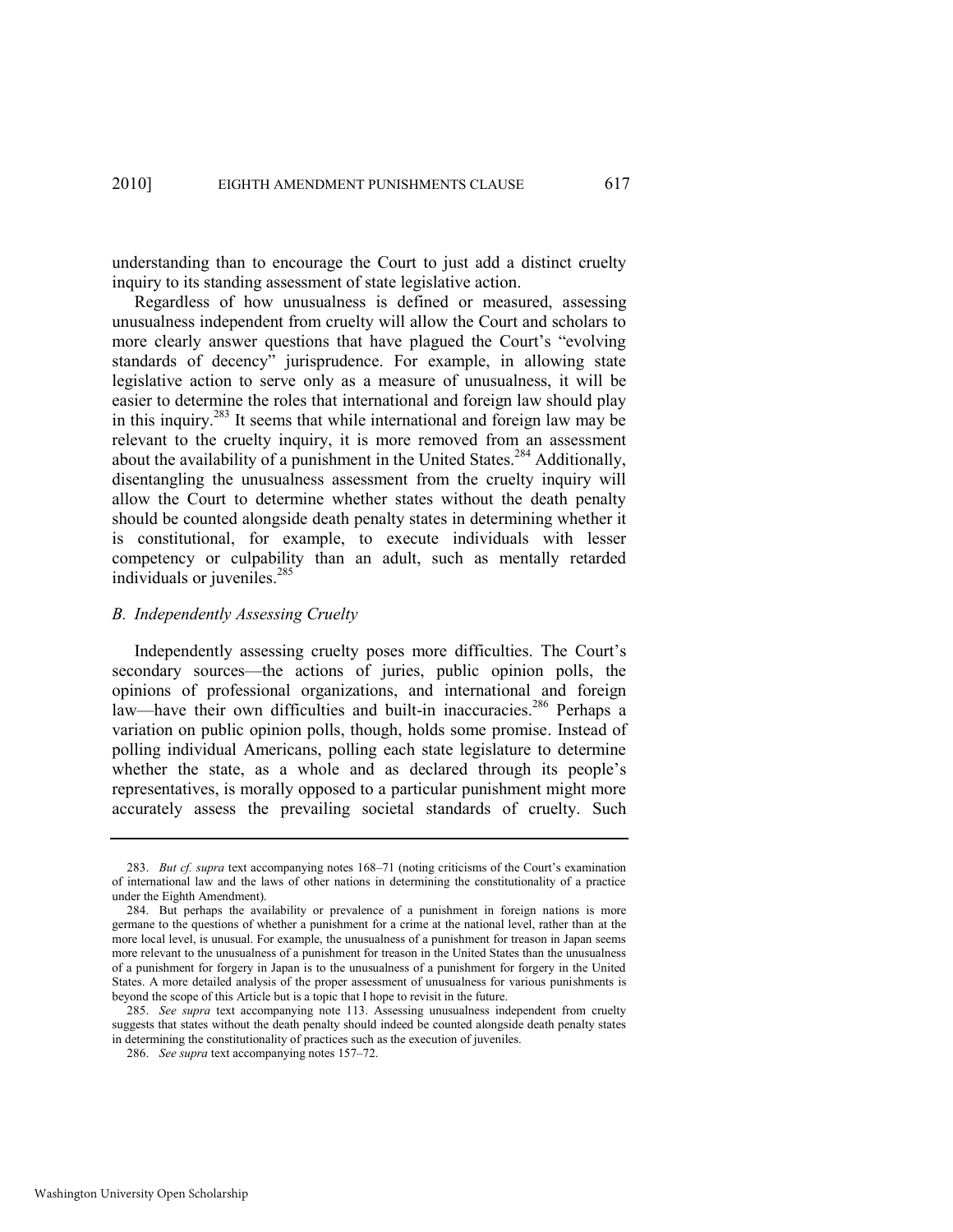legislative polls, however, would be subject to difficult questions of who should conduct and finance the polls and how often and for which punishments they should be conducted.

<span id="page-52-0"></span>If the Court's independent judgment is where the "evolving standards" of decency" approach addresses cruelty,<sup>287</sup> then perhaps there is a way to improve this assessment by providing greater structure to the Court's inquiry and giving it greater weight. While scholars have criticized the Court's consultation of its own judgment in the Eighth Amendment context,<sup>288</sup> if the Court's assessment of its own judgment were limited to a list of factors or a test to determine whether a punishment is cruel.<sup>289</sup> then this component of its analysis would better match other areas in which the Court relies on its own judgment in resolving constitutional questions.<sup>290</sup> Perhaps constraining the Court's judgment in this way could lend greater predictability to the cruelty component of the Court's Punishments Clause jurisprudence and dampen, although not completely eliminate, criticisms that nine Justices' notions of cruelty are not representative of the nation as a whole.<sup>291</sup> If the Court were to then give greater weight to its independent judgment, this inquiry could more readily serve as an independent assessment of cruelty. Because the Court already consults its independent judgment, limiting this judgment to an assessment of cruelty, as well as giving greater weight to this judgment, would not require significant departure from the Court's current jurisprudence.

Another possibility for assessing cruelty is to draw on First Amendment obscenity analysis, which, like polls, relies to some extent on public opinion. The Supreme Court has stated that, in assessing whether speech may be regulated because it is obscene, courts and juries should consult "contemporary community standards" of the affected locality.<sup>292</sup> Perhaps similar local standards of cruelty could be employed in the Punishments Clause context, although handing over this question to juries

<sup>287.</sup> *See supra* text accompanying note[s 173](#page-31-1)–83.

<sup>288.</sup> *See supra* text accompanying note[s 173](#page-31-1)–83.

<sup>289.</sup> Further examination of how to limit the Court's independent judgment is beyond the scope of this Article, but I intend to explore this issue in greater depth at a future time.

<sup>290.</sup> *See supra* text accompanying not[e 177.](#page-31-2)

<sup>291.</sup> *See supra* text accompanying note[s 175](#page-31-3)–76.

<sup>292.</sup> Miller v. California, 413 U.S. 15, 24 (1973); *see also* Hamling v. United States, 418 U.S. 87, 104 (1974) (referring to the *Miller* test and stating that "[a] juror is entitled to draw on his own knowledge of the views of the average person in the community or vicinage from which he comes for making the required determination"). According to the Court, while the standards of the Constitution "do not vary from community to community, . . . this does not mean that there are . . . "fixed, uniform national standards" of what constitutes obscenity. *Miller*, 413 U.S. at 30.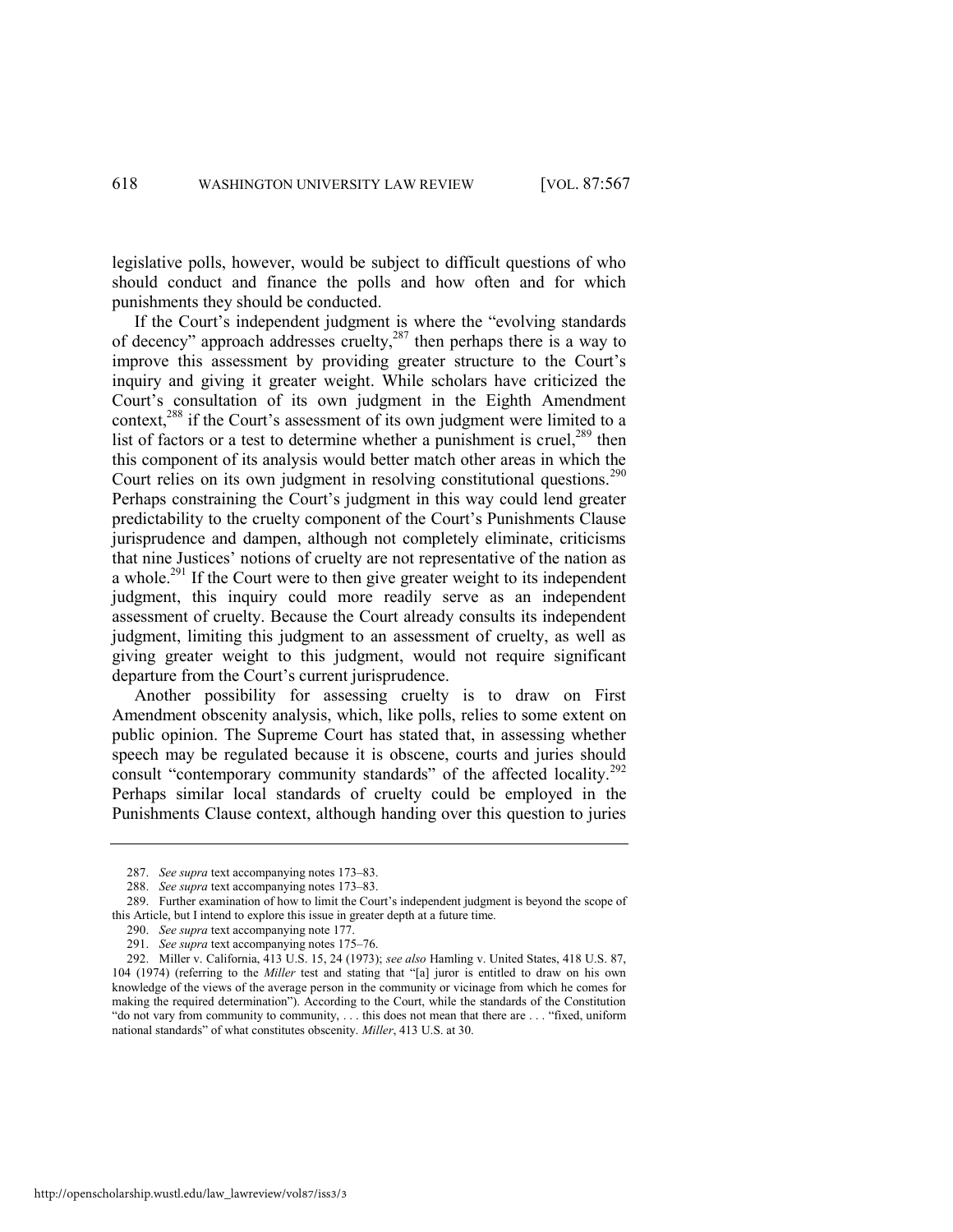instead of reserving it for courts would certainly raise the difficulty of a lack of uniformity, among other concerns.<sup>293</sup>

#### *C. These Difficult Assessments Are Not Unique*

The notion that the Court's jurisprudence in this area should rely on a pseudomathematical test for unusualness and a more pliable, morals-based test for cruelty is not far-fetched. The Court has applied a similar analysis in the context of substantive due process. In determining whether there is a fundamental right deserving of special Fifth or Fourteenth Amendment protection, the Court has, at least on occasion, simultaneously examined whether the right is "deeply rooted in this Nation's history and tradition"<sup>294</sup> and whether society, by its moral consensus, has demonstrated the importance of the right.<sup>295</sup> In examining whether a right is deeply rooted, the Court has calculated the abundance of U.S. statutes regulating the relevant conduct<sup>296</sup>—an action similar to assessing the abundance of statutes providing for or prohibiting a particular punishment. In exploring whether a right is "supported by a deeply embedded moral consensus,‖ the Court has turned to factors such as its concerns for

<sup>293.</sup> While a thorough examination of whether local standards of cruelty should be employed in the Punishments Clause context is beyond the scope of this Article, I intend to examine this issue in greater detail in the future.

<sup>294.</sup> Moore v. City of East Cleveland, 431 U.S. 494, 503 (1977); *see also* Washington v. Glucksberg,  $521$  U.S.  $702$ ,  $710-19$  (1997) (We begin, as we do in all due process cases, by examining our Nation's history, legal traditions, and practices."); Wisconsin v. Yoder, 406 U.S. 205, 232 (1972) (finding a "fundamental interest of parents . . . to guide the religious future and education of their children" because "[t]he history and culture of Western civilization reflect a strong tradition of parental concern for the nurture and upbringing of their children" and that "[t]his primary role of the parents in the upbringing of their children is now established beyond debate as an enduring American tradition").

<sup>295.</sup> *See, e.g.*, Lawrence v. Texas, 539 U.S. 558, 68–75 (2003) (exploring both the nation's history of enacting laws "directed at homosexual conduct" and a growing moral consensus that homosexual conduct should not be punished); *see also* Daniel O. Conkle, *Three Theories of Substantive Due Process*, 85 N.C. L. REV. 63, 107 (2006) (explaining that the Court has examined both American traditions and contemporary societal values in determining whether a right is fundamental under its substantive due process analysis); *Sources of Constitutional Protection for Family Rights*, 93 HARV. L. REV. 1161, 1177–80 (1980) (explaining that, in determining whether a right is fundamental, the Court has examined not only the tradition and history of the right in this nation, but also contemporary moral views on the topic); *cf.* ERWIN CHEMERINSKY, CONSTITUTIONAL LAW 947 (3d ed. 2009) (noting that some "scholars maintain that the Court should recognize non-textual fundamental rights that are supported by a deeply embedded moral consensus that exists in society") (citing Wellington, *supra* note [152,](#page-27-0) at 284).

<sup>296.</sup> For example, in *Lawrence*, 539 U.S. at 568–74 (2003), the Court traced the disappearance of laws proscribing same-sex relations in the past half century and concluded that "there is no longstanding history in this country of laws directed at homosexual conduct as a distinct matter." *Id.* at 568.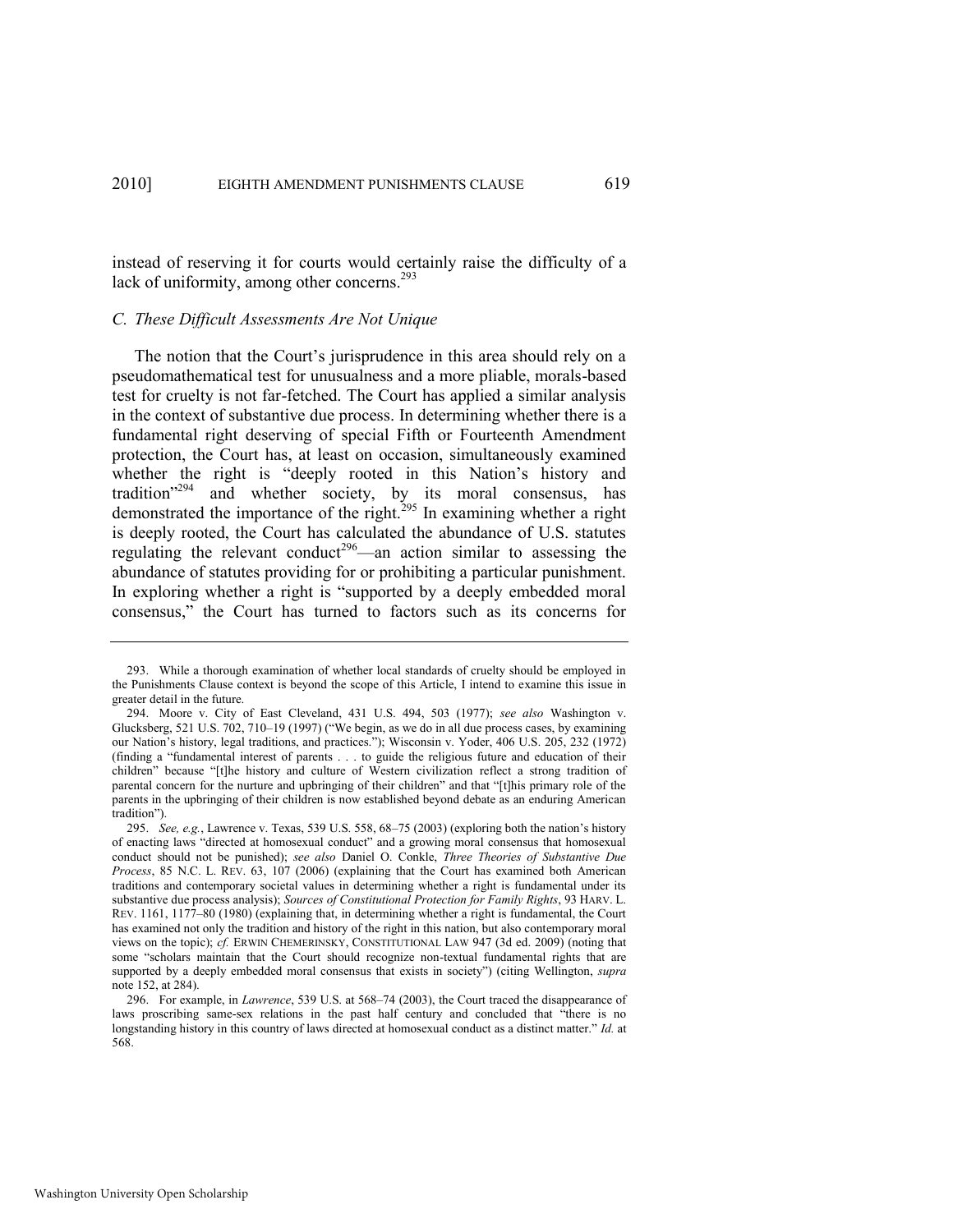autonomy and equality, international law, and the laws of foreign nations.<sup>297</sup> This unfettered exploration of moral concerns could be analogous to what a court would examine in independently determining the cruelty of a practice.

This parallel between substantive due process analysis and an interpretation of the Punishments Clause that is faithful to its text should be unsurprising. In his concurrence in the 1972 case of *Furman v. Georgia*, <sup>298</sup> Justice Marshall stated that Punishments Clause

analysis parallels in some ways the analysis used in striking down legislation on the ground that it violates Fourteenth Amendment concepts of substantive due process . . . .

 The concepts of cruel and unusual punishment and substantive due process become so close as to merge when the substantive due process argument is stated in the following manner: because capital punishment deprives an individual of a fundamental right (i.e., the right to life), the State needs a compelling interest to justify it. Thus stated, the substantive due process argument reiterates what is essentially the primary purpose of the Cruel and Unusual Punishments Clause of the Eighth Amendment—i.e., punishment may not be more severe than is necessary to serve the legitimate interests of the State.<sup>299</sup>

The approach of twin statute-based and morals-dependent inquiries is even more justified in the Eighth Amendment context than the substantive due process context, however, because the text of the Eighth Amendment provides for an assessment of cruelty and unusualness, whereas the text of the Fifth and Fourteenth Amendments do not even make mention of substantive due process, let alone questions of whether certain rights are deeply rooted in U.S. history or moral values.

Regardless of how justified this approach is, there is no getting around the fact that independently assessing cruelty and unusualness is difficult. One could, at least temporarily, avoid some of these difficult questions,

<sup>297.</sup> *See, e.g., id.* at 574–75 (highlighting the importance of "personal dignity and autonomy," as well as "[e]quality of treatment," and pointing to the laws of other nations and a decision issued by the European Court of Human Rights); *see also, e.g.*, Planned Parenthood of Southeastern Pa. v. Casey, 505 U.S. 833, 851 (1992) (explaining that the Court's substantive due process cases focus on issues "central to personal dignity and autonomy" and that "[a]t the heart of liberty is the right to define one's own concept of existence, of meaning, of the universe, and of the mystery of human life").

<sup>298. 408</sup> U.S. 238 (1972).

<sup>299.</sup> *Id.* at 359–60 n.141 (Marshall, J., concurring) (citations omitted).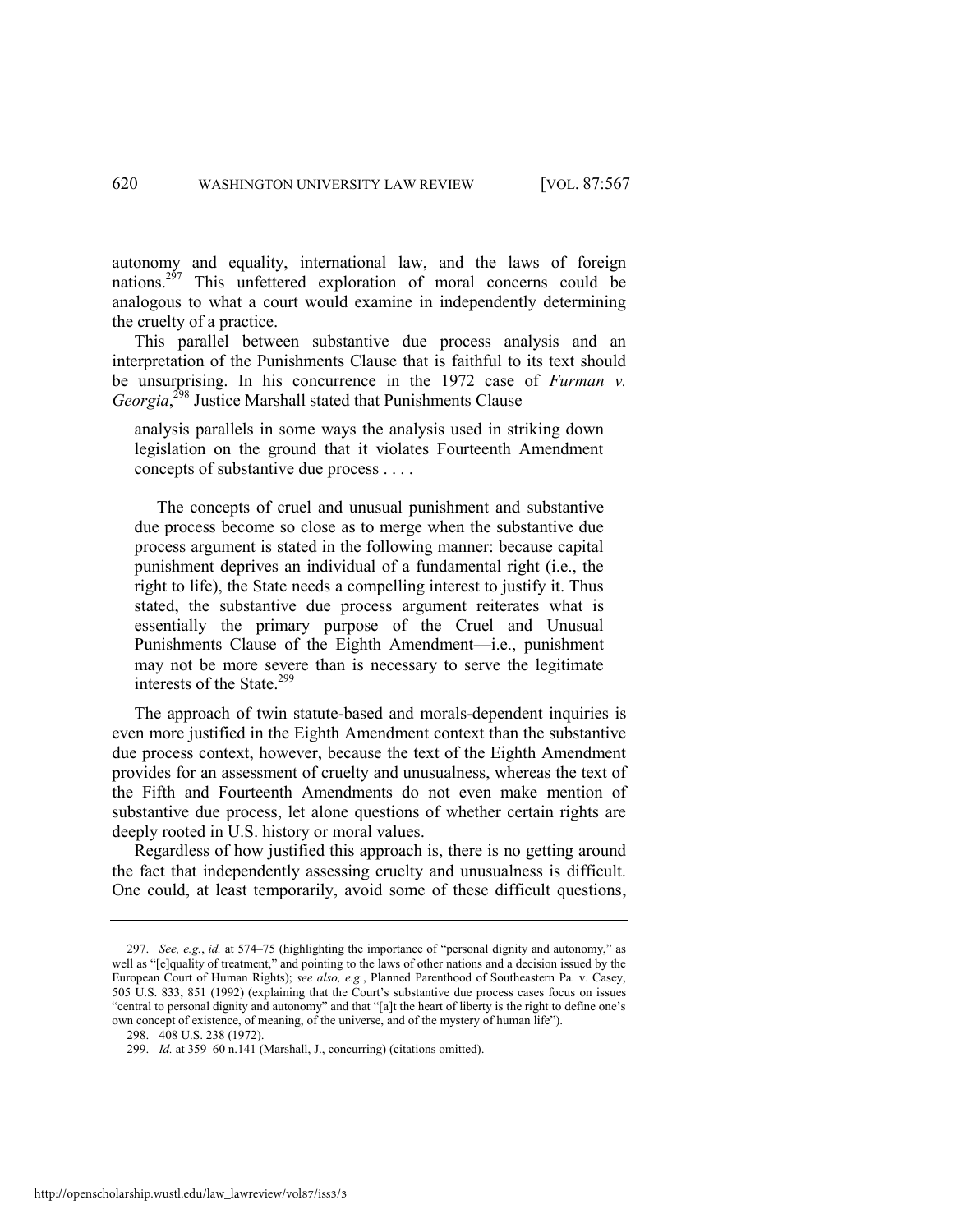such as what exactly constitutes cruelty, by interpreting the Punishments Clause to prohibit both cruel punishments and unusual punishments. Indeed, this appears to be what current Punishments Clause jurisprudence engenders because it focuses primarily, if not solely, on the more easily assessed component of unusualness instead of cruelty.<sup>300</sup> However, this of course solves only the problem of easy assessment with respect to unusual punishments. Yet, unusual punishments do not seem to be the types of punishments with which late eighteenth-century American society was concerned<sup>301</sup> or with which Americans are generally concerned today.<sup>302</sup> Cruelty, though, might be easier to assess under a Punishments Clause that prohibits both cruel punishments and unusual punishments because there would be less of a concern of assessing cruelty completely independently of unusualness. While unusualness will remain only an imperfect proxy for cruelty, if the Punishments Clause does not require both independent components, relying somewhat on unusualness in assessing cruelty would not erode the Clause's requirements because unusual punishments would be similarly prohibited.

# VII. POSSIBLE EFFECTS OF INDEPENDENTLY ASSESSING CRUELTY AND UNUSUALNESS

If courts were to clarify the necessity of both cruelty and unusualness under the Punishments Clause through independently assessing each component of the Clause, Punishments Clause jurisprudence would become more transparent and predictable. Currently, the Court claims to rely primarily on assessing state legislative action in determining the constitutionality of a punishment, but, behind closed doors, the Court may be manipulating its assessment of state actions to reach conclusions it

<sup>300.</sup> *See supra* Part III.

<sup>301.</sup> *See supra* text accompanying notes [26](#page-7-1)–[33](#page-8-3) (noting some cruel punishments about which the Framers and Ratifiers were concerned).

<sup>302.</sup> *See, e.g.*, Goldberg & Dershowitz, *supra* not[e 193,](#page-34-0) at 1796–97 (arguing that "[i]nherent in the logic of a ban on cruel and unusual punishment is the requirement that a penalty serve some other end besides retribution more effectively than any other less severe penalty" and that, "[o]therwise, the most horrible tortures[, such as boiling in oil] might be permissible"); *Fairness in Drug Sentencing*, N.Y. TIMES, May 1, 2009, at A22 (asserting that the crack/powder cocaine sentencing disparity is unfair); Scott Shane, *Waterboarding Used 266 Times on 2 Suspects*, N.Y. TIMES, Apr. 20, 2009, at A1 (noting the moral debate surrounding the CIA's use of waterboarding as an interrogation method and questioning the effectiveness and necessity of such a harsh method of interrogation); *Taking Action*  Against Cruel and Unusual Punishment, INT'L HERALD TRIB., Jan. 8, 2008, at 6 (stating "that the death penalty, no matter how it is administered, is unconstitutional and wrong" and that "it is clear that the methods of taking life are barbaric").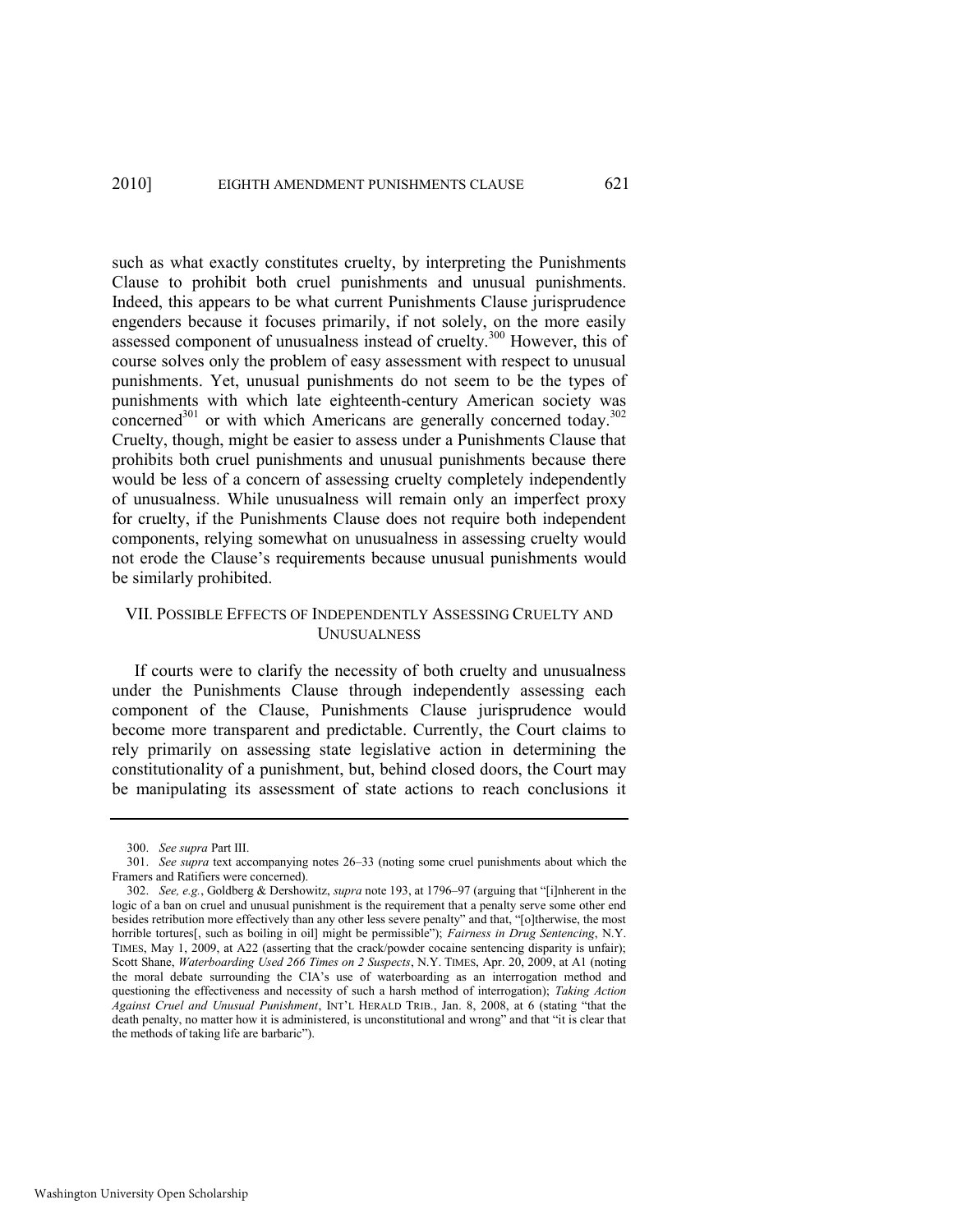believes are morally appropriate.<sup>303</sup> By bringing the cruelty inquiry out into the open and perhaps more clearly defining that inquiry by, for example, limiting the factors courts should examine in evaluating the cruelty of a punishment,  $304$  the Court's assessment of cruelty will likely become more predictable, even though such a subjective inquiry can never be completely predictable. At the same time, eliminating cruelty questions from the Court's assessment of unusualness will render the unusualness inquiry more reliable. Separating the evaluations of the cruelty and unusualness components of the Clause, then, will serve to clarify the Court's jurisprudence in this area.

<span id="page-56-0"></span>Further, interpreting the Punishments Clause as prohibiting only punishments that are both cruel and unusual and independently assessing these two components addresses the federalism concern that scholars have argued undermines the use of state legislative action in determining whether a punishment is unconstitutional. $305$  As one commentator explains, "constitutionally enshrining popular views in the form of judicial aggregation of a majority of states' preferences" is contrary to the concept of federalism.<sup>306</sup> Application of the Court's current "evolving standards of decency" approach to Punishments Clause adjudication prevents individual states from serving as laboratories of experimentation to try out novel sentencing experiments without risk to the rest of the nation.<sup>307</sup> This federalism problem does not arise from using state legislative action as an indication that a punishment may be unconstitutional, though. Instead, this disregard for federalism arises from using state legislative action as the primary, or sole, indicator of unconstitutionality. State legislative action relates directly to only the unusualness component of the Punishments Clause, $308$  and it can serve only as an imperfect proxy for determining cruelty.<sup>309</sup> If the Court acknowledges this difficulty and independently assesses the unusualness and cruelty components of the Clause, then state legislative action alone cannot invalidate a punishment, and a majority of states will not have the power to undercut other states' abilities to act as

<sup>303.</sup> *See supra* text accompanying not[e 257.](#page-45-0)

<sup>304.</sup> *See supra* text accompanying note[s 288](#page-52-0)–91.

<sup>305.</sup> *See supra* text accompanying note[s 186](#page-33-1)–87.

<sup>306.</sup> Jacobi, *supra* not[e 154,](#page-28-0) at 1106.

<sup>307.</sup> *Cf.* New State Ice Co. v. Liebmann, 285 U.S. 262, 311 (1932) (Brandeis, J., dissenting) (extolling the virtues of experimentation and stating that "[t]here must be power in the states and the nation to remould, through experimentation, our economic practices and institutions to meet changing social and economic needs").

<sup>308.</sup> *See supra* Part III.

<sup>309.</sup> *See supra* Part III*.*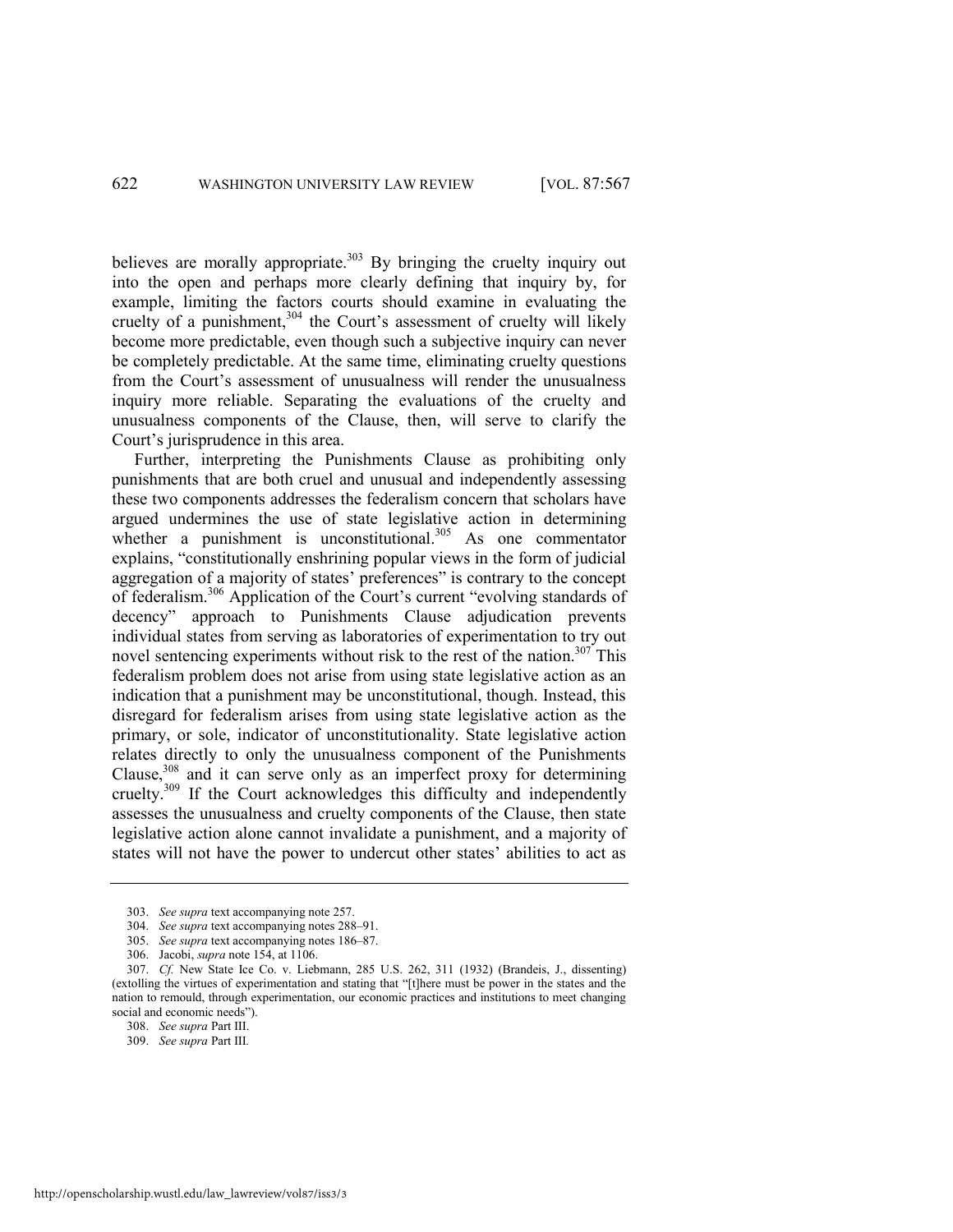independent laboratories dabbling in novel social experiments. In this way, interpreting the Punishments Clause as prohibiting only punishments that are both cruel and unusual, and consequently discretely assessing these components, returns some independence to the states to experiment with unusual yet humane punishments.

Finally, while requiring that a punishment be both cruel and unusual before it is prohibited may narrow the scope of the Eighth Amendment by possibly allowing punishments that are cruel but not unusual,  $310$  it will also allow for continued innovation in punishment.<sup>311</sup> Without the availability of such innovations, such as lethal injection, governments would be forced to rely on older methods of punishment, such as hanging or death by firing squad.<sup>312</sup> While viewing innovations in punishment as constitutionally suspect may protect punishments that have withstood the test of time and have less of a risk of being the product of enflamed public opinion, 313 labeling them as unconstitutional would force criminal offenders to suffer perhaps greater brutalities than necessary if advances in punishment are actually more humane.

#### **CONCLUSION**

Neither the Court nor scholars have devoted enough, if any, time to determining whether punishments must be both cruel and unusual before they are prohibited under the Eighth Amendment Punishments Clause. Their assumption that the phrase "cruel and unusual punishments" should be construed as a term of art has little or no basis in history and is instead a constitutional invention of the 1950s. The text of the Punishments Clause, as well as the Court's earliest cases construing the Clause, suggest that "cruel and unusual punishments" should be interpreted as requiring that a punishment be both cruel and unusual before it is prohibited under the Clause. This meaning can be given effect only by requiring courts to independently assess each component of the Clause instead of relying almost solely on their assessments of state legislative actions, the most commonly accepted indicator of the constitutionality of a punishment today. While of course this interpretation narrows the scope of the Punishments Clause perhaps more than most would hope because it

<sup>310.</sup> *But see supra* text accompanying note[s 215](#page-37-0)–18.

<sup>311.</sup> *See supra* text accompanying note[s 305](#page-56-0)–09.

<sup>312.</sup> *See supra* text accompanying notes [16](#page-5-1)–[18;](#page-5-2) *see also* note [17](#page-5-3) (noting that some states still permit executions by hanging or firing squad in certain circumstances).

<sup>313.</sup> *See* Stinneford¸ *supra* note [13,](#page-3-0) at 1745.